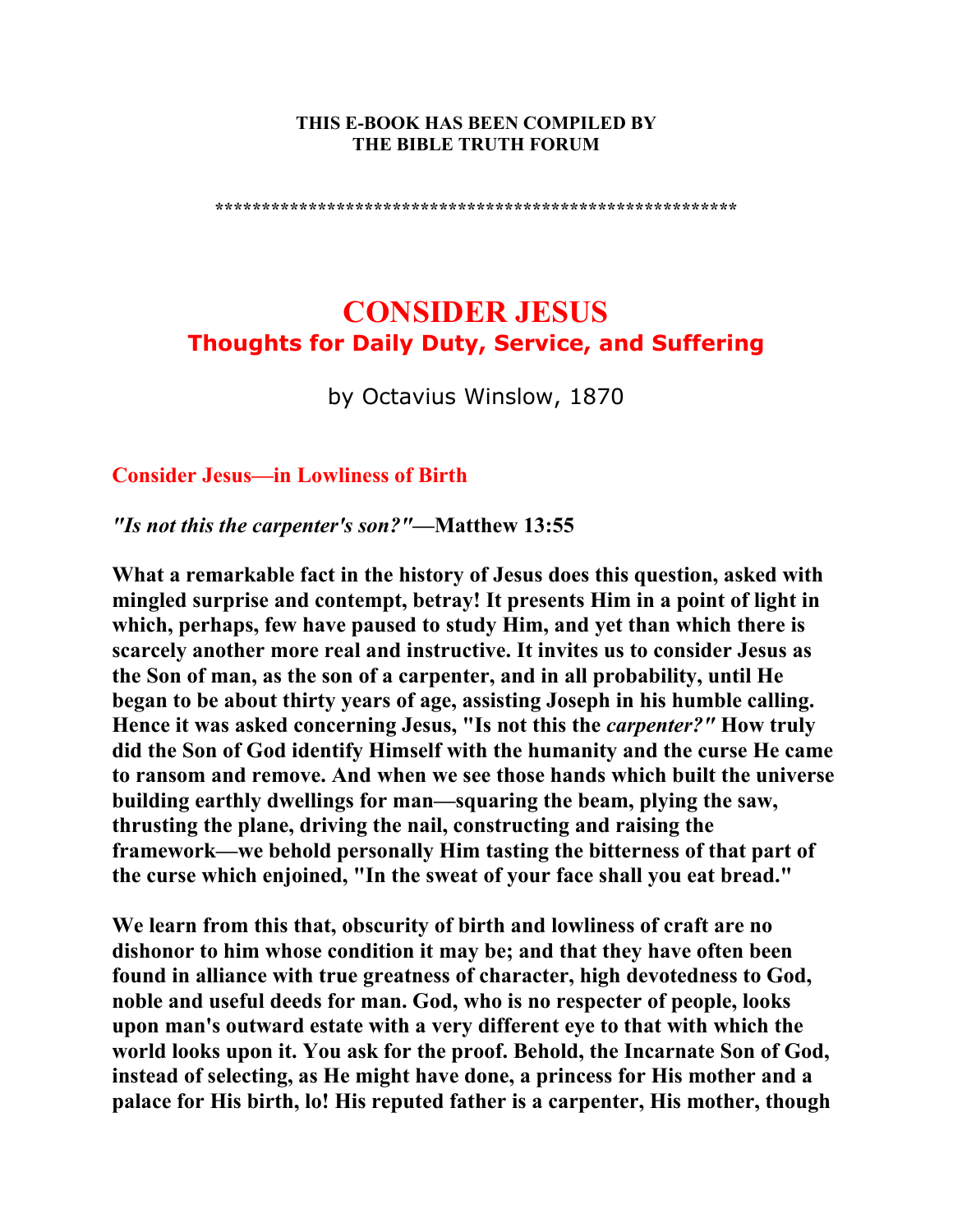**of royal lineage, is too poor to present on the day of her purification an offering more costly than "a pair of turtle-doves," and the scene of His wondrous advent is among the beasts of the field feeding quietly at their troughs.** 

**But, consider Him. You are, perhaps, taunted for your obscure birth, looked down upon for your humble calling, slighted for your social position, and are discouraged from any attempt to rise above it and strike out a path of wider influence and nobler exertion. But learn from Jesus that there is no dishonor in humble parentage, that true dignity belongs to honest toil, and that personal piety, consecration to God, and far-reaching usefulness to man, may be closely associated with those whose niche in society is low in the scale, and whose walk through life is along its more shaded and secluded pathway.** 

**We have referred to LABOR***.* **Here, again, Jesus demands our consideration. Our Divine Savior might be termed, in modern parlance, a 'working man.' He was, in early life, a** *carpenter.* **Labor was concurrent with man's creation. Before the fall, God sent him into the garden to keep it. And although the ground brought forth spontaneously, yet it was beneath his culturing hand that the earth was to bloom and blossom as the rose. Idleness was no part of our original constitution; God never intended that man's powers should be stunted, and that his life should evaporate in useless and ignoble repose. Be up, then, and doing. Be ready for any labor, prepared for any duty, willing for any sacrifice, active, honest, and earnest in any and every sphere in which God may place you.** 

**Consider Jesus! He knows your walk. He will sympathize with, and give you grace for, the difficulties and discouragements, the temptations and trials, peculiar to your position in life. And however obscure your birth, or lowly your calling, or cramped your powers, strive to imitate, please, and glorify Him. Not totally hidden will then your light be. Your trust in God, your resemblance to Christ, the example of your honest industry, patient endurance and virtuous bearing—which poverty could not crush or obscurity veil—will influence for good all whose privilege it may be to know, admire, and love you. Thus your "light will shine out of obscurity," and, humble though your course and limited though your sphere may have been, you will not have lived for God and for man in vain.** 

#### **Consider Jesus—in the Elevation of Rank**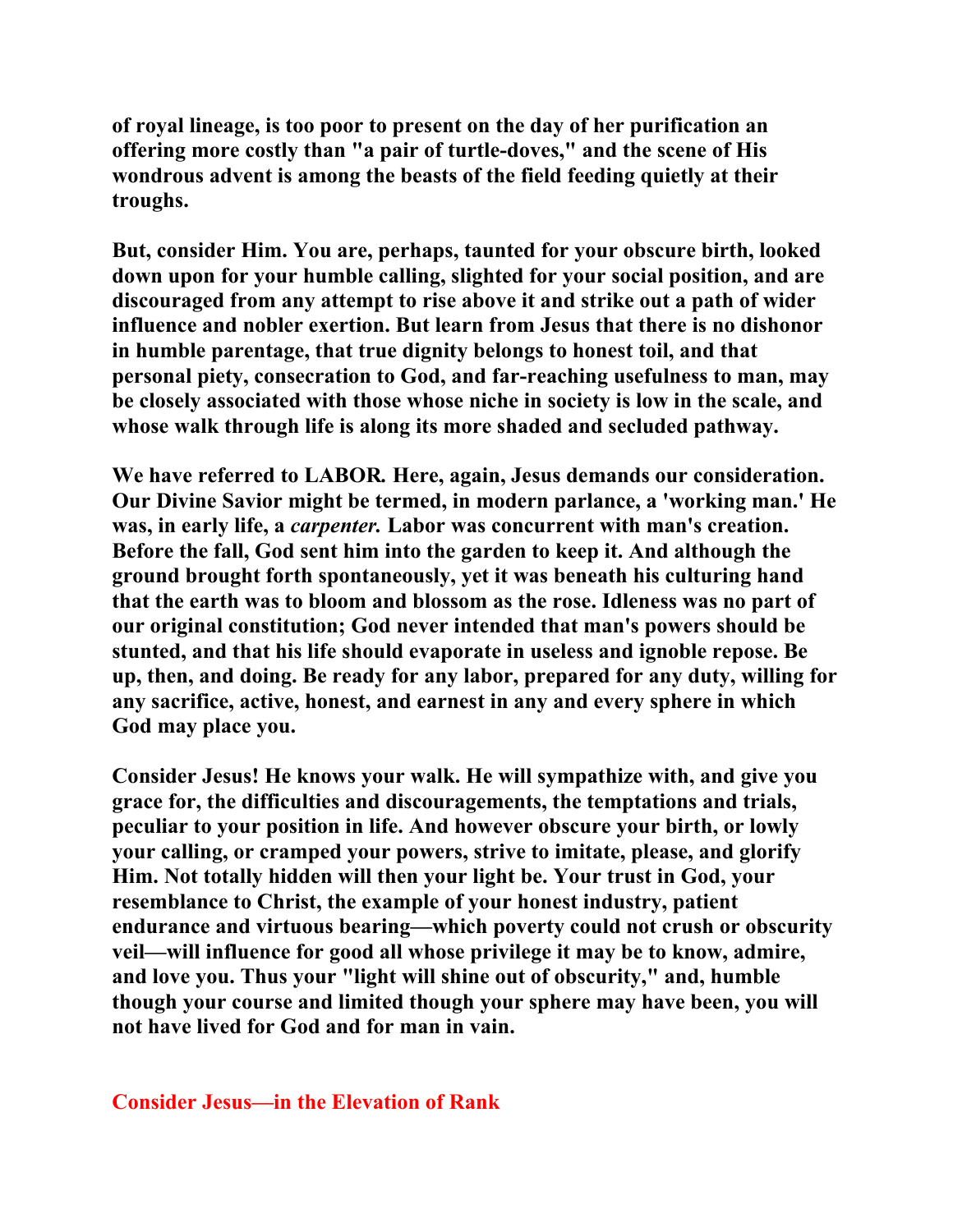# *"King of kings, and Lord of lords.***"—Revelation 19:16**

**The twofold nature of Jesus brought Him into the closest personal relation to, and sympathy with, the two great divisions of the race—the Commonalty and the Nobility—and thus He becomes a proper subject of instructive study to both. We have considered His obscurity and abasement as man; it remains that we study Him as possessing the highest rank and as wearing the noblest title as God—***"KING of kings, and LORD of lords."* **The present reflection, therefore, addresses itself to those upon whom is conferred the honor, the duties, and the responsibilities of high birth and rank. It is not often that such are especially selected by the ministers of religion as objects of pious instruction. For every other class Christian sympathy is felt, and religious efforts made; while those of higher caste in society are passed by in cold neglect, as if their eternal interests were not equally as precious, and as if their soul-perils were not transcendently greater. But what are the godly instructions we may gather from a consideration of Jesus in the light of His elevated rank?** 

**The first that impresses us is that, human rank is of Divine appointment. Every privilege of nobility originates with God.** *"He puts down one, and raises up another."* **Human society in its framework manifests His molding hand. It is impossible to trace the various grades which exist, the dependent relation of each to the other, and of all to God, and not admire His wisdom and adore His goodness in the marvelous construction of societies. To Him, then, you are to refer your rank. Whether by inheritance, or by privilege, you are bound to acknowledge God in its bestowment, seriously pondering the end for which it was given, the responsibilities it involves, the duties it imposes, and the solemn account you have to give of its use at the last Great Day.** 

**Consider Jesus as on no occasion either denying or renouncing His rank. On the contrary, at the very moment that He was engaged in the most condescending act of His life He asserted it.** *"I, your LORD and MASTER, have washed your feet."* **It has been the mistaken idea of some good men that, conversion to Christ imperatively demanded and necessarily involved a relinquishment of their social position. No judgment could be more at fault, no step more unscriptural. The religion of Christ** *levels* **and destroys nothing but ungodliness and error. The Bible teaching is,** *"Let every man abide in the calling wherein he was called."* **If, then, the grace of God has called you in the higher walks of life, ennobled and titled, to relinquish your position and,**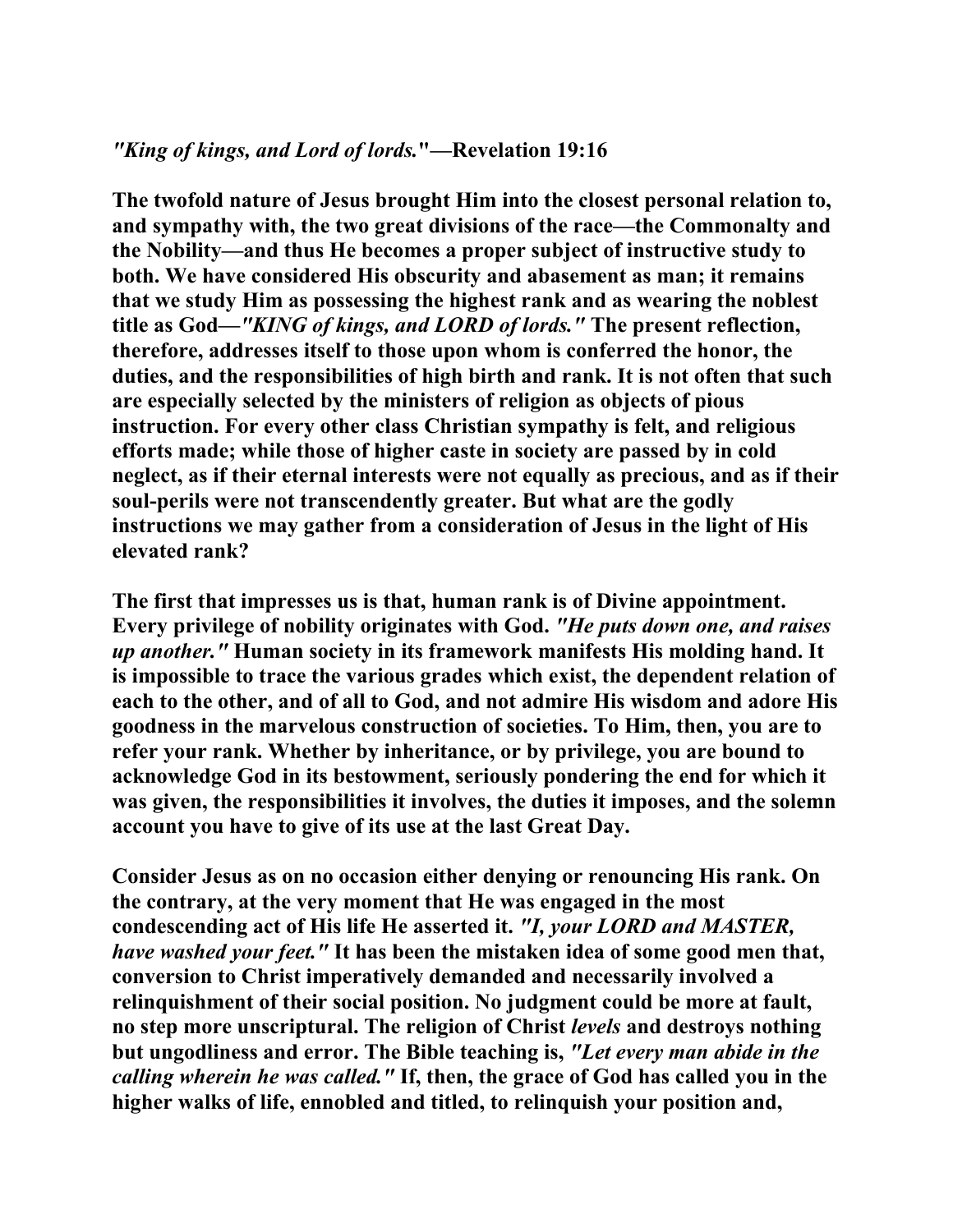**consequently, its moral influence in the Church and in the world, were a folly and a sin. Providence and Grace never clash. Where Grace has called you, there let Providence keep you, and use you for God.** 

**Consider Jesus in the humility and condescension which rank imposes. Was there ever a being so high, and yet ever one so meek and lowly, as Christ? Watch against the arrogance of high birth. The costliest and brightest gem in your coronet will be the humility with which you wear it.** *"Condescend to men of low estate." "Learn of Me, for I am meek and lowly in heart."* 

**Consider Jesus as consecrating His rank to the good of man and the glory of God. See that yours is not selfishly possessed, but magnanimously employed. Wear it not as a mere adornment, but use it as a mighty power, capable of conferring elevation, prosperity, and happiness upon all who are privileged to come within the warmth and glow of its sunshine. Keep the impressive fact full in view that, at Jesus' feet every princely diadem, and sacred mitre, and noble coronet, and ermined robe must be laid, and into His hands the stewardship be surrendered! Lay your title at His feet** *now***—a holy and a consecrated thing to God! Under a solemn sense of its dreadful responsibility, seek grace from Christ to devote it to the increase of His kingdom, the furtherance of His gospel, and the well-being of man in the world.** 

# **Consider Jesus—in the Possession of Wealth**

#### *"He was RICH.***"—2 Cor. 8:9**

**Rank and wealth may exist apart from each other. In Jesus they were combined. He could not be the Divinest, and not be the Richest Being in the universe; the Creator, and not the Owner of all worlds. Moreover, He could say,** *"All SOULS are mine***"—a wealth second only to the affluence of His own absolute Godhead. Thus He becomes a study for the wealthy—a study for a**  *rich Christian***—oppressed with the anxieties, exposed to the snares, armed with the power, and speeding to the final Judgment laden with the fearful responsibilities and the solemn account of WEALTH! But, 'Consider Him.'** 

**Jesus ascribed His wealth to God. While asserting essential Deity, He ever acknowledged His dependence upon His Father as the Mediator and Redeemer of man. In this light we interpret His remarkable declaration— "The Son can do nothing of Himself but what He sees the Father do." "As the**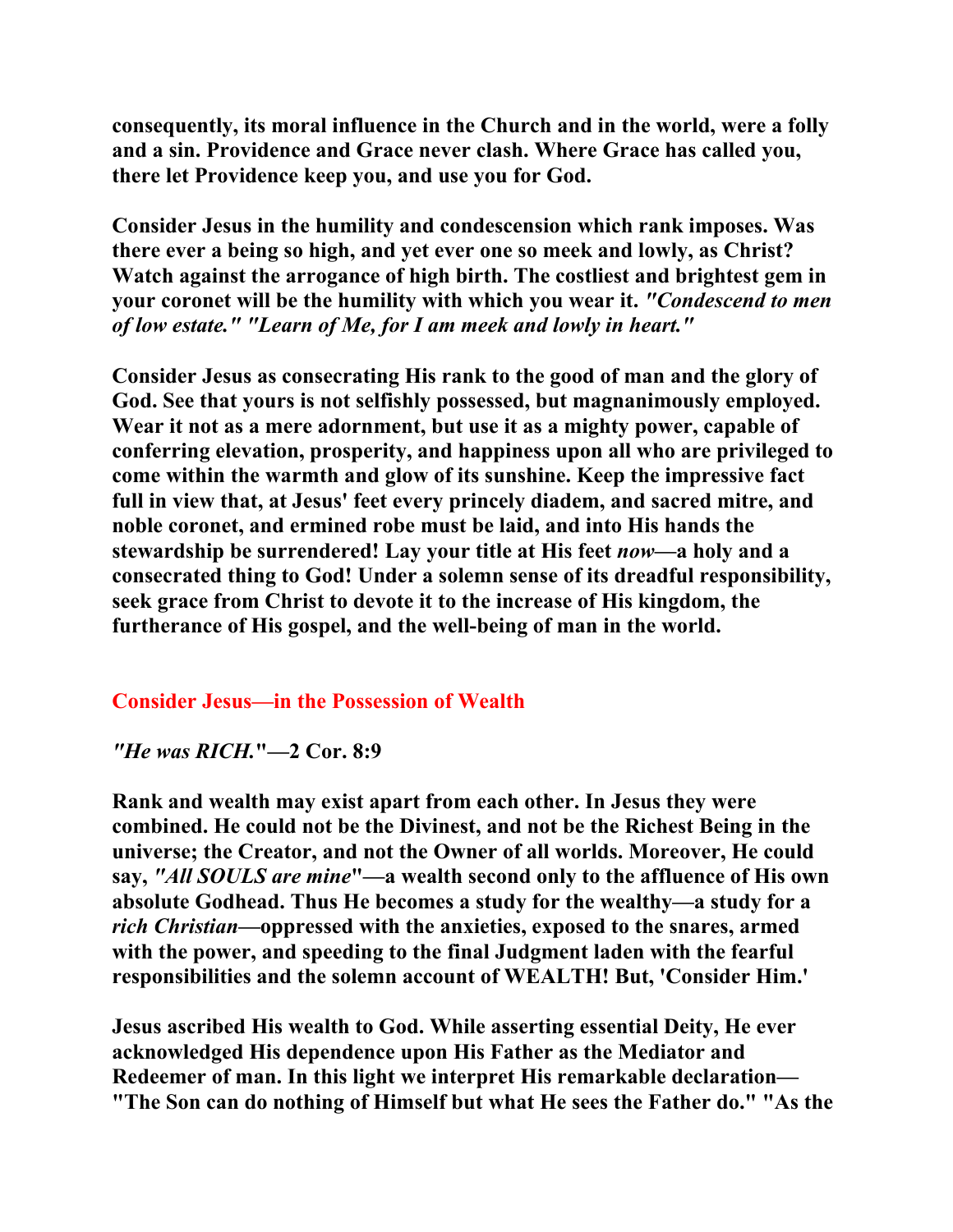**Father has life in Himself, so has He given to the Son to have life in Himself." Thus consider Him! To God you owe, and to God you are bound to ascribe, your wealth. Your own efforts and skill had been a failure, disappointing and ruinous, but for His enriching blessing. Say not in your heart,** *"My power and the might of mine hand has gotten me this wealth. But you shall remember the Lord your God: for it is HE that gives you power to get wealth."* **Do you thus give God the glory? And as you survey your broad acres, and count your treasured gold, and speculate on your profitable investments, do you in your heart gratefully and devoutly acknowledge, "I owe all this to God! Not my hand, nor my skill, nor my toil, but to Your favor, help, and blessing, O Lord, alone I attribute it?"** 

**Jesus, though rich, was destitute of the PRIDE of wealth. Human pride is one of the most operative causes of self-destruction—and wealth is its prolific parent. "Behold," says God to Jerusalem, "this was the iniquity of your sister Sodom,** *pride and fullness of bread."* **The poor are often oppressed with a sense of their insignificance, but the rich are prone to be inflated and selfimportant, "pride"—***purse-pride***—"compassing them about as a chain." Rejoice if Divine grace has taught you your spiritual poverty, nothingness, and vileness, so enabling you to walk humbly with God in your wealth. "Let the** *rich* **rejoice in that he is** *made low:***"—laid low beneath the cross— "because as the flower of the grass he shall pass away."** 

**Jesus was free from the WORLDLINESS of wealth. The rich are peculiarly exposed to the world. The means which they possess of surrounding themselves with its pomp and show, its luxury and pleasures, are a terrible snare, which the grace of God alone can conquer. Study Jesus! With the world at His command, how unworldly! From not thus studying and imitating Him, many a wealthy professor has made shipwreck of his faith, character, and usefulness, swept away by the irresistible force of** *unsanctified* **riches. "Demas has forsaken me,** *having loved this present world."* **Oh! beware of the world! Your "riches will become corrupt, your gold and your silver cankered, and their rust shall be a witness against you," if they plunge you into the temptations, covetousness, and sins of this present evil world!** 

**Jesus devoted His riches to the glory of God. Is your wealth thus devoted? Is "Holiness to the Lord" impressed upon your coin? Whose superscription does it bear? Christ has poor brethren needing help. His cause languishes from lack of support. His devoted, faithful ministers, many of them, are toiling amid straitness and pinching poverty. Oh, liberally scatter your wealth, and**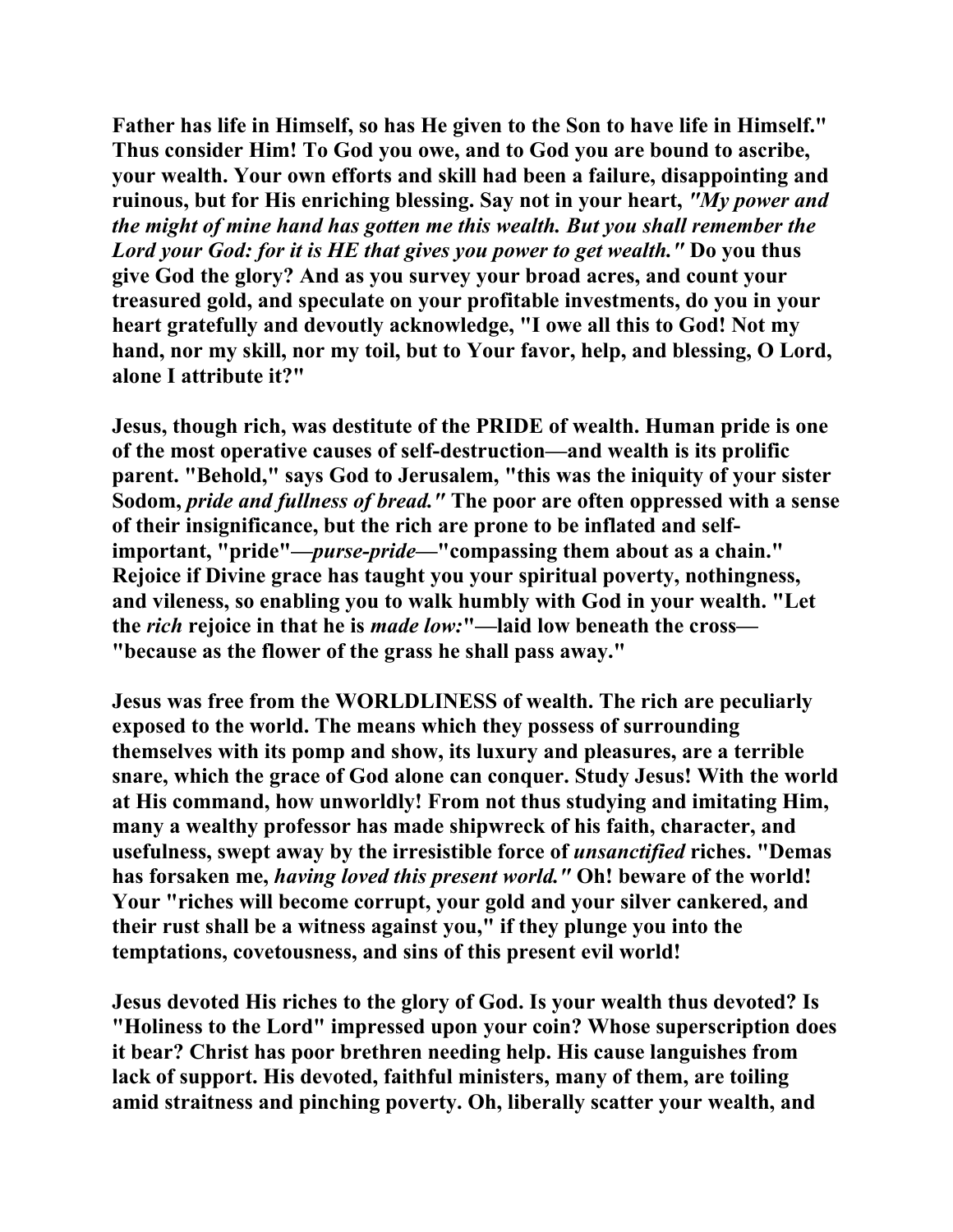**as you lay it down at the feet of Jesus, exclaim with lowliness and gratitude, "Of** *Your own* **have I given You, dearest Lord!" Thus cultivating a generous liberality, watching against the temptations of riches, and keeping in full view the solemn account of your stewardship, let your constant, earnest prayer be—"In all times of our WEALTH, good Lord, deliver us!"** 

# **Consider Jesus—in the Straitness of Poverty**

*"He became poor.***"—2 Cor. 8:9** 

**The** *wealth* **of Jesus, of which we have already spoken, was** *essential;* **His**  *poverty,* **of which we are now to speak, was willingly** *assumed.* **"He became poor." By an act of unparalleled beneficence, He emptied Himself of His wealth and linked Himself with a life of dependent poverty. The only riches He retained—and these He scattered with a profuse and unbounded generosity—were the 'unsearchable riches of His grace', bestowed indiscriminately and freely upon the vilest of the race. So poor was He, holy women ministered to Him of their substance; and so homeless, the foxes had holes, and the birds of the air nests, but He, the Creator of the world, had not where to lay His head! "Consider Him."** 

**We learn, in the first place, that poverty may exist in alliance with greatness and moral wealth. There is nothing in poverty essentially degrading or demoralizing. Wealth, unsanctified by Divine grace, may depress our moral instincts, vitiate and impair our noblest faculties, developing and arming, to an almost unbounded extent, the innate evil of our nature; but poverty, hallowed of God, has often proved a school of grace in which that same nature has been molded into a vessel of honor, penciled with the beauty of holiness, sanctified and made fit for Christ's service.** 

**Thus, poverty is not essentially sinful, though springing from original sin, and is often the sad and bitter fruit of willful transgression against the soul and God—improvidence, indolence, and intemperance, entailing poverty and need, misery and woe. Yet, as in the case of our adorable Lord, and in countless instances of His disciples, it may be allied to the highest intellectual development, to the richest spiritual grace, and to the noblest formation of character. Did there ever exist one so poor in this world, yet one so holy, so gracious, and so useful as Jesus? Learn of Him, then, who stamped with so great a dignity, and invested with so rich a luster, a life of virtuous poverty**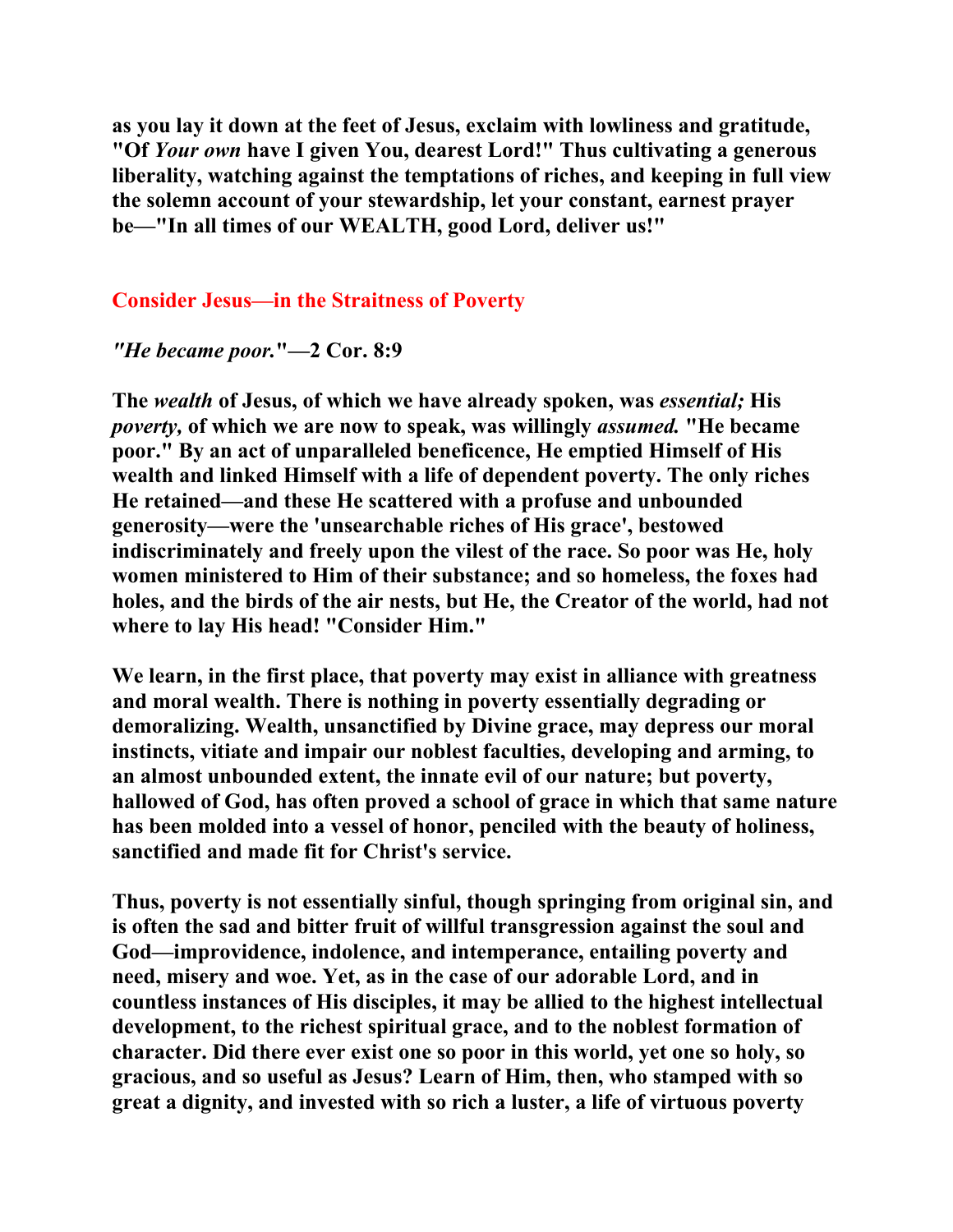**and need, before which the worth and glitter of unsanctified riches fade into insignificance.** 

**Straitened circumstances aid in the development of a life of faith in God. Such was the life of Jesus. As man, He as much lived by faith on God as His disciples. He never bids us walk in a path divergent from His own, but in each one** *"left us an example that we should follow His steps."* **Thus the poor are dependent upon God, and the poverty of the Christian—often his greatest wealth—leads him to prayer, and prayer brings him into closer acquaintance with God, and the more he knows of the character of God, the more he learns to love and fear and trust in Him.** *"The life I now live in the flesh, I live by the faith of the Son of God."* **Oh, take your poverty to God. Your Heavenly Father knows and is pledged, has promised and is able, to supply all your needs. Do you think that He who feeds the birds of the air will neglect the children of His love? Never! Oh, how your very poverty may enrich you in prayer, faith, and grace! Sweet to live a life of childlike dependence upon God! To know and feel, "My Father thinks for, and takes care of, me."** 

**The poverty of Jesus was the wealth of others. Thus there are none, so straitened and tried in their circumstances, who may not contribute, in some degree, to the temporal or the spiritual necessities of others.** *"As poor, yet making many rich."* **Hence we often find in the poor the greatest sympathy and help for the poor. Let not your limited resources, then, be a veil for stinginess; your poverty an excuse for unkindness. But imitate the early Christians, whose** *"deep poverty abounded unto the riches of their liberality;"*  **and consider Jesus,** *"who, though He was rich, yet for our sakes became poor, that we through His poverty might be made rich."* **Be submissive to God's will in poverty. LET CHRIST BE YOUR SOUL'S PORTION. Lay up treasures in heaven. And let your life, amid its toil and trial, its poverty and need, be a holy preparation for your riches of glory above.** *"Trust in the Lord, and do good; so shall you dwell in the land, and verily you shall be fed."* 

# **Consider Jesus—in the Exercise of Influence**

# *"Be followers of me, even as I am of Christ.***"—1 Cor. 11:1**

**INFLUENCE is the subject which these words suggest for our present meditation—the influence of Christ reflected in the influence of the Christian.**  *"Follow me, as I follow Christ."* **The power of influencing others is a**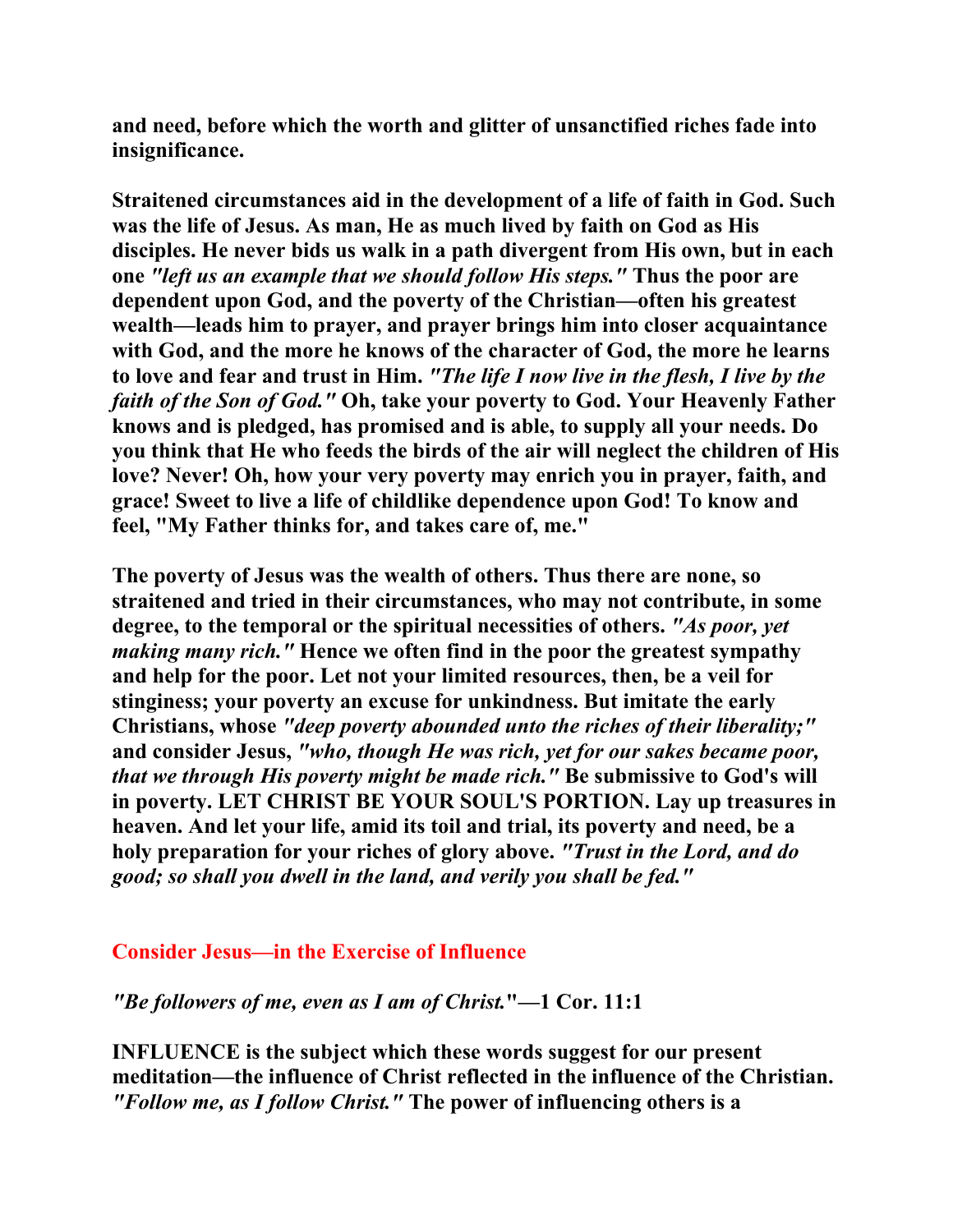**wonderful and responsible gift of God. Every individual possesses it. Unknown though his name, and obscure though his sphere may be, he is the center of a circle touching at every point for good or for evil all who come within the radius of his moral power—the potency of which cannot be measured, the results of which can never be fully known.** 

**No person is absolutely neutral in this life—none so humble as not to take hold on the vitalities of some individual's inner being, thoughts, and feelings. High or low, rich or poor, we throw off from us, and we receive in return, trains of influences which shape the opinions, mold the characters, and determine the destinies, both of ourselves and others. We may not be able to explain the nature or estimate the results of this law; nevertheless, in the last great day the truth will flash upon us with startling effect—***"No man lives to himself."* **The question once defiantly and insultingly asked of God,** *"Am I my brother's keeper?"* **will be answered with a Divine affirmative crushing as thunder, or thrilling as music,—"You** *were!* **and you have** *ruined* **him forever by your ungodly example," or, "You have** *saved* **him forever by your holy influence!" How solemn this truth! It is this power of action and reaction this reciprocity of moral influences—which gives a character, reality, and responsibility to all our thoughts, words, and deeds in this present life; and which makes every man, in every circle, to a great extent his brother's keeper. But consider Jesus.** 

**His influence was INDIVIDUAL. There was an individuality in His life which acted powerfully upon all whom it reached. But we forget our individuality! We lose ourselves in the crowd. We follow it, act with it, and thus we forget that, with regard to the religious opinions which we hold, the moral influence which we insensibly exert, the solemn reckoning which we are finally to meet,** *"every one of us is to give an account of HIMSELF to God."* **"Resolved, that I will live and act as an** *individual."* **So wrote Harlan Page in his diary; and so he lived and died, and God used his individual influence to the conversion of hundreds. Let us keep in mind the fact, that individual responsibility, duty, and influence, are** *untransferable.* **We cannot make them over to a church, or to a society, or to another individual. Born as individuals, we live as individuals, and as individuals we die, and shall be judged.** 

**The example of Jesus was HOLY and SANCTIFYING. All who came into His presence could feel how dreadful, yet how attractive, HOLINESS was! Is ours such? Can we in sincerity say, "Follow me,** *as I follow Christ?"* **Is our example as a religious professor such as to influence others for good?—as a** *parent,*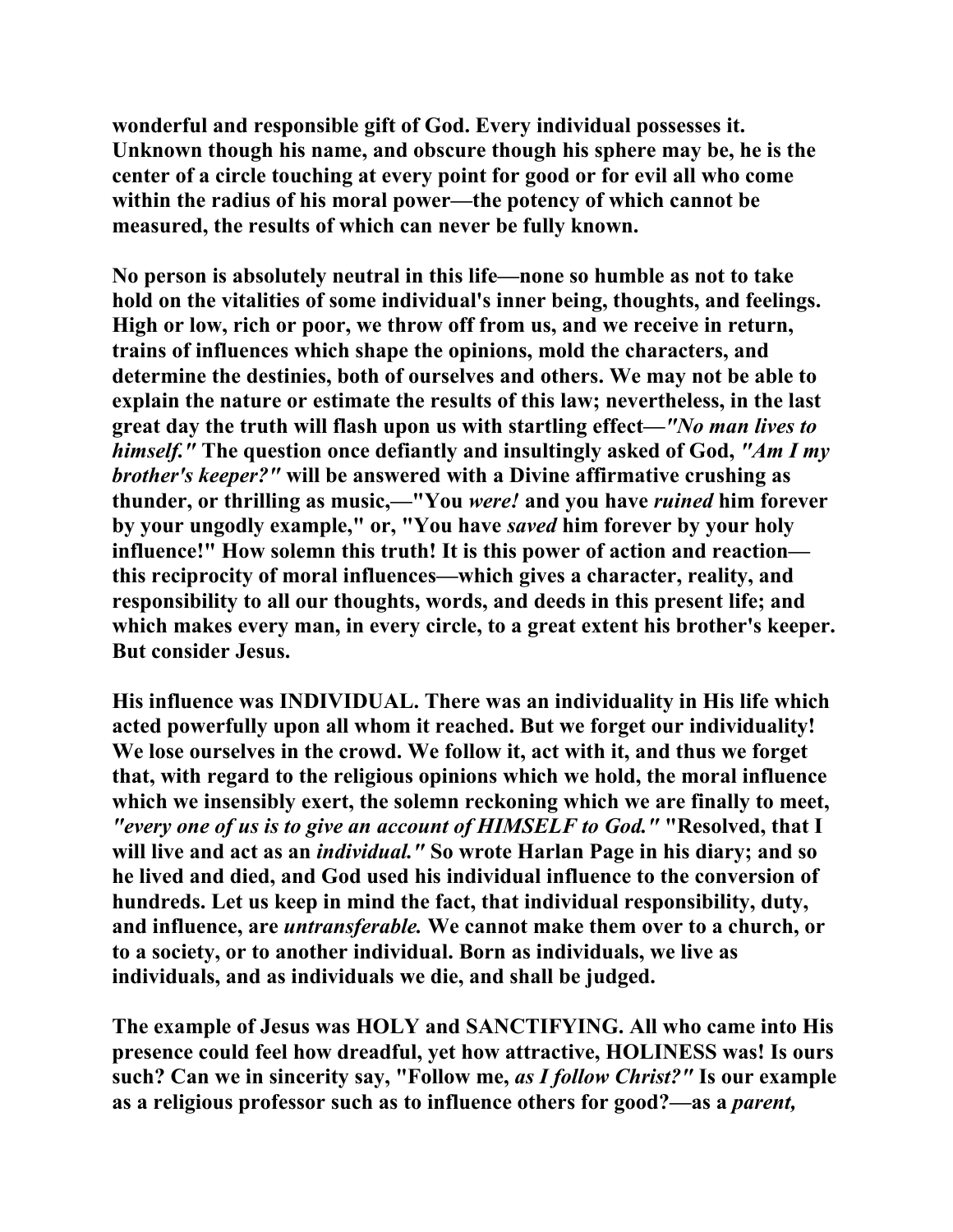**such as you would desire your children should imitate?—as a husband or wife, as a brother or sister, as a master or mistress, such as to mold for holiness in this life, and for happiness in the life to come, those whom it daily reaches? Is our example such as to attract them with the beauty of holiness, to impress them with the excellence of Jesus, the service of God, and the solemnity of eternity?** 

**Oh, let your example pencil, like the sun, the image of Christ upon all on whom its transforming rays are reflected. But this can only be** *as you yourself follow Christ.* **If you would that others be a holy reflection of you, you yourself must be a true and holy reflection of Jesus. Let the light of your influence so shine, that others seeing may rejoice in it. Be a "living epistle of Christ," so legible and lovely as to be known and read of all men, that all may be affected by the reading thereof. Thus men will behold your good works, and glorify your Father which is in heaven.** 

# **Consider Jesus—in Filial Subjection**

# *"He was subject unto them.***"—Luke 2:51**

**This was one of the most instructive and lovely traits in our Lord's character—***His subjection to parental authority***. What period and what condition of life has He not personally impressed with His greatness and hallowed with His sanctity? As Irenaeus beautifully remarks, "He came to save all who are born again unto God; infants and little ones, and children and youths, and those of old age. To little ones He was a little one, sanctifying those of that age, and giving them an example of godliness, righteousness,** *and dutiful subjection."* **To this latter feature of our Lord's early life let us direct our present consideration.** *"He was SUBJECT unto them."* **What a study for the young! what an example for the Christian youth! May the Holy Spirit unfold and impress upon our hearts and lives the holy and beautiful lesson!** 

**The submission of Jesus to His parents was NATURAL. Our Lord was ever true to nature, as nature was ever true to Him, its Creator. Filial submission is an instinct of our being. The existence of parent and child implies the existence of a law prescribing and regulating their relative duties. Had there been no divine precept, and irrespective of all that is positively commanded, nature would prompt the child's duty to its parents. But, what reason dimly teaches, revelation clearly and positively enjoins. When the word of God says,**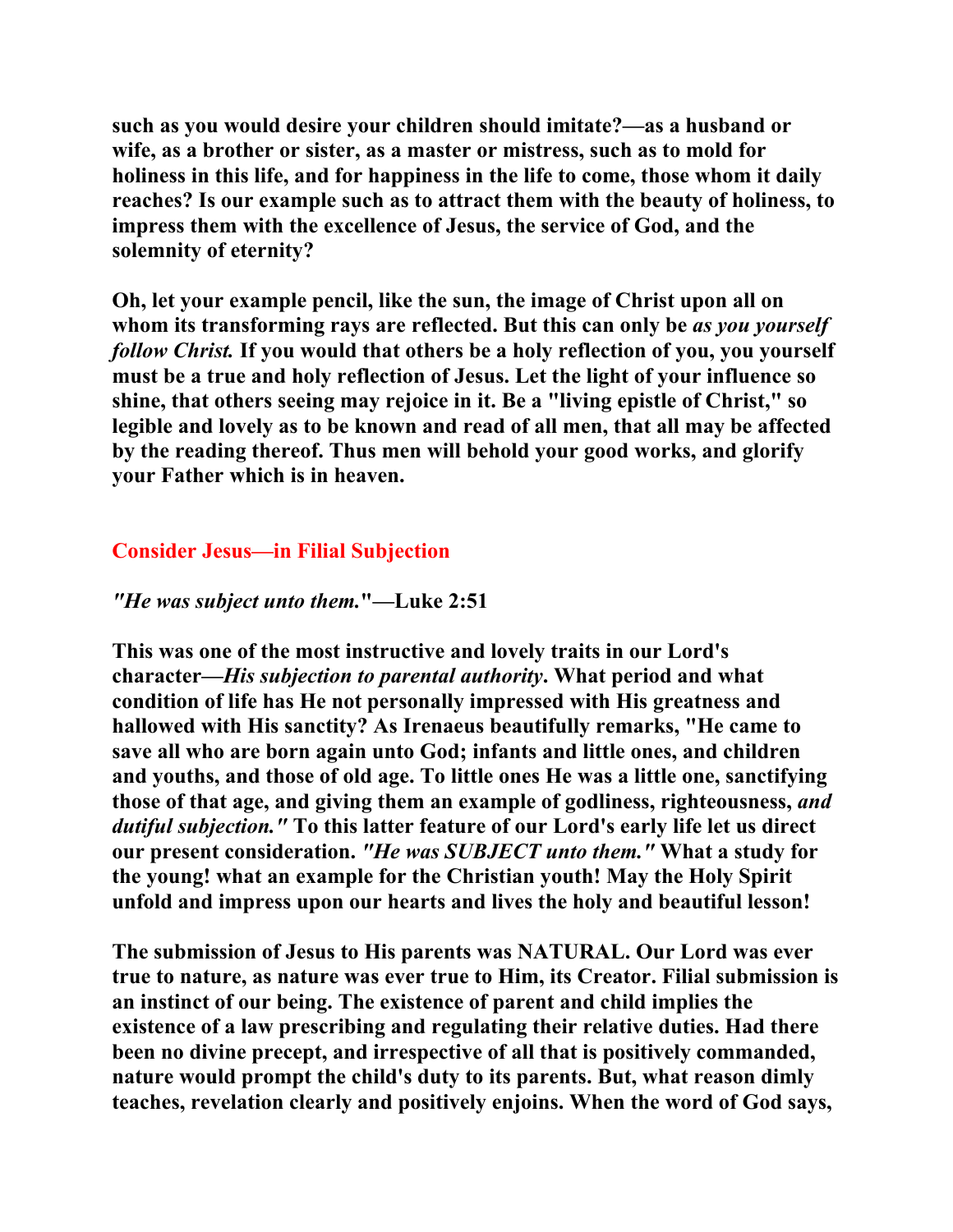*"This is right,"* **it means, this is just or equitable. Deny the obligation to obey, and you deny the authority to command; ignore the child's duty, and you repudiate the parent's relation. Thus, though our humanity is like a smitten and decayed trunk, the instincts and affections of our nature still cling to it as the ivy clasps with inseparable tenacity the crumbling oak around which it entwines.** 

**The submission of Jesus to His parents was** *obediential***—that is, He** *obeyed*  **them. Obedience is the great law of filial piety—disobedience its most unnatural and unholy violation. Under the Mosaic dispensation disobedience to parents was thus fearfully punished:** *"If a man has a stubborn and rebellious son who does not obey his father and mother and will not listen to them when they discipline him, his father and mother shall take hold of him and bring him to the elders at the gate of his town. They shall say to the elders, 'This son of ours is stubborn and rebellious. He will not obey us. He is a profligate and a drunkard.' Then all the men of his town shall stone him to death."* **(Deut. 21:18-21).** 

**Is the law of the Christian dispensation less binding? Listen to the command—***"Children, OBEY your parents in the Lord, far this is right."*  **Again—***"Children, OBEY your parents in all things, for this is well-pleasing unto the Lord."* **Beware of this sin! If under the law it was so terribly marked, of how much more severe punishment shall they be counted worthy who violate this law of filial obedience under a dispensation clothed with such solemn sanctions!** 

**Jesus' subjection to His parents was the subjection of LOVE. Filial affection will secure the profoundest reverence for parental authority, and the most implicit obedience to parental command, when that command contravenes no higher law, and asks the surrender of no Christian principle. Oh, how sweet and lovely to submit to the will and obey the command of a parent we deeply reverence and love! It is that invests with such surpassing dignity, holiness, and beauty the unquestioning obedience of a child of God to his Heavenly Father. He obeys God because he loves Him, and there is no obedience so willing, so cheerful, or so complete as the obedience of love.** *"If you LOVE me, keep my commandments."* **If God has removed your earthly parent, be it your aim to transfer your love, submission, and obedience to your Heavenly Father,**  *"in whom the fatherless finds mercy."*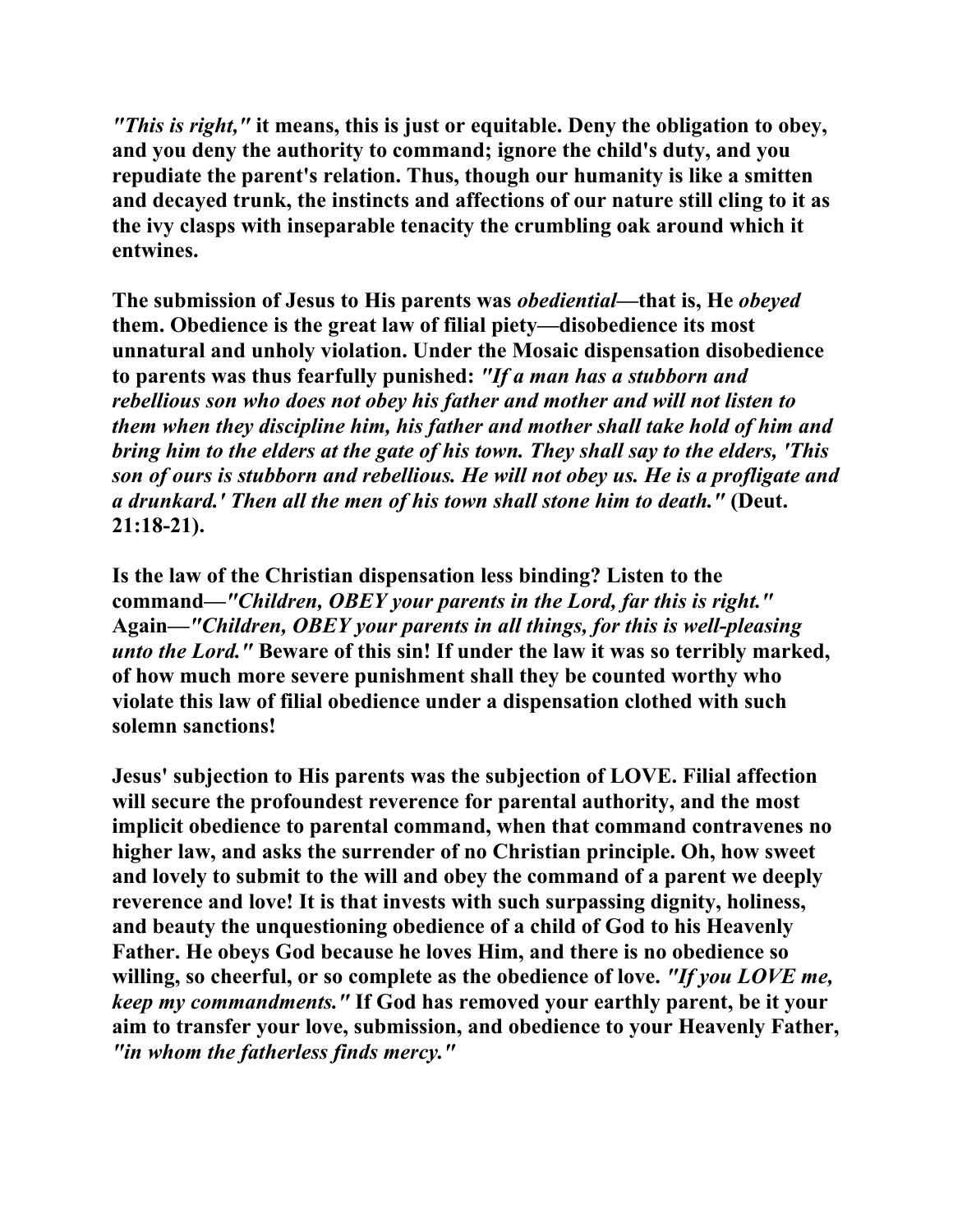# **Consider Jesus—in Obedience to Divine Law**

#### *"He became obedient unto death.***"—Phil. 2:8**

**A higher obedience of Christ is this, than that we have just considered, since it is obedience to a Divine law and to a Heavenly Parent. Those who honor and obey God will not be found willfully and persistently dishonoring and disobeying an earthly one. The higher law, recognized and honored, will mold and regulate all subordinate relations. Oh that the fear of God in our hearts might so shape and sanctify the ties, duties, and trials of this present probationary scene, as to make them subservient to His glory!** *"Surely I know that it shall be well with those who fear God."* 

**But consider the obedience of Jesus. It was SUBSTITUTIONARY obedience. Although consenting to come under a law which He had never broken, no obedience, therefore, to that law was required for Himself. Made under the law as man, He was bound to obey it, but it was the obligation of a Surety. He honored to the utmost every precept, but it was on behalf of those for whom in the covenant of grace He had entered into engagement. It was strictly substitutionary.** *"By THE OBEDIENCE of one shall many be made righteous."*  **My soul! contemplate this blessed truth. Your covenant Surety Head has answered in your stead all the requirements of the law you had broken, and under whose great condemnation you did lay, thus paying all your great debt and delivering you from a terrible and eternal condemnation.** 

**It was DIVINE obedience. It was the obedience of GOD in our nature, and therefore the righteousness which springs from it is termed the**  *"Righteousness of God."* **God, intent upon accomplishing His eternal purpose of saving a portion of the race, provided a divine righteousness for our justification in the obedience of His co-equal and co-eternal Son, and so we are "made the righteousness of God in Him." Glorious truth!** *"In your righteousness shall they be exalted."* **It** *exalts* **us above angels, above ourselves, above sin, above condemnation. And because it is divine, it places us before God in the condition of a present and complete justification.** 

**"And lest the shadow of a spot Should on my soul be found, He took the robe the Savior wrought, And cast it all around."**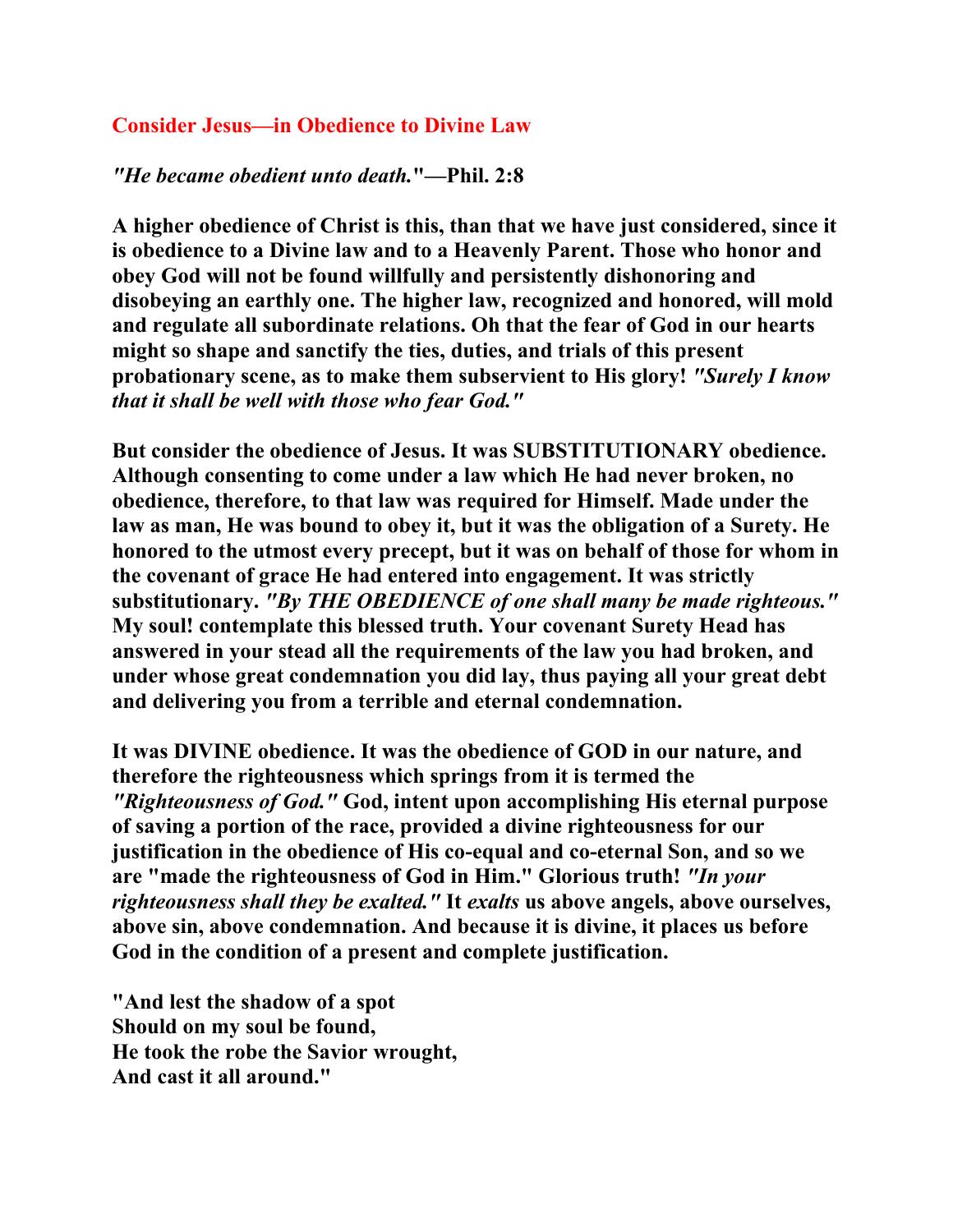**The obedience of Christ is IMPUTED to us by the Spirit. In the same manner by which He became sin for us, we become righteous in Him—***by imputation***. Glorious truth! It is the marrow and fatness of the gospel to those who feel the plague of sin, and who have long starved their souls with the husks and chaff of their own worthless doings.** *"Unto whom God imputes righteousness without works."* 

**It follows that the obedience of Jesus is ours FREELY***,* **because ours by** *faith.* **Are you, O my soul, bankrupt of all merit and worthiness? Have you** *nothing*  **to pay? Then, listen to the divine declaration—sweeter than angels' chimes—** *"By GRACE are you saved through FAITH, and that not of yourselves, it is the gift of God.***"—My soul! It is not yours by your own doings, nor your deservings, nor your sufferings.** *"It is by FAITH, that it might be by grace."* **"Lord, I believe! help my unbelief."** 

**Imitate Jesus. Let your walk before the Lord be** *obedient.* **Let your obedience be loving and unreserved.** *"Behold, to OBEY is better than sacrifice, and to HEARKEN than the fat of rams."* **Aim, Caleb-like, to 'follow the Lord fully,' standing complete in all the will of God. If Jesus thus fully obeyed for you, all He asks in return is that, if you love Him you will evince that love by OBEYING His commandments.** *Love* **will make any act of self-sacrifice for Christ sweet, the relinquishment of any sin unhesitating, and the bearing of any cross pleasant.** 

**"Jesus, Your blood and righteousness, My beauty are, my glorious dress; Midst flaming worlds, in these arrayed, With joy shall I lift up my head. "When from the dust of death I rise, To take my mansion in the skies, Even then shall this be all my plea— Jesus has lived and died for me."** 

# **Consider Jesus—in Obedience to Human Law**

*"Render unto Caesar the things which are Caesar's.***"—Matt. 22:21** 

**The obedience of Jesus, whether natural or moral—whether yielded to a divine or a human law—was, like all that He did, worthy of Himself. In no instance did He exhibit anything approaching resistance to constituted**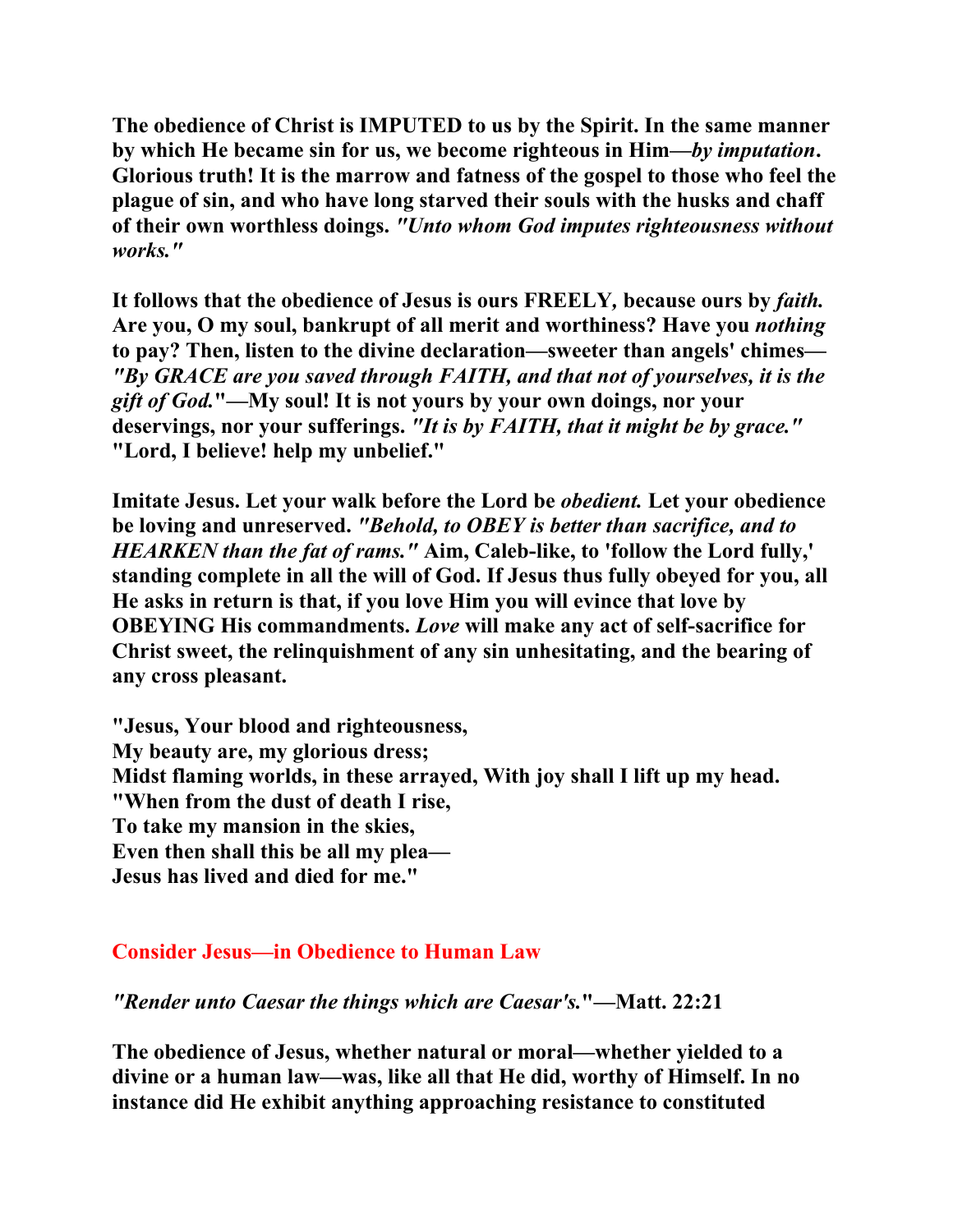**authority. Rebellion against Satan and sin was the only insubordination that marked our Lord's life on earth. On no occasion did either His doctrine or His practice come into direct and hostile antagonism with the State. The example before us is striking and conclusive of this. We read that the "Pharisees took counsel how they might entangle Him in His talk." They came to Him and inquired, "Is it lawful to give tribute to Caesar, or not?" But Jesus perceived their wickedness, and said, "Why are you tempting me, you hypocrites?" Had He pronounced it unlawful, caught in their snare, they would instantly have denounced Him to Herod as teaching treason against Caesar, and thus have evoked the rage of the people and the hostility of the government. But mark the wisdom and equity with which He defeated the design and exposed the craft and wickedness of His enemies, and in so doing, enunciated and enforced the moral precept which we are now to consider—***"Render unto Caesar the things that are Caesar's."* **The consideration of the duty we owe, as Christians and citizens, to human law, may not be out of place, since there exists a strong and growing tendency to override all human law, and to ignore all civil authority, than which there is not a more direct violation of God's word or a more palpable violation of the spirit of Christianity.** 

**Jesus recognized the existence of the civil power as an institution of God himself:** *"Everyone must submit himself to the governing authorities, for there is no authority except that which God has established. The authorities that exist have been established by God. Consequently, he who rebels against the authority is rebelling against what God has instituted, and those who do so will bring judgment on themselves."* **(Rom. 13:1, 2). Such must be our starting-point in all our relations to civil government. Recognizing the human ordinance to be of divine appointment, the question of reverence to authority and of obedience to law will not reasonably admit of a moment's hesitation.** 

**Jesus rendered unhesitating and implicit submission to both CIVIL and ECCLESIASTICAL law. We have seen it in reference to the State; another example is before us of His reverence for the** *Temple.* **When "tribute money" was demanded—or the** *didachma,* **or half-shekel levied for the religious purposes of the temple—He acknowledged its lawfulness, and, lest He should give offence by refusing to obey, He at once wrought a miracle, and paid the money (Matt. 17:24-27). Thus complete was our Lord's obedience to God and man. Upon no civil or religious law would He trample, since He had declared,**  *"It becomes us to fulfill ALL righteousness."* **If a law presses upon conscience, or contravenes religious liberty, the remedy is obvious—not disobedience, but repeal; not tumultuous assemblies and inflammatory harangues, but constitutional petition. The Legislature and the Throne are accessible to the**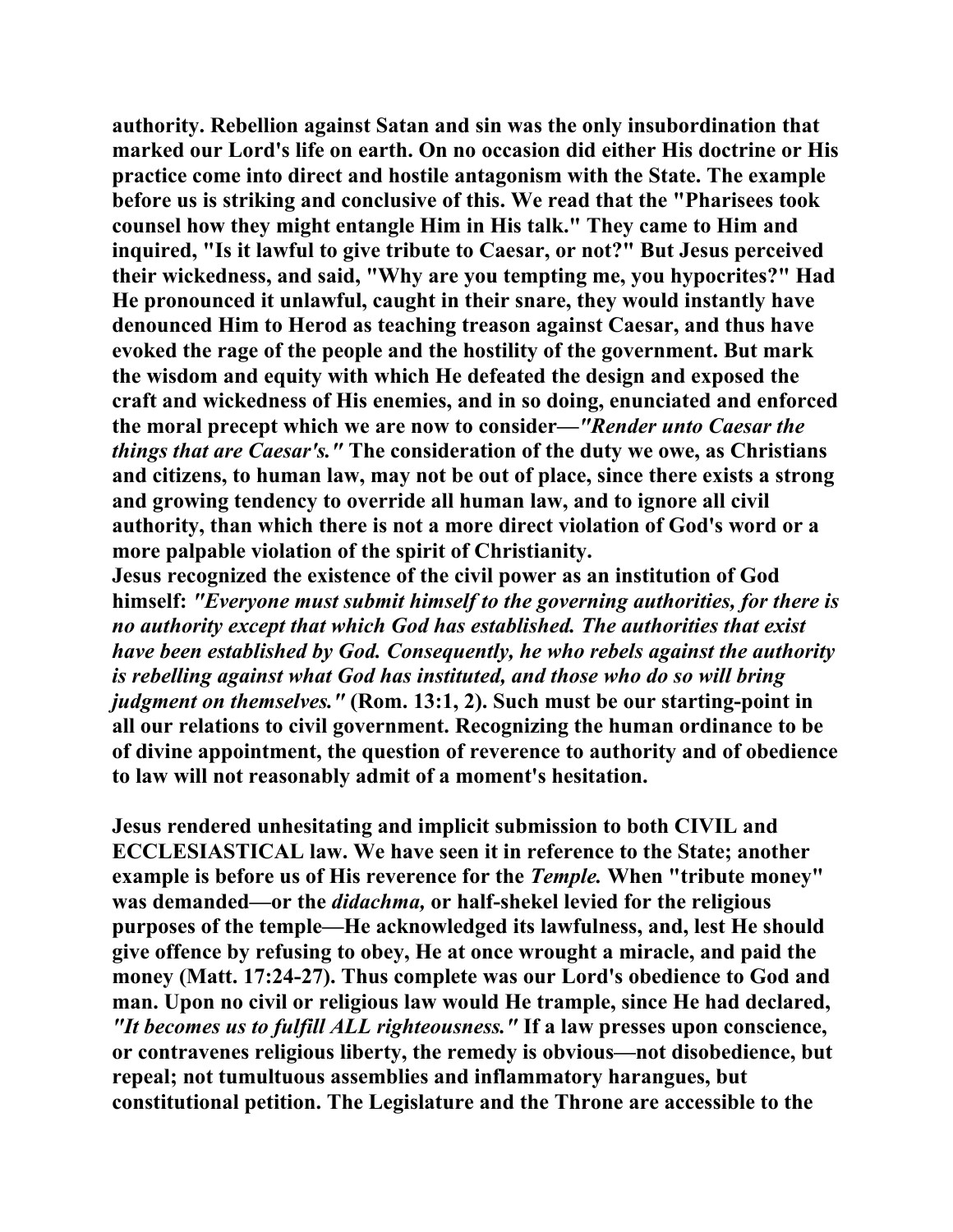**lowest and most oppressed subject of the land.** 

**Jesus taught us that subjection to the civil magistrate was not incompatible with reverence to, and the fear of, God. How skillfully He combines them both:** *"Render unto Caesar the things that are Caesar's, and unto God the things that are God's."* **As disciples of Jesus, as children of God, as Christian citizens, let us so walk as to stand complete in all the divine will. First, and above all, let us obey God. Then will follow, in the Family relation, obedience to parents; in the State, obedience to magistrates; and in the Church of Christ, "obedience to those who have the rule over us" (Heb. 13:17).** 

**"Let Caesar's due be ever paid To Caesar and his throne; But consciences and souls were made To be the Lord's alone."** 

# **Consider Jesus—the Object of Popular Favor**

*When Jesus entered Jerusalem, the whole city was stirred and asked, "Who is this?"***—Matthew 21:10** 

**Jesus was now enthroned upon the highest wave of popular favor. It was, perhaps, the only moment in His earthly history in which it might be said that His popularity was in the ascendant. The sun of human glory now shone upon Him in all its splendor. He was for a moment the idol and the delight of the people. They thronged His path, carpeted it with their garments, strewed it with foliage, and rent the air with their loud and joyous hosannas. All this was strange to Jesus. It was a new page in His history, a new lesson in His life, which would fit Him in all future time to sympathize with and support those who should be subjected to a like perilous ordeal in their Christian career.** 

**We learn that, seasons of earthly prosperity in the experience of the Christian may be perfectly compatible with his close walk with God. The sunshine of God and the smile of the creature may be permitted for a while to blend, tinting with their bright hues the varied forms and objects of existence. These are some of the few 'lights' intermingled with the many 'shadows'—with which God pencils the picture of life. Are our callings prospered, are our homes happy, do friends smile, are neighbors kind, and have the lines fallen to us in pleasant places? These are gleams of light upon our path across the**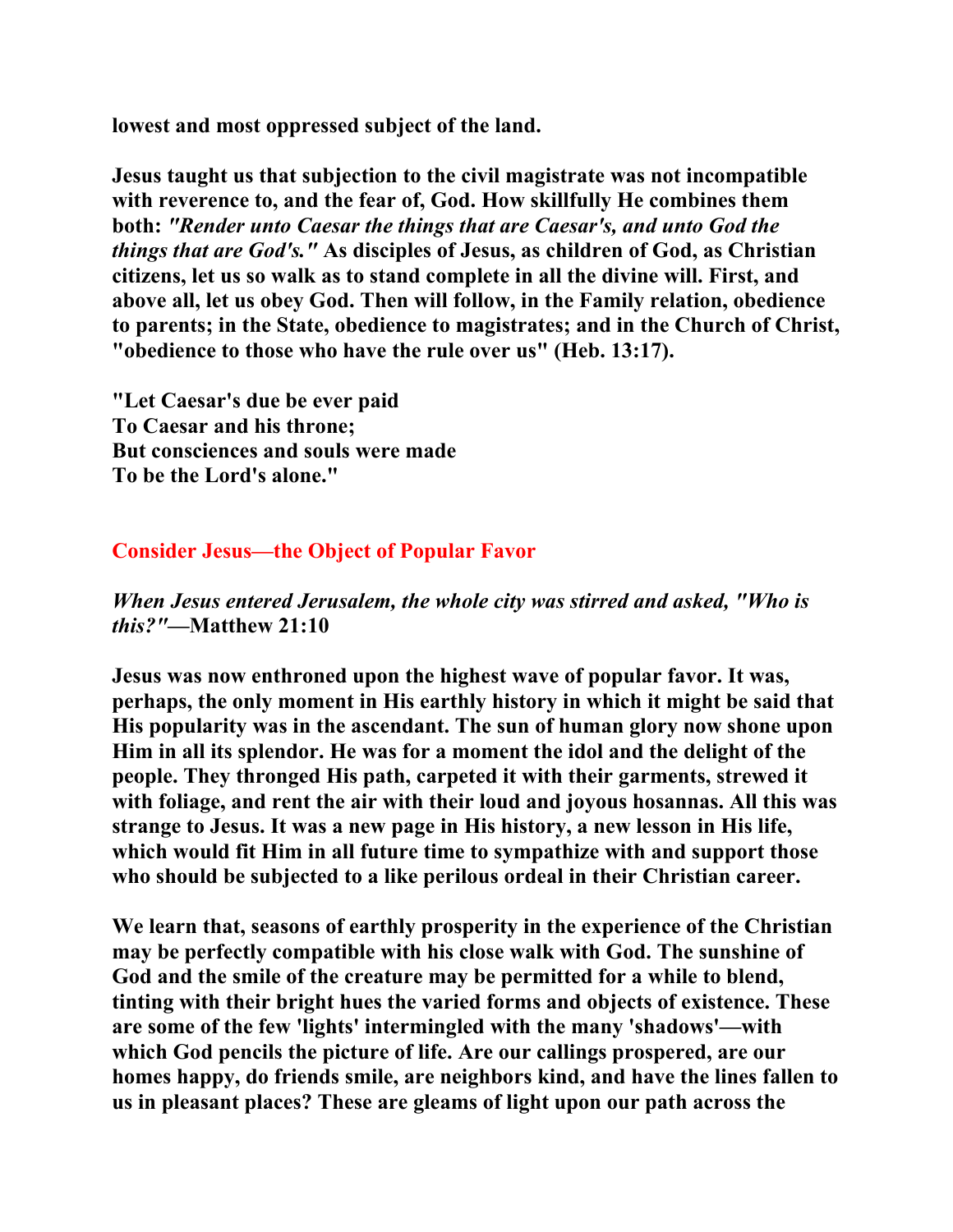**desert, and in them, O my soul! see that you trace a Father's hand, and acknowledge a Father's heart. The picture of your life is not all somber. If the clouds shade, the sunshine brightens it; if judgment frowns, mercy smiles; and if the bread and the water of affliction are at times your appointed portion, with it He gives His love to soothe you, His presence to cheer you, His arm to sustain you, His Heaven to receive you, and says,** *"You shall not be forgotten by Me."* 

**We learn, also, how meekly and lowly a child of God should walk in times of worldly prosperity. Jesus was not inflated with pride, nor lifted up with vainglory by this ebullition of popular favor. Oh, how great the grace required to walk humbly with God in times of worldly prosperity! When** *"Jeshurun waxed fat, he kicked."* **When earthly riches increase, or worldly honors are bestowed, or human applause is lavished, then is the time to flee to the mountain of strength, to the armory of truth, to the solitude of the closet, and to wrestle with God for help to resist and overcome the soul-perils to which all these seductions fearfully expose us. O my soul! be doubly on your guard, be whole nights in your watch-tower, when floating with the tide, wafted by the wind, irradiated with the sunshine of creature good, of earthly prosperity. The world's dizziness, the creature's caresses, the heart's selfsatisfaction, would prove your downfall and ruin but for the restraining grace of God.** 

**We also learn** *how empty and evanescent a thing is the bubble of popular favor***. When Jesus was come into Jerusalem, "all the city was stirred." But before many days elapsed, the air that rang with His acclaim echoed with His execrations; the voices that then sang "Hosanna!" now shouted "Crucify Him! crucify Him!" and from that very city they led Him out to die. O my soul! bid low for the world's applause; set light by man's favor; be not ensnared by creature smiles. Fill not your censer with the incense, and shape not your sail to catch the breath of, human popularity; still less the favor and adulation of the saints. Their idol today, you may be their object of ridicule tomorrow. 'Hosanna' now, 'Crucify Him' then! Walk humbly with your God. Cling to the faithfulness of the unchanging One, to the friendship of the loving One, to the strength of the Almighty One, and to the compassion and sympathy of the crucified One, and let your Jesus be all in all.** 

**"Earthly friends may fail or leave us, One day soothe, the next day grieve us, But this Friend will ne'er deceive us**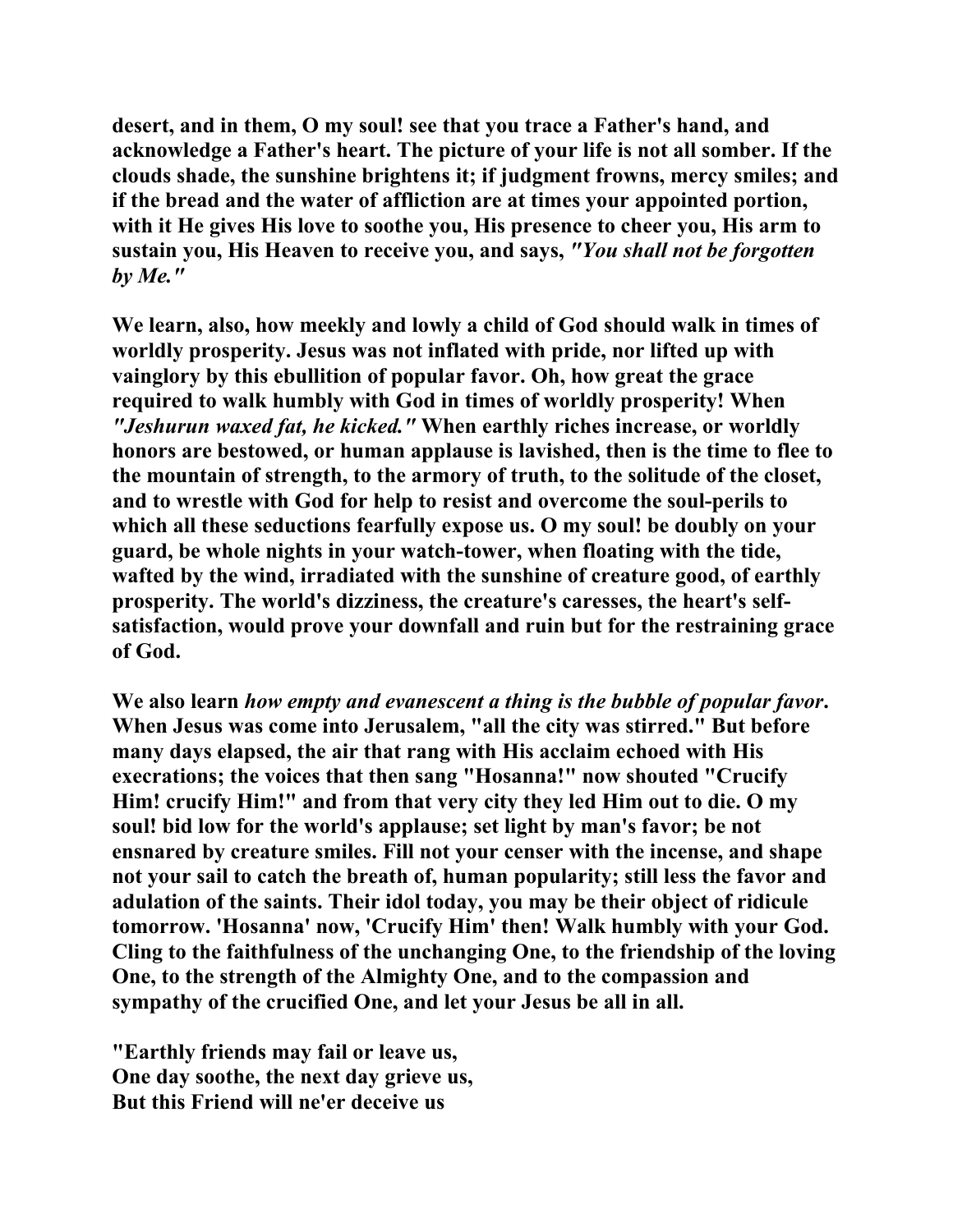**Oh, how He loves!"** 

# **Consider Jesus—the Object of Popular Hate**

*"He was despised and rejected—a man of sorrows, acquainted with bitterest grief."* **Isaiah 53:3** 

**Our Lord's was a chequered history. Lights and shadows thickly blended in the marvelous picture of His life. The lights were but few; the shadows predominated. He did not come into the world to be joyful and happy, but to make others so. Hence the portrait—***"He was despised and rejected—a man of sorrows, acquainted with bitterest grief."* **We have just looked upon one of the earthly lights thrown upon the picture; we are now to contemplate one of its dark shadows. From viewing Him as for the moment favored with the adulations of the multitude, we turn to behold Him the object of their bitter scorn and rejection.** 

*"He was despised and rejected—a man of sorrows, acquainted with bitterest grief."* **There is much in this chapter of Jesus' history worthy of our consideration, and not a little that may be found to reflect in no inconsiderable degree the experience of many Christians. My soul, turn to it. It is a mournful yet a holy picture of Him you love. There is a bitterness in the contemplation, and yet a sweetness indescribably sweet. It is pleasant and cheering to know that your Lord Jesus has gone before you, has trodden the path you tread, and that the sorrow which now rests upon your soul so darkly is but the shadow of the yet darker sorrow that rested upon His.** 

**Jesus was the object of popular hate, because of the DIVINITY OF HIS PERSON. Are real Christians less so? Were we not partakers of the** *Divine*  **nature, we would not drink, in some small degree, of this cup that He drank of. The world despises the image of Christ. If it hated the fair and perfect Original, it will also hate the copy, however dim and imperfect it may be. Be of good cheer, then, if a portion of the world's hatred of Jesus comes upon you. It is a sure evidence that you are in some measure assimilated to your beloved Lord, reflecting His divine and holy image, though marred with many a blot, and shaded with many a cloud.** 

**Jesus was despised because of the UNWORLDLINESS OF HIS LIFE. "The world hates me because I testify of it, that the works thereof are evil." His**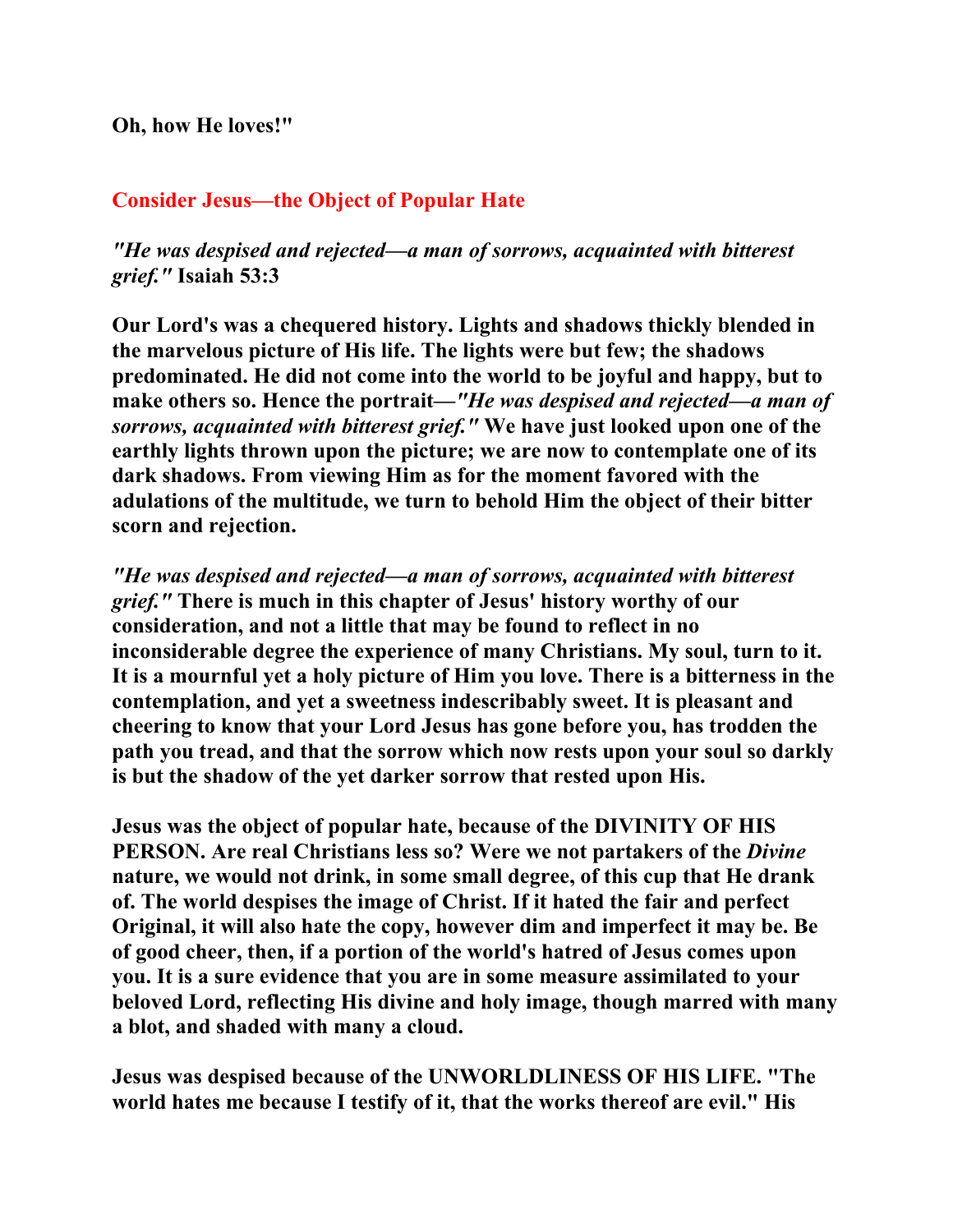**whole life was one ceaseless testimony against the ungodliness of this ungodly world. It rejected Him because He was holy. In proportion as the life we live is a solemn and consistent protest against the vanities and sinfulness of the world, so will it hate and cast us out.** *"You are not of the world; therefore the world hates you."* **In His memorable intercessory prayer, Jesus reminds His Father,** *"The world has hated them, because they are not of the world, even as I am not of the world."* **Accept, then, the world's despisings as your glory. The farther you recede from it, the more powerful your testimony, and the more decided and consistent your unworldly walk, the more virulent will be its malignity, bitter its hate, and wide its separation.** 

**Jesus was equally the object of offence to the world, because of HIS TESTIMONY TO THE TRUTH. On one occasion His enemies took Him to the brow of a hill to hurl Him down to His death, for the testimony which He bore to the Sovereignty of Divine Grace. And it is recorded that, on a similar occasion, many of His disciples went back, and walked no more with Him. The offence of the cross is not ceased. If, through the Holy Spirit's teaching, and the Savior's grace, you are enabled to bear a humble, loving, yet firm and uncompromising testimony to the truth as it is in Jesus, think it not strange if you are called to suffer.** 

**The more spiritual and unadulterated, the more scriptural and unworldly your views of the gospel—its doctrines, its precepts, and its institutions—the more the world, even much of the so-called religious world, will separate from your company, hate, and despise you. But rejoice with exceeding joy if thus counted worthy to suffer shame for Jesus' sake. Keep your eye intently upon Him, and ever remember His animating words—"Be faithful unto death, and I will give you a crown of life." Lord, let the world despise, and even the saints reject me—enough that I am loved and approved of You!** 

#### **Consider Jesus—as Without Deceit**

#### *"He committed no sin, and no deceit was found in his mouth."* **1 Peter 2:22**

**Purer than the purest crystal, more transparent than the brightest sun, was the character of Jesus. It needed but the visual organ purged from the blinding and distorting effects of sin to have looked into the deepest recesses of His heart, to have seen every pulse, to have read every thought, and to have fathomed every purpose of His soul—so open, transparent, and childlike was**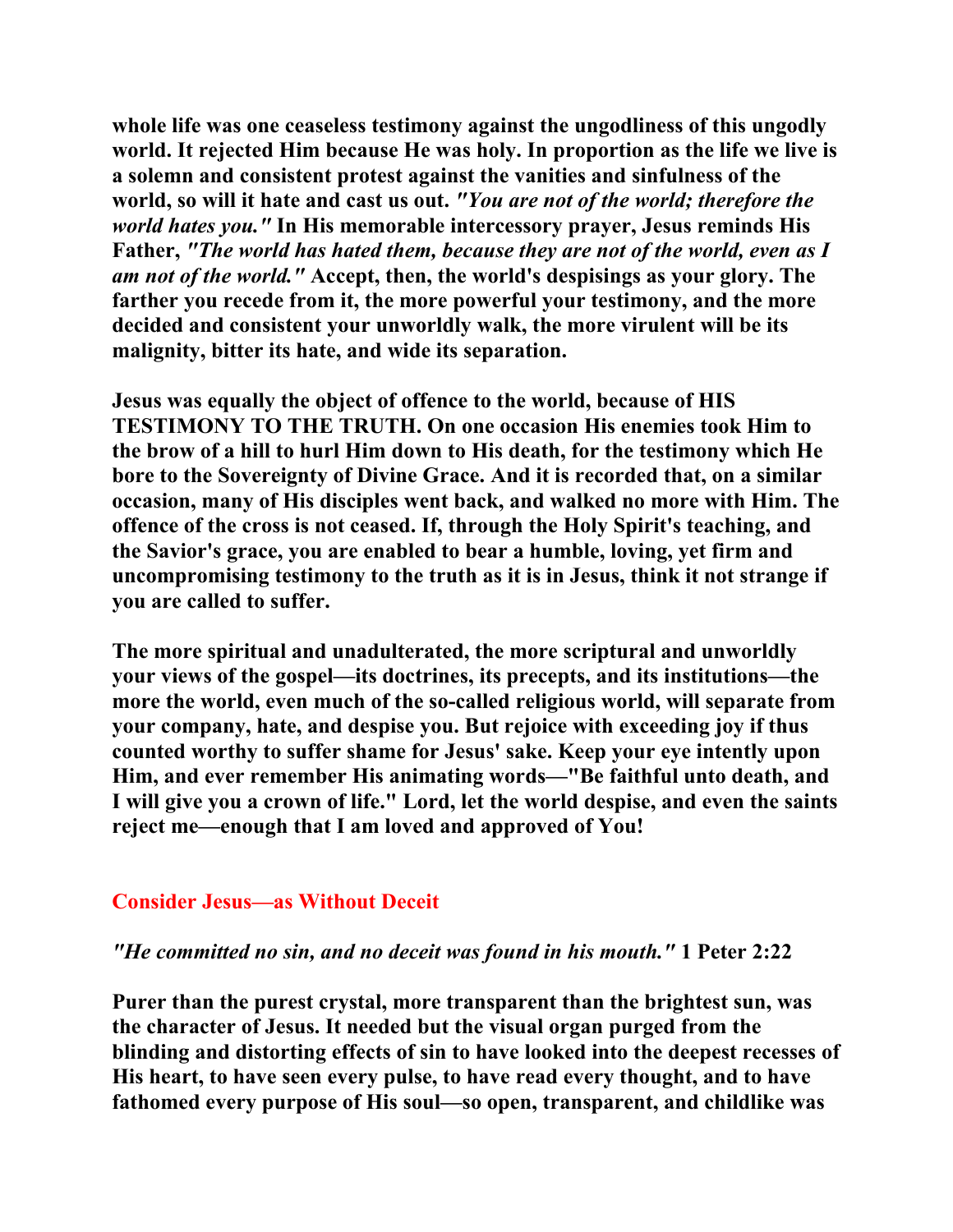**He. His foes sought with deception to ensnare Him, but He was too innocent to be ensnared. The moral atmosphere of His being was too pure and translucid for their wicked purposes to find a single fault. They could fix no thought, excite no passion, rouse no imagination within His breast that would have left a taint or a cloud upon that pure, bright spirit of His. What He declared of Satan could with equal truth have been affirmed of ungodly men—***"The prince of this world comes, and has nothing in me."* **They found no evil in Him upon which their own sinfulness could work. Wickedness could not for a moment exist in an atmosphere so holy.** 

**Consider the integrity and honesty of Jesus as the** *fulfillment of a prophecy: "Neither was any deceit in His mouth"* **(Isa. 53:9). Ponder carefully, my soul, every fulfillment of prophecy concerning your precious Jesus. It will fortify you against the assaults of infidelity and the suggestions of Satan, and enlarge your knowledge of, and deepen your love to, the Savior. Behold the fulfillment of this remarkable prediction—***"Neither was deceit found in His mouth."* 

**There was no deceit in THE TRUTHS WHICH JESUS TAUGHT. All that the Father revealed to Him He made known to His disciples. He falsified nothing, obscured nothing, kept back nothing. What a lesson for us! Are we ministers of Christ? Then it is our solemn duty to guard against deceit and hypocrisy in our ministrations of the truth. There must be no adulteration of the Word, nothing doubtful in our statement of the Deity and Atonement of Christ, no mental reservation in preaching the doctrines of grace, no denying or neutralizing the Person and work of the Spirit, not the slightest vestige of craftiness or deceitfulness in handling the word of the living God. Woe unto us if we preach not the great truths of the gospel as Christ taught them! We must preach Christ only and wholly, and with Paul be able to testify—***"We have renounced the hidden things of dishonesty, not walking in craftiness, nor handling the word of God deceitfully; but by manifestation of the truth, commending ourselves to every man's conscience in the sight of God."* **My soul! beware of holding the truth with guile!** 

**Jesus was guileless in ALL HIS ACTIONS. Everything that He did was as open and as transparent as the light of day. Thus, my soul! learn of Him. Let there be nothing doubtful or ambiguous in your dealings with the world; no deceit or equivocation in your communion with the saints; but let every action and motive and end be as clear and pure as the sun's noontide splendor. Lord, in all things "let integrity and uprightness preserve me."**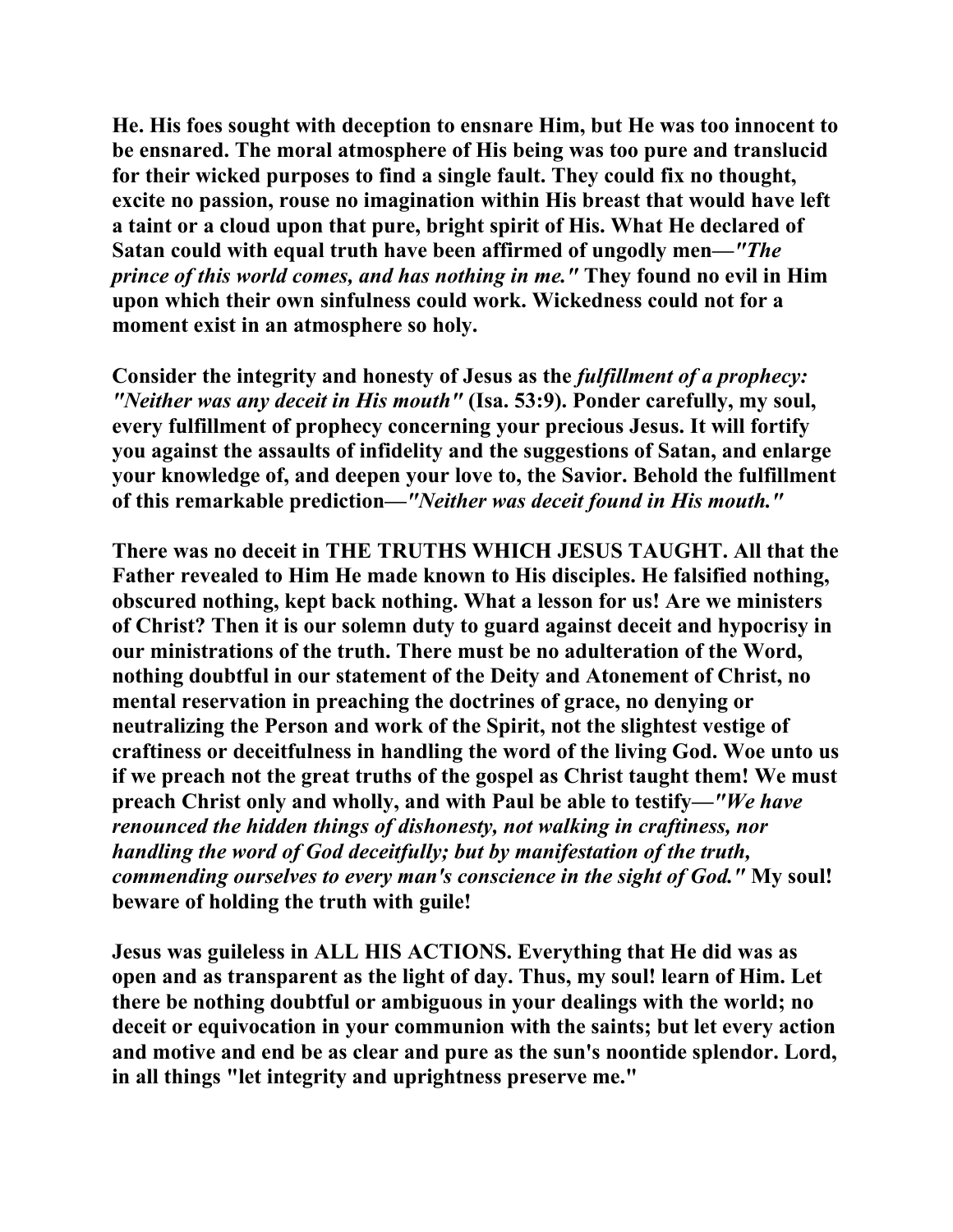**Above all, Jesus was without guile in HIS WALK BEFORE GOD. He could say, and He only,** *"I do always those things which please Him."* **It is here, O my soul, you have the most closely to commune with your own heart, and to weigh and ponder and scrutinize every step you take.** *"You, Most Upright One, do weigh the path of the just."* **Oh, walk before God with a perfect heart, and let your prayer be—Lord, search me! and should I not be real, honest, transparent—graciously, effectually root up every noxious weed, especially that hateful weed of hypocrisy, from Your own garden; and let no principle or motive, aim or end exist but what You approve, and what will be for Your honor and glory. By the sanctifying grace of Your Spirit, by the searching power of Your word, by the hallowed discipline of temptation, affliction, and sorrow, make me** *an Israelite indeed, in whom is no deceit!* 

# **Consider Jesus—as Tempted by Satan**

*"Then was Jesus led up by the Spirit into the wilderness to be tempted by the devil.***"—Matt. 4:1** 

**It is a consolatory reflection to the child of God that, since the temptations of Satan constitute so severe, yet so essential a part of his spiritual training for glory, Jesus, his Surety-Head, was Himself subjected to a like discipline, equally as essential, yet infinitely more severe, to the completeness of His mediatorial character as the High Priest "touched with the feeling of our infirmities." My soul! devoutly consider your Jesus in this interesting point of light, and with faith's lowly hand pluck a rich cluster of refreshing fruit from Him, your living, life-giving, and life-sustaining Vine. Never forget that, through electing love, and most free and sovereign grace, you are an engrafted branch of that Vine; and that all the** *fruit* **that grows upon, and that all the**  *fruitfulness* **that springs from it (Hos. 14:8), belongs to you.** *"He that abides in me, the same brings forth much fruit."* 

**Of whom was our Jesus tempted? "Of the** *devil."* **The 'heel' of the 'woman's seed' was now bruised of the 'serpent.' And oh,** *what* **a bruising! Forty days and forty nights enclosed with the devil in the wilderness, and during that period subjected to every form of fierce assault, until, exhausting his quiver, Satan defeated, retired from the conflict for a season. Such, O my soul! is your great accuser and tempter.** 

**Emancipated from his captivity, you are not yet entirely exempt from his fiery darts. Think it not a strange thing that you should be his target. All the saints**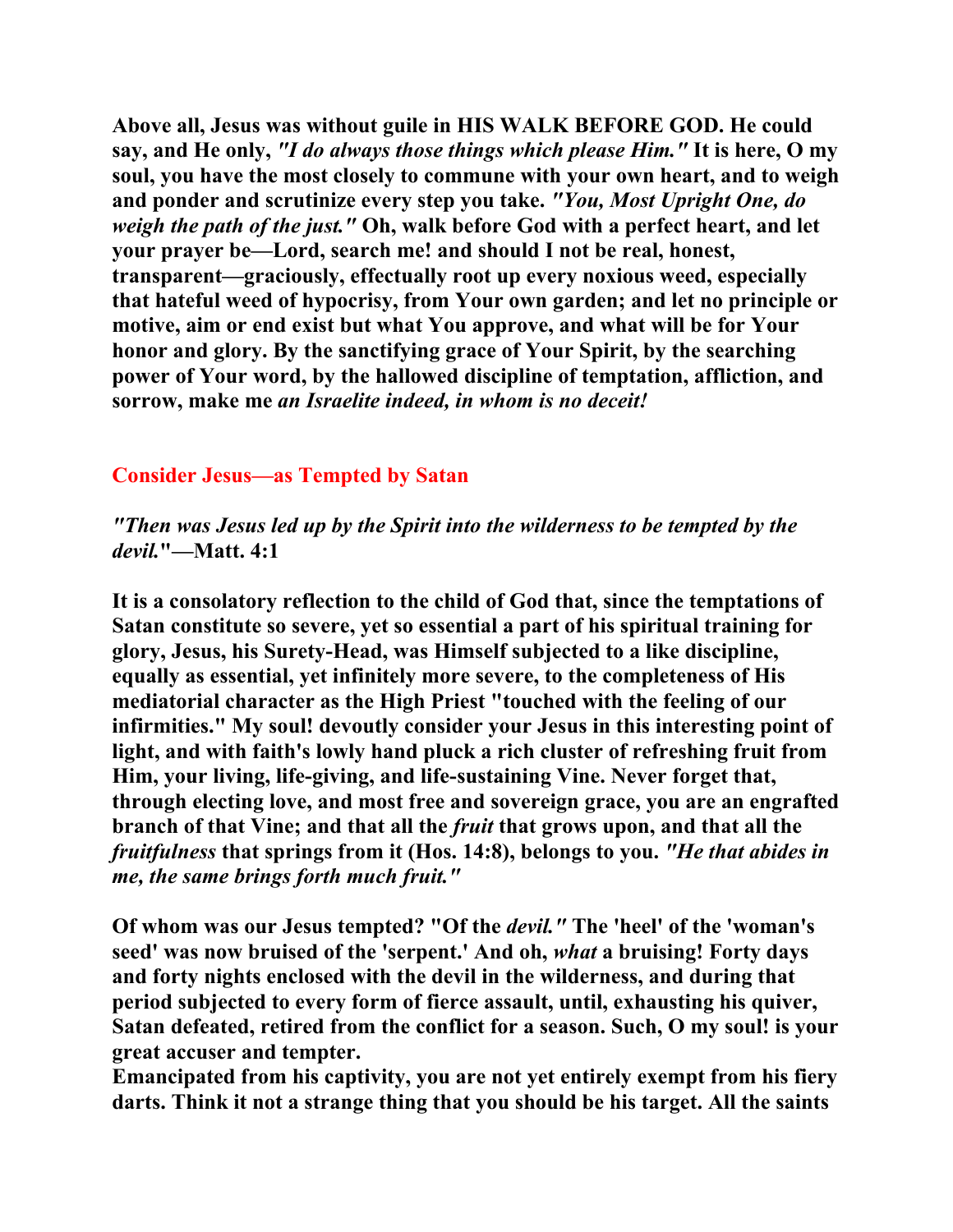**of God, more or less, are subjected to a like discipline. He incited David to number the people, smote job with great boils, sifted Peter as wheat, hindered Paul again and again; and, selecting the most shining mark of all, hurled his darts, thick and flaming, at the Lord Himself. Cheer up, then! your great adversary is wounded, deadly wounded; you have to do with a conquered foe, ever under the control of the "Lion of the tribe of Judah," and you yourself shall bruise Satan under your feet shortly.** 

**And what were some of the darts hurled by Satan at Jesus? The devil tempted Him to distrust God, to commit self-destruction, to yield to the splendor, riches, and possessions of the world, to pay him religious homage. Such was the fiery ordeal through which the Son of God passed. And such are some of the darts by which the devil seeks to wound your conscience and disturb your peace. In need, you are tempted to distrust God; in despondency, to selfviolence; in ambition, to grasp the world; and in the idolatrous propensities of your nature, to love and worship the creature more than the Creator. O my soul! count it a great honor to be tempted by the same tempter and with the same temptations as your blessed Jesus, through whom you shall get the victory.** 

**Jesus was now being made like unto His brethren. It was necessary, in order to His perfect sympathy with us, that He should be in all points tempted like as we are, yet without sin (Heb. 4:15). Fly to Him, then, O tempted one! He is not a High Priest who can be indifferent to your present assault, since He was pierced by Satan, and in a measure is still pierced by the fiery darts which now pierce you.** *Accept your present temptation as sent to make you better acquainted with His preciousness, His sympathy, His grace, His changeless love.* **Regard it, also, as a part of that spiritual discipline that is to teach your hands to war, and your fingers to fight in the present with the world, the flesh, and the devil; and to prepare you to take your place among the palm-bearing conquerors of heaven, who overcame him by the blood of the Lamb, who shout the victor's song, and cast their crowns at Jesus' feet. "Take the shield of faith, with which you shall be able to quench all the fiery darts of the wicked."** 

# **Consider Jesus—as Afflicted**

*"He was afflicted.***"—Isa. 53:7**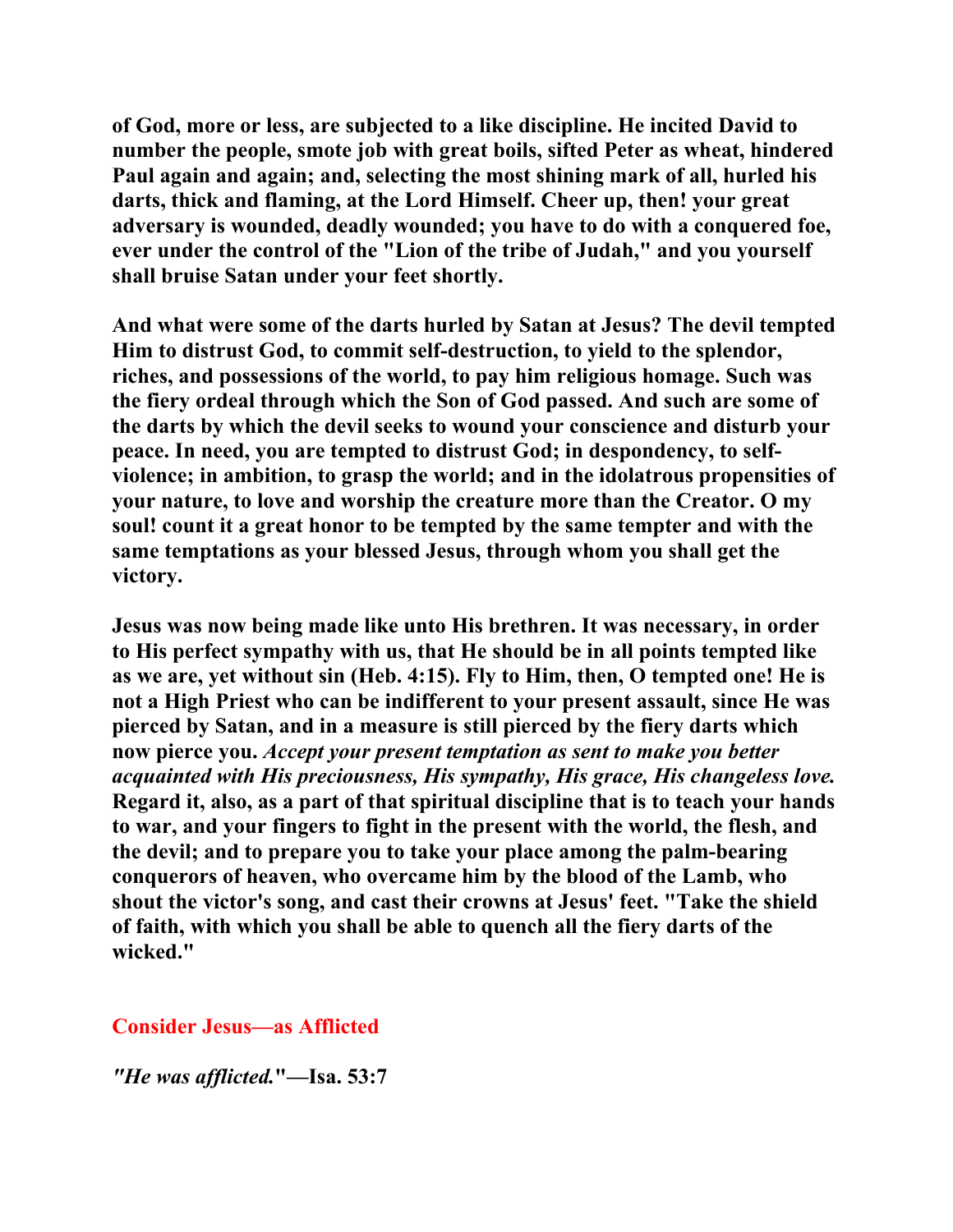**For this Jesus was born. His mission to our world involved it. In the righteous arrangement of God, sin and suffering, even as holiness and happiness, are one and inseparable. He came to destroy the works of the devil; and sin, being Satan's master-work, Jesus could only destroy it as He Himself suffered, just as He could only 'abolish death' as He Himself died. He was truly "a man of sorrows, and acquainted with grief." In the gospel according to Isaiah—the fifty-third chapter of which might have been written by a historian recording the event of the Savior's sufferings** *after* **it had transpired, rather than by a prophet predicting it seven hundred years before it took place—the circumstances of our Lord's afflictive life are portrayed with a fidelity of narration and vividness of description which can only find their explanation in** *"the Spirit of Christ, which was in him, testifying beforehand of the sufferings of Christ and the glory that should follow."*

**"He was afflicted." What touching and expressive words are these! Consider them carefully, my soul. Attempt, if it be possible, an analysis of your Lord's afflictions. And the first feature that presents itself is, that He was afflicted BY GOD. How clearly is this fact put—***"We did esteem Him smitten by God and afflicted. It pleased the Lord to bruise Him. He has put Him to grief."* **Was Jesus, then, afflicted of God? So are we! The God that smote Him, smites us; the paternal hand that mingled His cup, prepares ours. O my soul! refer all your trials to God. Be not tossed about amid the troubled waves of** *second causes,* **but trace all your afflictions, however dark, bitter, and painful, directly to the wisdom, righteousness, and love of your Father in heaven. "Himself has done it." Enough, Lord, if I but see Your hand and Your heart guiding, shaping, and controlling the whole.** 

**Jesus was afflicted BY MAN. "He was despised and rejected** *by men.***" Beloved, how many of our trials, and how much of our wounding, springs from the same source! This should teach us to cease from man, and to put no confidence in the arm of flesh, since ofttimes the staff we thought so pleasant, and on which we leaned so confidingly, is the first to pierce the hand that too fondly and too closely pressed it.** 

**Jesus was afflicted IN THE SOUL. "My soul is sorrowful, even unto death." Is not** *soul***-sorrow our greatest, even as the soul is the most spiritual, precious, and immortal part of our nature? Is your soul-sorrowful? Are you conflicting with sin, harassed by doubts, depressed with fears, sorrowful almost unto death?—consider Jesus as having passed through a like soul-discipline, and uplift your prayer to Him—"My heart is overwhelmed; lead me to the Rock**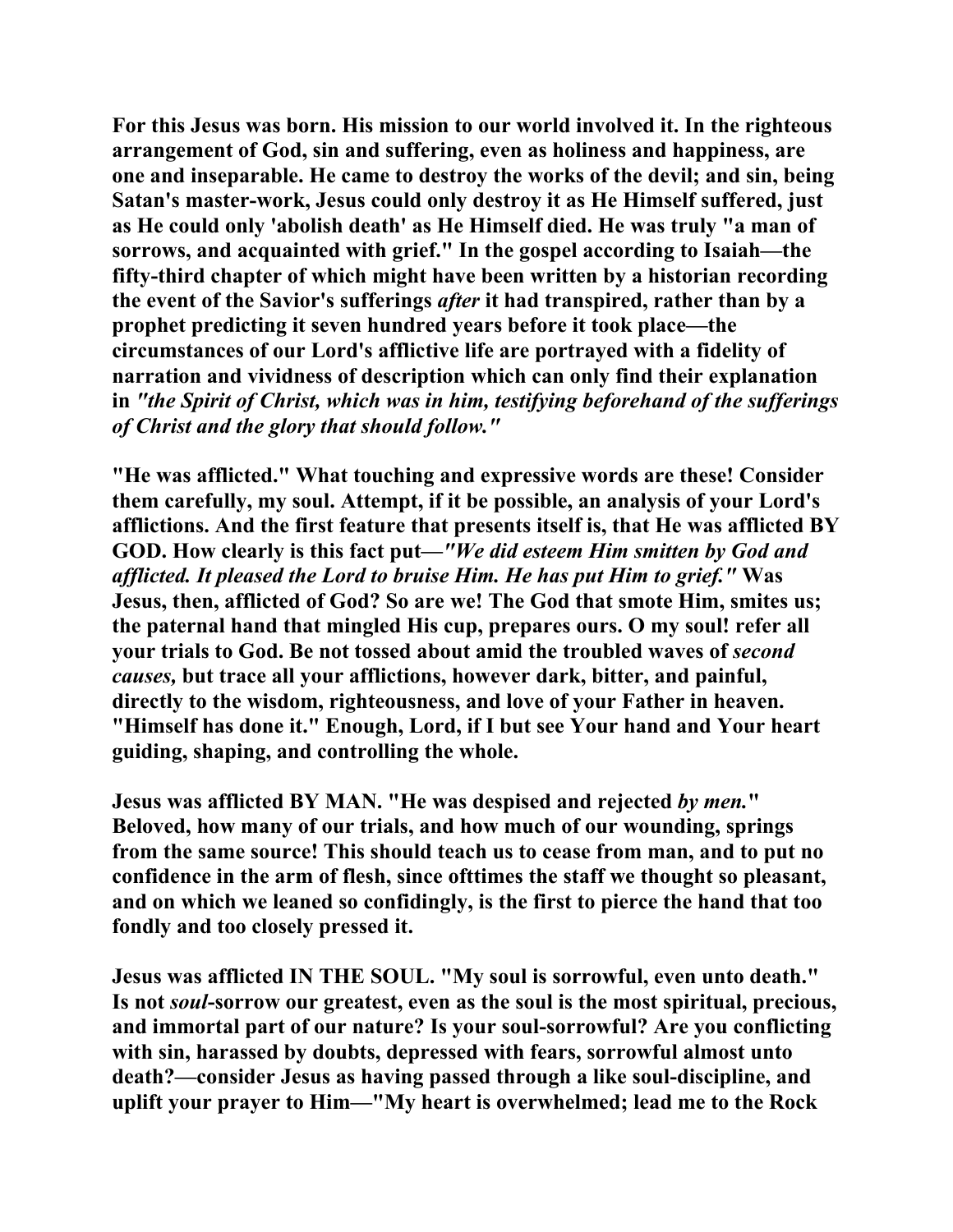**that is higher than I."** 

**Jesus was BODILY afflicted***.* **We do not read of actual disease of body, but we do read of bodily suffering such as infinitely surpasses all to which we can possibly be subjected; and endured, be it remembered, O my soul! for YOU! This may be the Lord's affliction in your case. A diseased body, distressing nervousness, extreme debility your daily cross. Be it so—it is all the fruit of everlasting and eternal love. Receive it believingly, endure it patiently, and be anxious only that the rod thus laid upon you by a Father's hand should bloom and blossom with holy fruit to the glory of God.** 

**Affliction was a SCHOOL for Jesus.** *"He LEARNED obedience by the things which He suffered."* **Not less is it ours. We enter it, for the most part, with but a mere notional, theoretical acquaintance with God, and with Christ, and with our own selves; but sorrow's hallowed discipline transforms us into**  *experimental* **Christians, and, gazing upon the lowly Savior, we exclaim—"I have heard of You by the hearing of the ear; but now my eye sees You. Therefore I abhor myself, and repent in dust and ashes." O my soul! if this be the result of affliction, let the scythe mow you, the furnace dissolve you, the flail thrash you, the sieve sift you; it will but conform you the more closely to your once afflicted, suffering Lord.** 

# **Consider Jesus—Our Paymaster**

*"He was oppressed.***"—Isa. 53:7** 

**The Hebrew word here rendered "oppressed," signifies to** *exact,* **or, to demand payment. It is so rendered in the following passage—***"The creditor shall not EXACT of his neighbor, nor of his brother, in the year of release."* **The word** *taskmaster* **comes from the same root; and as there is no noun prefixed to the original, the words may be fitly rendered—it was** *exacted* **of Him,** *demanded, required,* **and He was 'afflicted,' or, He** *answered.* **A truer view of the office and work of the Lord Jesus does not exist; nor is there a more gracious and comforting point of light in which a poor, sin-burdened, guiltoppressed soul can study Him.** 

**By nature all are God's debtors, owing Him supreme love, perfect holiness, entire obedience, and unreserved service—yes, our whole being, body, soul, and spirit. To meet this great debt, we are—by nature, in consequence of the**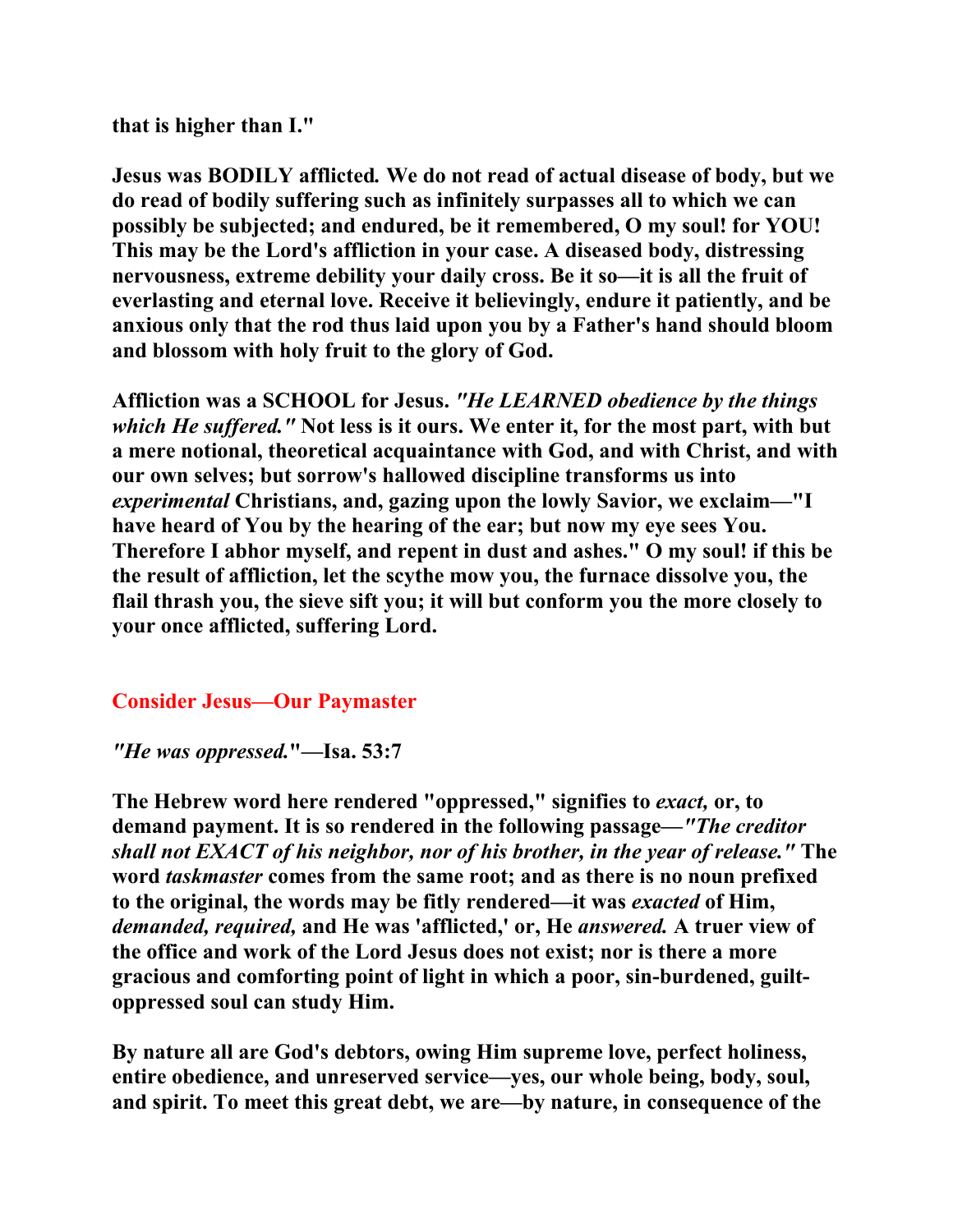**fall, morally and utterly unable—bankrupt of all righteousness and strength, having "nothing to pay." No will, no heart, no might—in a word, there being in us no good thing. O my soul! ponder this your state by nature—owing an infinite debt to God, with no possible way of discharging a single fraction of the claim, deserving to be cast into the prison of eternal punishment until you have paid the uttermost farthing.** 

**But consider Jesus as the Church's great PAYMASTER and SURETY. Jesus, in eternity, entered into a bond, signed with His own hand, and afterwards sealed with His own blood, to free us from all this great debt. In fulfillment of that covenant engagement, in the fullness of time He was born of a woman, made under the law, and by His perfect obedience and atoning death, He gave full satisfaction to the Divine government, and so Law and Justice exacted from Him the obligation He had undertaken to meet. And now was fulfilled His own prophecy concerning Himself—***"Then I restored that which I took not away."* **Jesus restored the glory of God, of which He had not robbed Him. He satisfied Divine justice, which He had never injured. He fulfilled a Law He had never broken, and so restored to it a righteousness He had never taken away. And He made satisfaction for sins He had never committed; and so,**  *"He restored that which He took not away."* 

**Sin is a debt—Jesus paid it when He bore our sins in His own body on the tree.** *Obedience* **is a debt—Jesus paid it when, by the obedience of One, many were made righteous.** *Death* **is a debt—Jesus paid it when He bowed His head on the cross and gave up the spirit. And when thus we behold Him dragged into the court of human justice, and sentenced to a felon's death—and when we follow Him to the garden of His sorrow, sweating great drops of blood, and thence to Calvary, and see Him nailed to the accursed tree—suffering, bleeding, dying—what do we behold but the** *exacting* **from Him the full payment of the bond for the honoring of which He had entered into an eternal suretyship on His people's behalf?** 

**What life and liberty are bound up in these words—***"I forgave you all that great debt!"* **Believing soul, the debtor's prison is no longer your abode. The bond is cancelled, and God, the Creditor, fully satisfied with the Atonement of His beloved Son, has given a full discharge both to Him and to us, in that He raised Him from the dead. No longer, then, look at your sins, unworthiness, nothingness, and poverty; but look to Jesus, and, looking constantly by faith at Him, walk in the holy, happy liberty of one all whose debt is cancelled, and for whom there is now no condemnation. Is Jesus your Paymaster, O my soul?**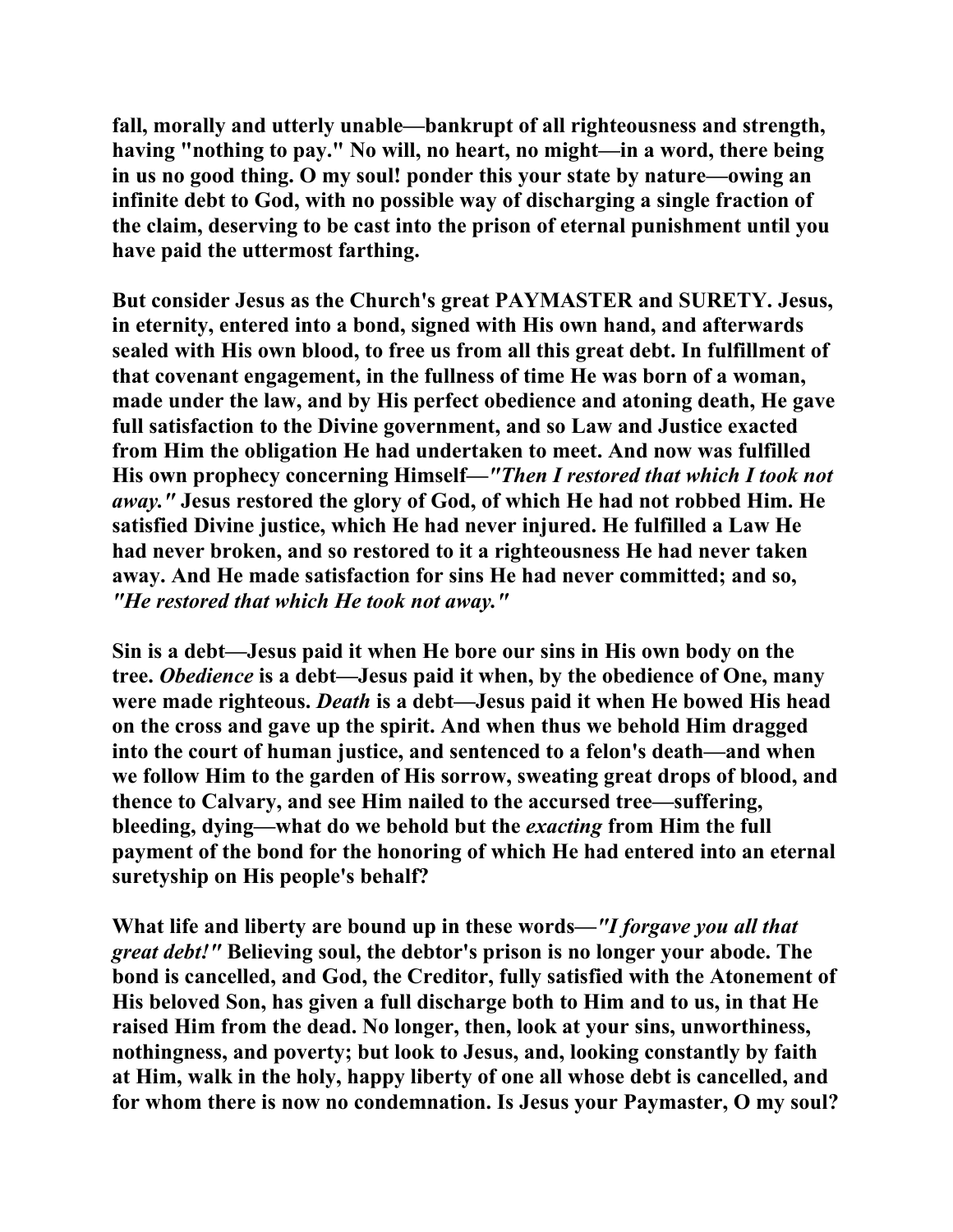**Then He has equally engaged to provide for your** *temporal* **needs, to deliver you out of all your difficulties, and to enable you to meet all your worldly engagements. Surely He who has paid your greater debt to God, will help you honorably to pay your lesser debt to man.** 

#### **Consider Jesus—as Forsaken by Man**

#### *"Then all the disciples forsook Him, and fled.***"—Matt. 26:56**

**What a sad contrast does this picture present to the one we have just been viewing—***"Jesus, our fellow-sufferer."* **His time of suffering has now come, but, lo! "all His disciples have forsaken Him, and fled." Is there nothing, my soul, in this affecting and significant fact from which you may gather much that is instructive and consolatory concerning your own condition? We have been contemplating the sympathy of Jesus with His afflicted saints. And oh, what heart can conceive, or imagery portray, the reality, humanity, and tenderness of that sympathy! In all our afflictions He is afflicted, in all our trials He is tried, in all our persecutions He is persecuted, in all our temptations He is tempted. My soul! there is no sympathy among men, saints, or angels, that can compare with Christ's. And yet how thankful should you be for the smallest measure of human sympathy given you. It may have been, and doubtless was, but as a drop in comparison of the ocean-fullness of Christ's; nevertheless, that drop has proved inexpressibly and immeasurably soothing, sweetening many a bitter trial, gilding many a cloud, and lighting the pressure of many a burden. For this uplift your praiseful heart to God.** 

**But even this drop of 'creature sympathy' afforded you was denied your suffering Lord. How earnestly and touchingly did He ask it!** *"Stay here and watch with me, while I go yonder and pray."* **And when from the scene of His conflict and anguish He returned, sobbing and gory, to bury His grief in their compassion and love—lo! He found them sleeping! How gentle, yet how searching, His rebuke—***"Could you not watch with me one hour?"* **What condition in the experience of the saints does this page of our Lord's history meet? It meets a sad and painful one—one which could only thus be met—the lack of human sympathy.** 

**You are, perhaps, in a condition which needs the sympathy of a kind and loving spirit, and your sad and clinging heart yearns for it. But, as in the case of your sorrowing Lord, it slumbers at the moment that you most needed its**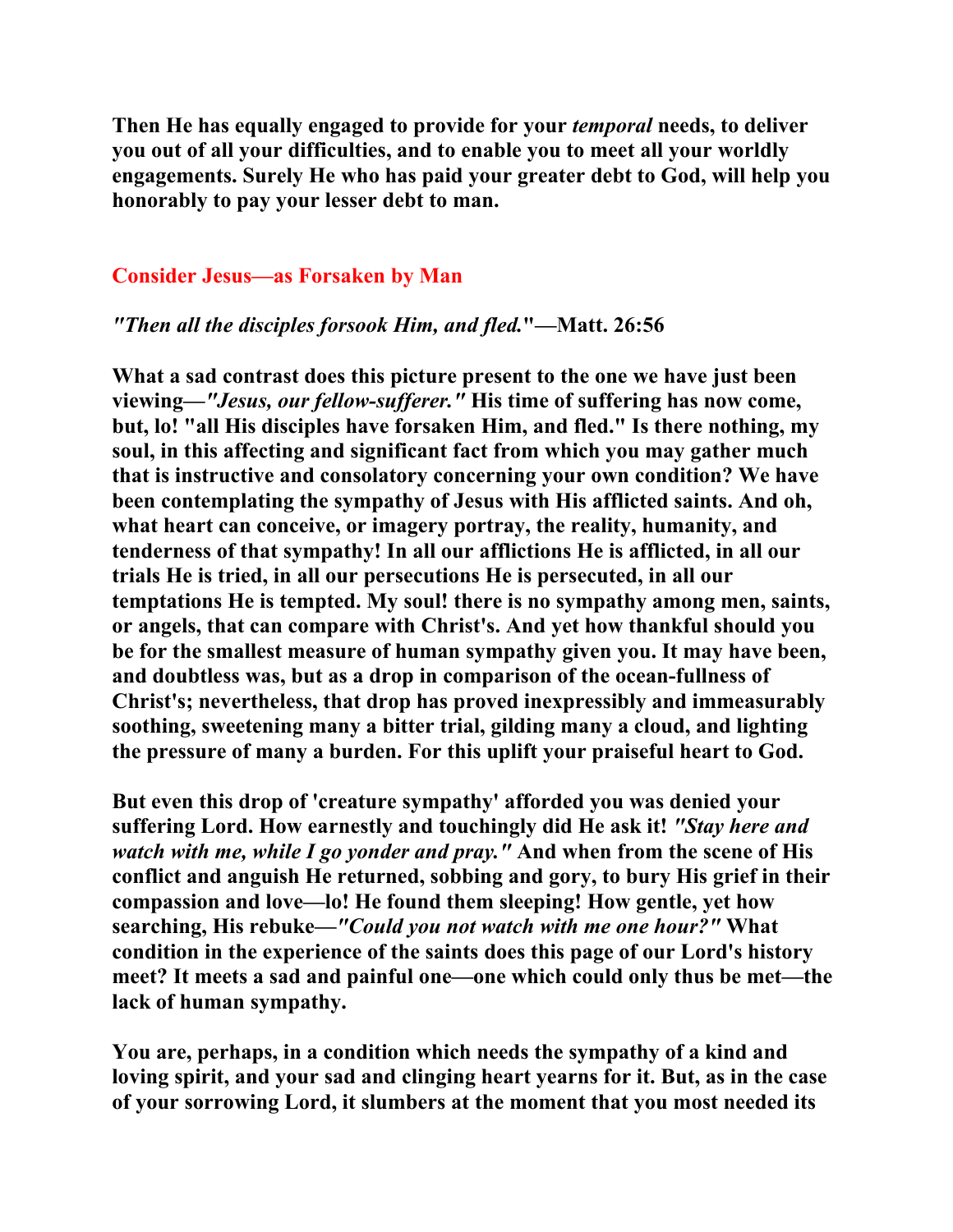**wakeful, watchful expression. And yet its very absence may prove your richest soothing, by bringing you into a closer experience of the sympathy of Jesus. Having Himself felt its need and its lack, He is all the more fitted, as your fellow-sufferer, to sympathize with, and supply your present need.** 

**You are, perhaps, suffering from MISPLACED AND WOUNDED AFFECTION. You have naturally allowed the fibers of your heart to entwine around some object of its warm and clinging love; but chilled affection, or the whisper of envy, or the venomed tooth of slander, has wrenched those fibers from their stem, and trailed them, torn and bleeding, in the dust. How like Jesus now you are, of whose loved disciples it is recorded,** *"They all forsook Him, and fled."* 

**Or, you are suffering from BETRAYED AND DISAPPOINTED CONFIDENCE. One you thought a friend, tender and true, has deserted you; a judgment upon whose guidance you leaned has misled you; a source upon whose supplies you depended has failed you; a confidence in which you too implicitly reposed has betrayed you; and thus you are learning the lesson Jesus learned when,** *"all His disciples forsook Him, and fled."* 

**Cheer up, my soul! there is One who has promised never to leave you. When father and mother, husband and wife, lover and friend, forsake you, the Lord will take you up. He who was deserted by friends and followers, will cling to you in prosperity and in adversity, in weal and in woe, with unfaltering fidelity and unchanging love; and though all forsake you, yet will He not in life, in death, and through eternity. How great and precious the divine promise—"They may forget, yet I will not." "Jesus Christ, the same yesterday, today, and forever." Precious Jesus! though all forsake me, as all forsook You; yet YOU will never leave me, nor forsake me!** 

#### **Consider Jesus—as Forsaken by God**

#### *"My God, my God, why have You forsaken me?***"—Matt. 27:46**

**My soul! was it not enough that your Lord should be forsaken of** *man* **in His sorrow? Was it essential to the accomplishment of your salvation, and to your support and comfort in seasons of soul desertion and darkness, that He should likewise be forsaken of** *God?* **Yes! it** *must* **be so. The history of the universe never presented such an abandonment—a being so holy, and yet so entirely**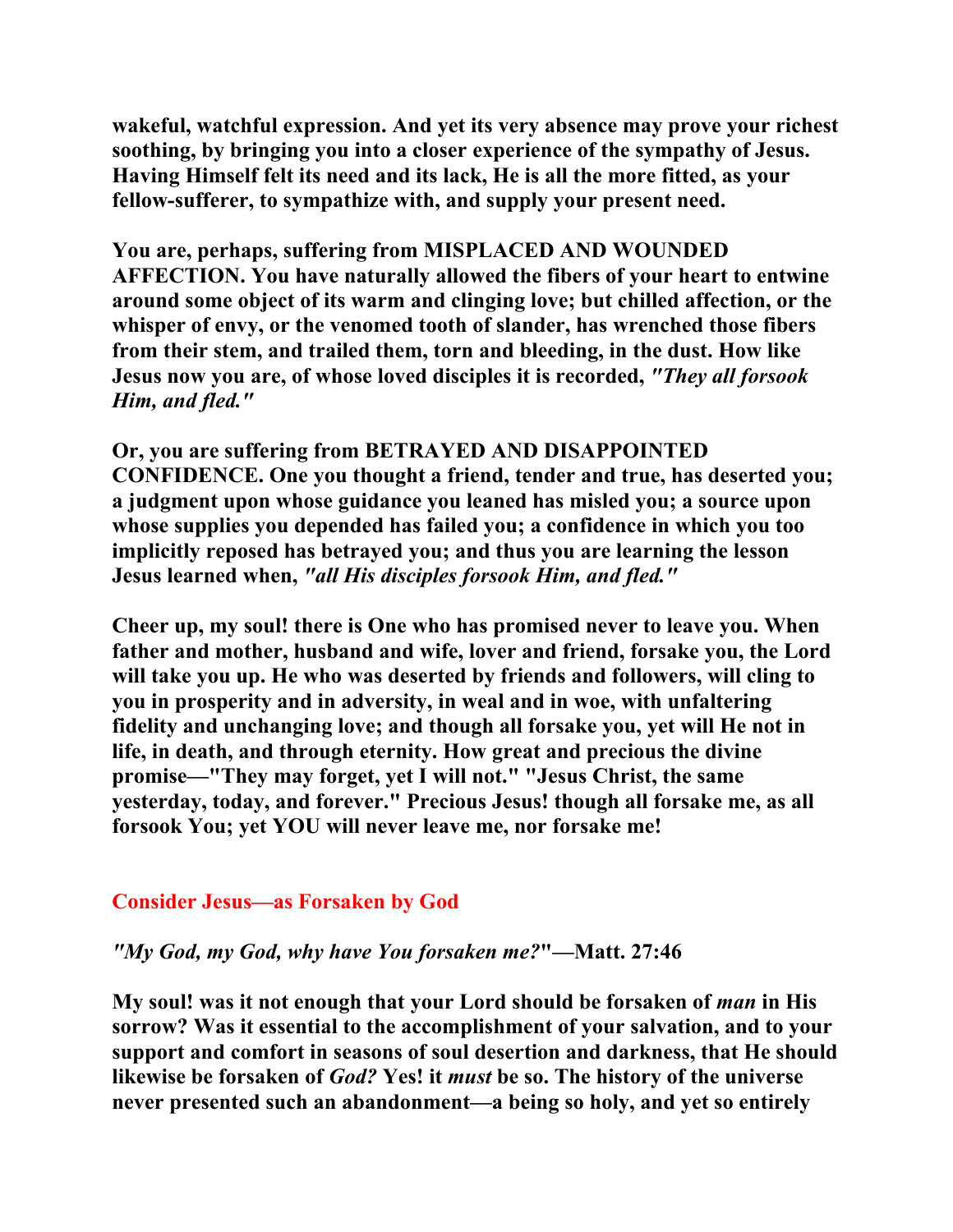**and so severely forsaken of God and man—as that which Jesus was now experiencing upon the accursed tree. With what a depth of emphasis that word must have sounded from His pale lips, quivering with agony—***"'My God, my God, why have YOU FORSAKEN me?'* **You, my Father—You whose glory I am vindicating, whose government I am honoring, whose Name I am glorifying, whose Church I am redeeming—why, my God, my God, have YOU forsaken me? I can endure to be abandoned by man, but to be forsaken by YOU, my Father, in the hour of my deepest sorrow, at the moment of my keenest suffering, is the bitterest ingredient in my cup of bitter, the darkest hue in my cloud of darkness." Let us devoutly consider Jesus as passing through this eclipse of His soul, and receive the holy instruction and comfort the spectacle was designed to convey.** 

**Of WHOM was Jesus forsaken?** *His Father***. And when, O my soul! you walk in a sense of divine desertion, who is it that says to you,** *"For a small moment have I forsaken you, but with great mercies will I gather you?"***—it is your**  *Father* **in heaven. It is a** *Father's* **momentary withdrawment; and although this thought adds keenness to the discipline and intensity to the cloud, is there no consolation in knowing that the hiding is paternal—a Father secreting Himself from His child—and but for a moment? Thus, though He hides Himself, He is a** *Father* **still.** 

**But, what was a cloud of thick, all-enshrouding darkness to Jesus is salvation's light to us. Even as His sorrow is our joy, His wounds our healing, His death our life—so His abandonment on the cross, as a foreign divine expresses it, is "our bridge to heaven; an unfathomable abyss for all our sins, cares, and anxieties; the charter of our citizenship, the key whereby we may open the secret chamber of communion with God."** 

**Thus, if you are, O my soul! walking in darkness and have no light, let the thought be as a ray playing on the brow of your cloud, that, it is not the darkness of hell and condemnation, but the darkness only through which all the 'children of light' more or less travel—the darkness with which the Sun of Righteousness Himself was enshrouded—and which, when it is past, will make the sunshine of God's love and the Savior's presence all the sweeter, dearer, brighter.** 

**And how did Jesus deport Himself in this season of Divine forsaking? What supported and comforted Him during this total and dreadful eclipse through which His sinless soul passed?** *He trusted in God.* **His** *faith* **could still exclaim,**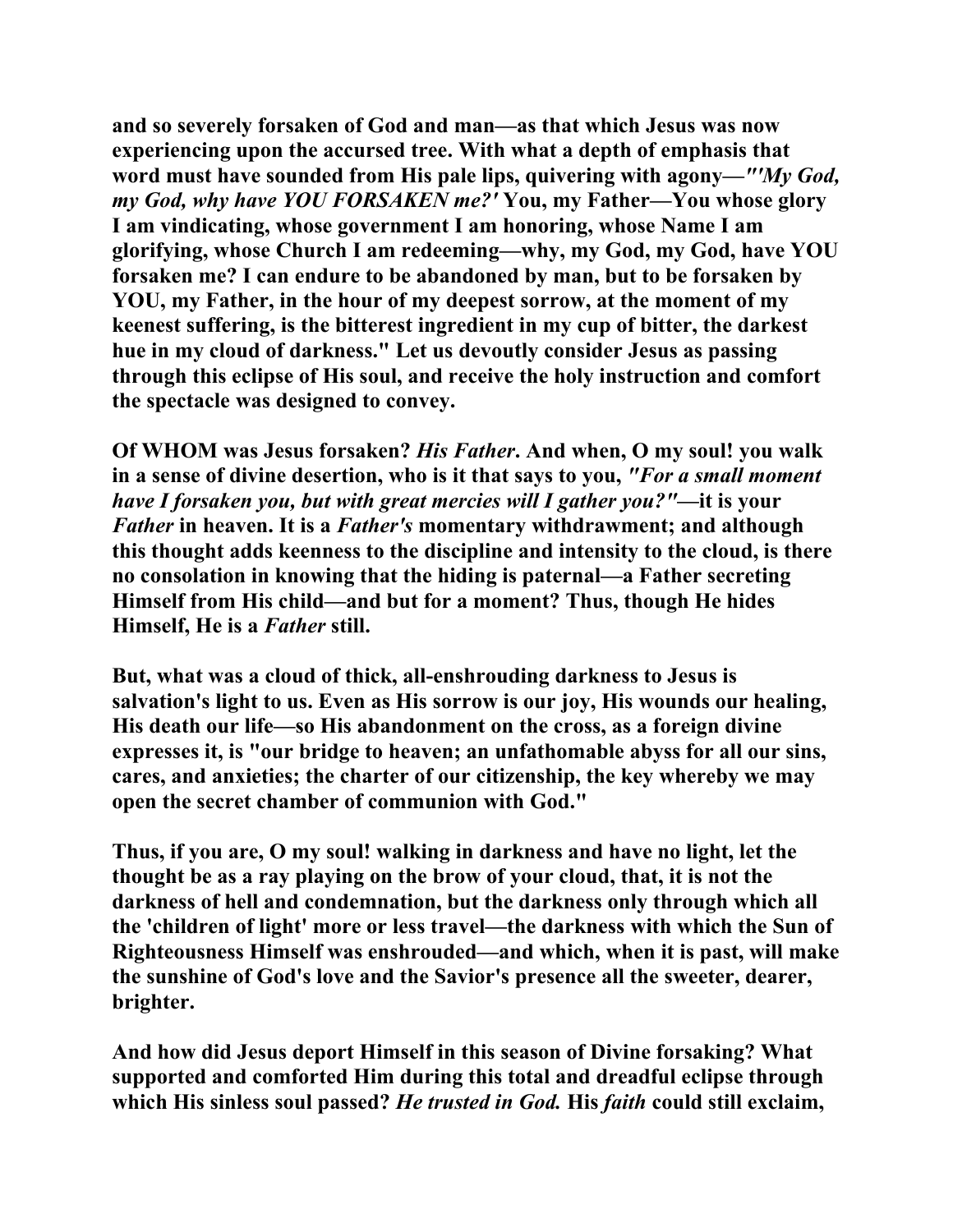**"MY God, MY God." So lean upon your covenant God, O you children of light walking in darkness. As the veiling clouds, though they hide, cannot extinguish the sun, neither can your gloomy seasons of Divine desertion extinguish one beam of the Savior's love to you. If all is dark—a hidden God, an absent Savior, a frowning providence—now is the time** *to have faith in God***. "Who is among you** *that walks in darkness, and has no light? let him trust in the name of the lord, and stay upon his God."* **Stay yourself upon His covenant faithfulness and unchanging love, and believe that Jesus intercedes for you in heaven, and that soon you shall reach that blissful world where your sun shall no more go down, nor your moon withdraw itself.** 

**"Through waves, and clouds, and storms, He gently clears your way: O Wait His time—your darkest night Shall end in brightest day."** 

# **Consider Jesus—in Loneliness**

*"And shall leave me alone.***"—John 16:32** 

**Jesus, for the most part, lived a lonely and solitary life. It was of necessity so. There was much in His mission, more in His character, still more in His person, that would baffle the comprehension, and estrange from Him the interest and the sympathy of the world; compelling Him to retire within the profound solitude of His own wondrous Being.** 

**The TWOFOLD NATURE of Jesus contributed essentially to the loneliness of His life. The 'great mystery of godliness, God manifest in the flesh,' would of itself confine Him to an orbit of being infinitely remote from all others. Few could sympathize with His perfect sinlessness as man, fewer still with His essential dignity as God.** 

**As it was with the Lord, so, in a measure, is it with the disciple. The spiritual life of the renewed man is a profound mystery to the unregenerate. Strangers experimentally to the New Birth, they cannot understand the 'divine nature' of which all believers are 'partakers.' Nor this only. Even among the** *saints* **we shall often find our path a lonely and solitary one. How much may there be in—the truths which we hold, in the church to which we belong, and even in the more advanced stages of Christian experience we have traveled, which**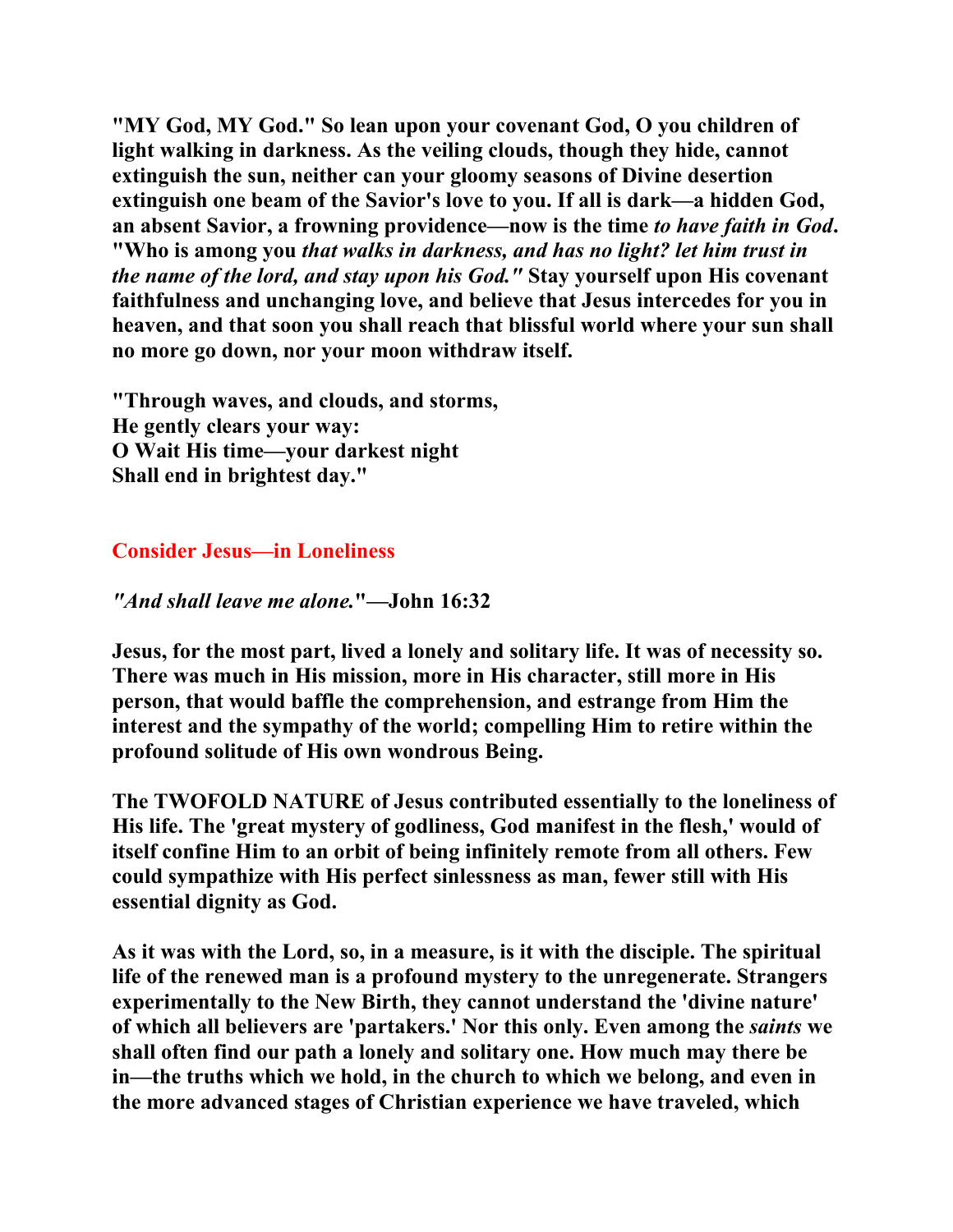**separates us in fellowship and sympathy from many of the Lord's people. Alas! that it should be so.** 

**Our Lord's WORK contributed much to His sense of loneliness. How expressive His words—"I have food to eat** *that you know not of.* **My food is to do the will of Him who sent me, and to finish His work." And so may it be with us. The Christian work confided to us by Jesus may be of such a character, and in such a sphere, as very much to isolate us from the sympathy and aid of the saints. It has concealed temptations, hidden trials, unseen difficulties, distasteful employments, with which we can expect but little sympathy and pity; compelling us, like our blessed Lord, to eat our 'food' in solitude. But, oh, sweet thought! the Master whom you serve knows your appointed sphere of labor, and will, by His succouring grace, soothing love, and approving smile, share and bless your lonely meal.** 

**The TEMPTATION of Jesus rendered His path lonely. He was alone with the devil forty days and nights in the wilderness. No bosom friend, no faithful disciple, was there to speak a word of soothing sympathy. And are not our temptations solitary? How few are cognizant of, or even suspect, the fiery assaults through which we, perhaps, are passing. Of the skeptical doubts, the blasphemous suggestions, the vain thoughts, the unholy imaginations transpiring within our inner man they know nothing—and this intensifies our sense of loneliness. But the Tempted One knows it all, and will not leave us to conflict single-handed with the tempter, but will with the temptation make a way for our escape. "The Lord knows how to deliver the godly out of temptation."** 

**The SOUL-SORROW of Jesus rendered His path lonely. Prophesying of Himself, He said, "I have trodden the winepress** *alone; and of the people there was none with me."* **How lonely may be your grief, O believer! None share your sorrow, few understand it. You are 'as a sparrow alone on the housetop.' There are none to watch with you in the garden of your anguish—your wounded heart, like the stricken deer, bleeds and mourns in secret. But your sorrow is all known to your loving, compassionate Savior; whose wisdom appointed it, whose love sent it, whose grace sustains it, and who will soothe and strengthen you with His tenderest sympathy. Let your labor of love, your lonely sorrow, throw you more entirely upon, and bring you into closer, more believing, and more loving relations with, the Savior; wean you more from the creature; separate you more from the world; and set you more supremely apart for God. Oh! then you will thank Him for the discipline of** *loneliness* **as**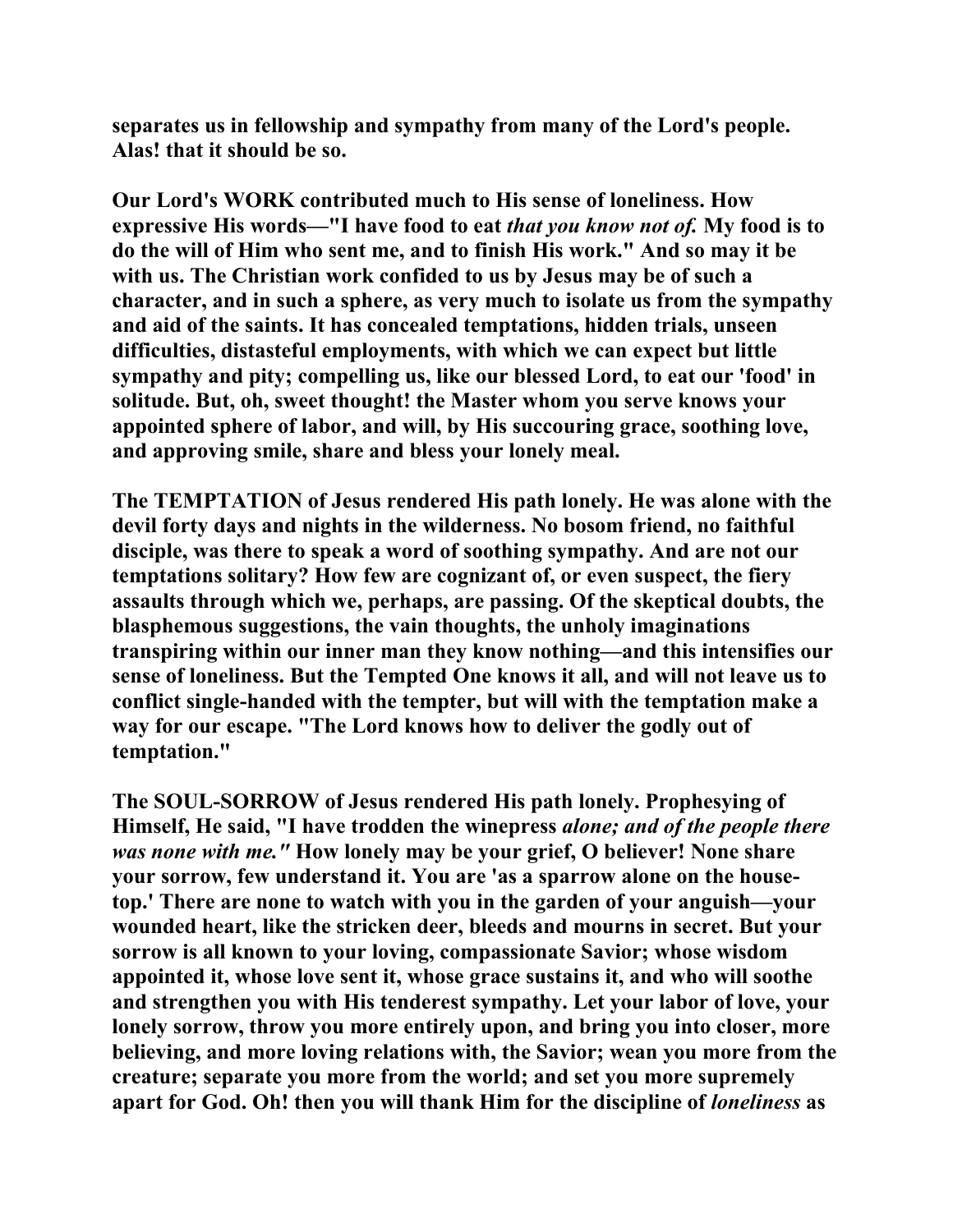**among the holiest and most precious blessings of your life!** 

#### **Consider Jesus—as Not Alone**

#### *"And yet I am not alone, because the Father is with me.***"—John 16:32**

**There is a sweetness in every cup, a light in every cloud, a presence in every solitude of the Christian's experience. It was so with Jesus, who will mold all His followers like unto Himself. We have just considered Him in** *loneliness* **forsaken by man, deserted by God. But now comes the alleviation—the sweetening of the bitter, the gilding of the cloud, the soothing of the solitude. He was never less alone than at the moment that He mournfully said to His retiring disciples,** *"You shall leave me alone;"* **for, as if immediately recovering Himself from the painful sense of MAN'S DESERTION, He added,** *"And yet I am not alone, because the Father is with Me."* **No; Jesus never was really alone. Shunning human society, and plunging into solitude the most profound, as He often did, His Father's presence was there to sweeten and soothe it, to replenish and strengthen Him for the work He had given Him to do, and to make those long midnight hours of holy watching and wrestling prayer, melodious with the music, and radiant with the sunshine of heaven. Oh yes, Jesus was** *not* **all alone!** 

**Nor are you really alone, O child of God! Alone, indeed, you may be as to human companionship, affection, and, sympathy. Nor is this trial of your spirit to be lightly spoken of. God has, perhaps, given you by nature a confiding, warm, and clinging heart; a heart that yearns for companionship, that seeks a loving, sympathizing friend, to whose bosom you may confide the thoughts and emotions of your own—"another self, a kindred spirit, with whom you may lessen your cares by sympathy, and multiply your pleasures by participation." But the blessing is not permitted you; or, if once possessed and enjoyed, is possessed and enjoyed no longer—the coldness of death, the yet colder and more painful chill of 'alienated affection and changed friendship', has left your heart like a tree of autumn, stripped of its foliage, through whose leafless branches the wintry blast moans piteously.** 

**But this discipline of the affections, though intensely painful to a heart gushing with sensibility like yours, may prove one of the costliest blessings to the soul. A heart that is satiated with the creature, has little or no place or yearning, for Christ. And when the Lord is resolved to be supreme, and finds**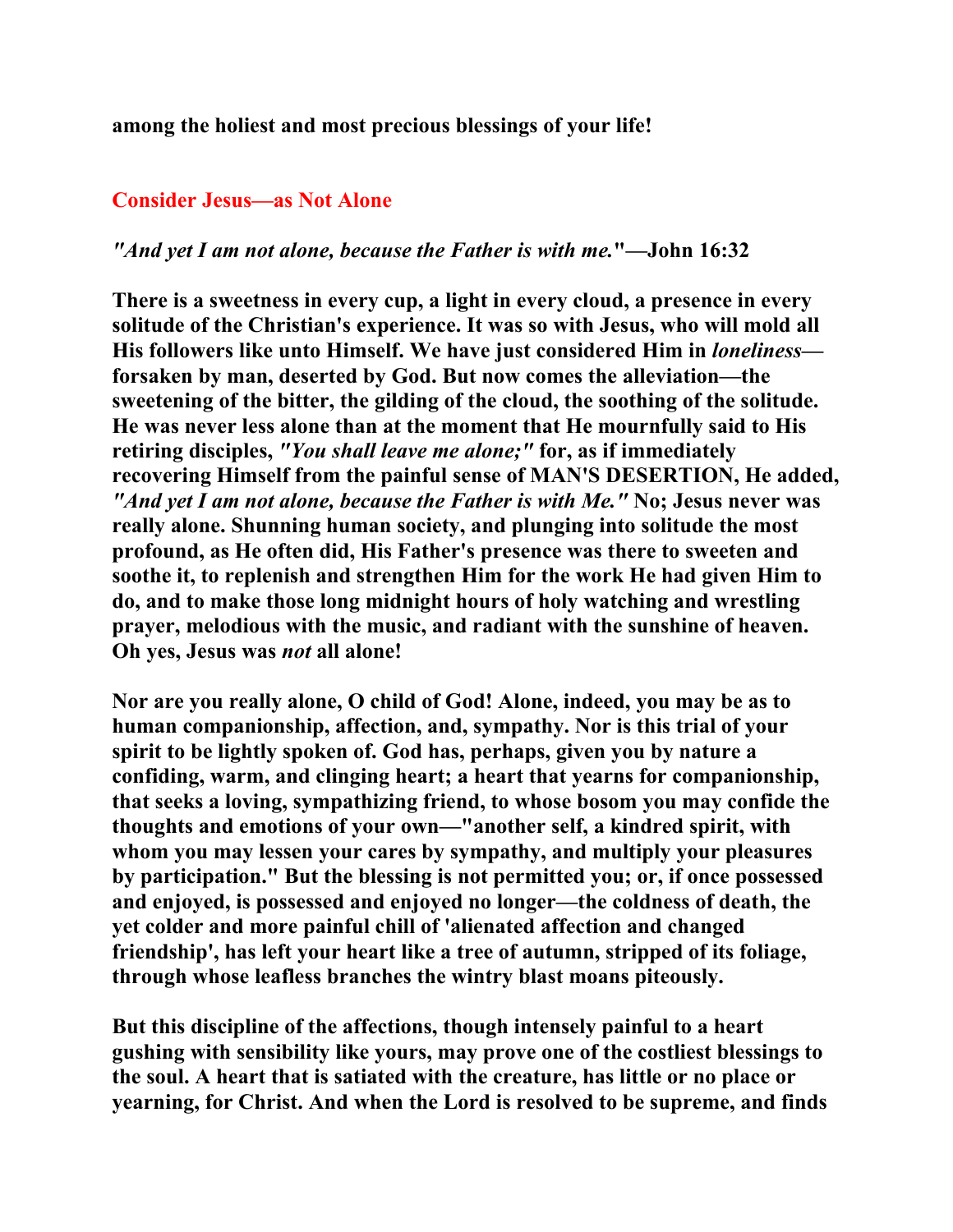**a 'rival sovereign' enthroned, or a 'created idol' enshrined, He wisely and lovingly removes it, to make room for Himself. Oh, it is when the heart is withered like grass—when its chords are all broken, and its fibers are all torn, and silence, desolation, and solitude reign within—wounded by one, betrayed by another, forsaken by all—that Jesus approaches and occupies the vacant place, takes down the harp from the willow, repairs and retunes it, then breathing His own sweet Spirit upon its wires, wakes it, to the richest harmonies of praise, thanksgiving, and love. My Father, I cannot be alone, blessed with Your presence, solaced with Your love, cheered with Your fellowship, kept by Your power, and wisely, gently led through the solitude of the wilderness, home to be with Yourself forever! "You are near, O Lord!"** 

**"You are near—yes, Lord, I feel it— You are near wherever I rove; And though sense would try conceal it, Faith often whispers it to love.** 

**"Am I fearful? You will take me Underneath Your wings, my God! Am I faithless? You will make me Bow beneath Your chastening rod.** 

**"Am I drooping? You are near me, Near to bear me on my way; Am I pleading? You will hear me—Hear and answer when I pray.** 

**"Then, O my soul, since God does love you, Faint not, droop not, do not fear; For, though His heaven is high above you, He Himself is ever near."** 

#### **Consider Jesus—in Soul-trouble**

#### *"Now My soul is deeply troubled."***—John 12:27**

**In this lay our Lord's greatest suffering—His** *soul-sorrow.* **Compared with this, the lingering, excruciating tortures of the cross—the extended limbs, the quivering nerves, the bleeding wounds, the burning thirst—were, as nothing. This was physical, the other spiritual; the one, the suffering of the body, the**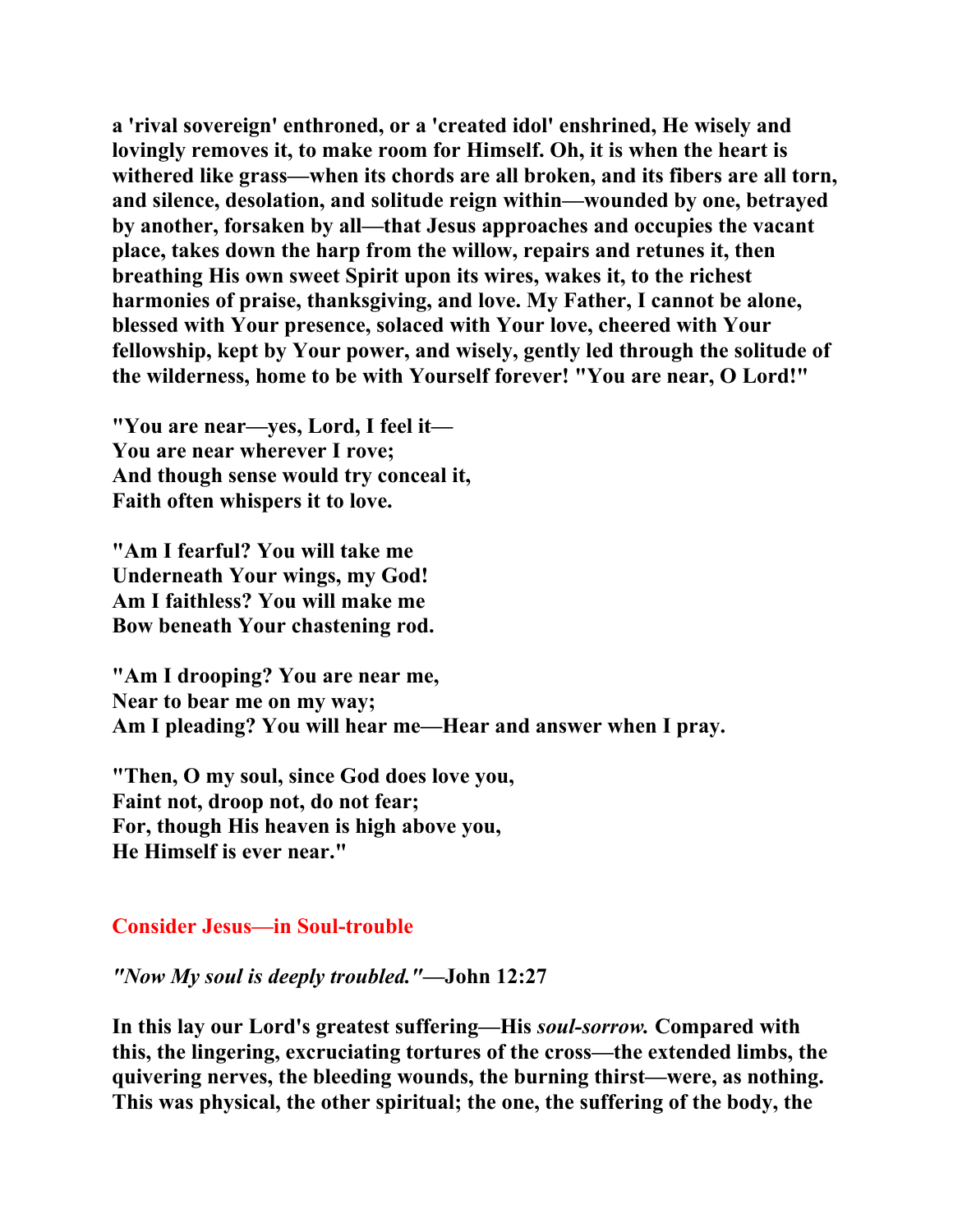**other, the anguish of the soul. Let a vessel traversing the ocean keep afloat, and she may still plough the deep and brave the tempest; but let the proud waves burst in upon her and she sinks. So long as our blessed Lord endured outwardly the gibes and insults and calumnies of men, not a complaint escaped His lips; but, when the wrath of God, endured as the Surety-Head of His people, entered within His holy soul, then the wail of agony rose strong and piercing—"Save Me, O God, for the floodwaters are up to My neck. Deeper and deeper I sink into the mire; I can't find a foothold to stand on. I am in deep water, and the floods overwhelm Me. I am exhausted from crying for help; My throat is parched and dry. My eyes are swollen with weeping, waiting for my God to help Me." Psalm 69:1-3** 

**How true is God's word—"The spirit of a man will sustain his infirmity;** *but a wounded spirit, who can bear?"* **Such was Christ's. And why was His soul troubled? One rational answer alone can be given—He was now bearing sin and, consequently, the punishment of sin—the wrath of God overwhelming His soul. This was the 'cup' which He prayed might, 'if possible, pass from Him.' Divine justice, finding the sins of God's elect meeting on His holy soul, exacted full satisfaction and inflicted the utmost penalty. And thus a glorious gospel truth shines out of this terrible cloud of Jesus' soul-sorrow—that is, the**  *substitutionary character* **and the** *atoning nature* **of His sufferings and death. Upon no reasonable ground other than this can we satisfactorily account for His language—***"My soul is exceeding sorrowful, even unto death."* **But turn we now from Jesus to His saints.** 

**Believer in Jesus, yours is, perhaps,** *soul-sorrow.* **A sense of sin troubles you, the consciousness of guilt distresses you, and you begin to think you know nothing of God's pardoning love. Oh, what would you not give to be** *quite sure*  **that your sins were all forgiven for Jesus' sake!** 

**Or, your soul is in sorrow, perhaps, from the painful loss of the evidences of your saintship and adoption. Like Bunyan's pilgrim, you have dropped the 'white stone with the new name,' and, retracing your steps, mournful and sad, to recover it, you exclaim,** *"Oh that it were with me as in days that are past, when the candle of the Lord shone round about me."* 

**Or, you are, perhaps, in soul-distress in consequence of the corroding doubts and distressing fears which assail you; and instead of going on your heavenly way rejoicing, forgetting the things that are behind, and pressing on towards those things that are before, your time is spent, as just intimated, in searching**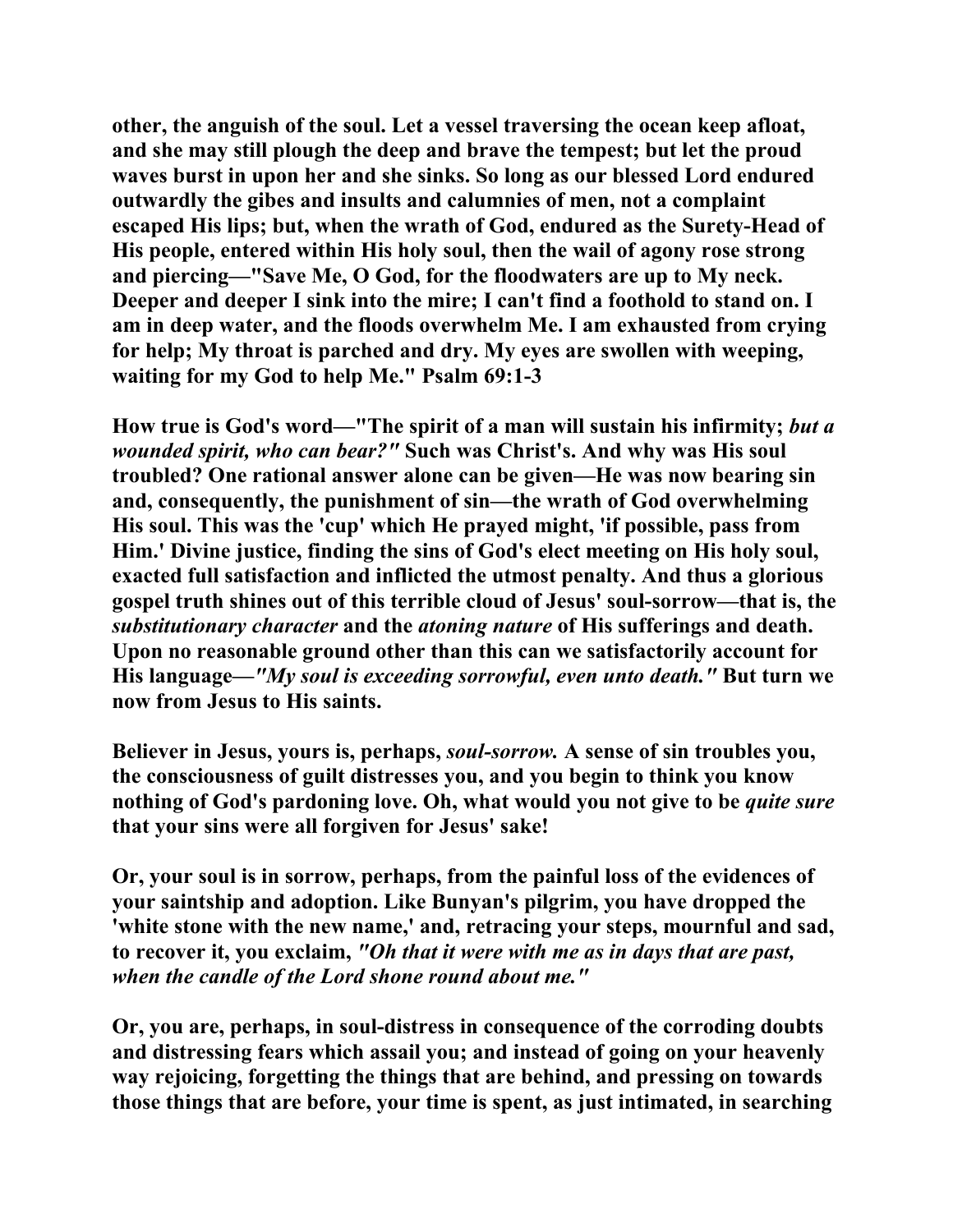**for Christian evidences, and in battling with unbelieving doubts and fears.** 

**Or, perhaps, your soul may be in sorrow because you discern so little love to God, so faint a resemblance to the Savior, and so little real, vital, operative religion in your life—in a word, the spiritual life beating with a pulse so sickly and faint, that your soul is cast down within you.** 

**One word of encouragement. Be thankful to God for this soul-sorrow—it is** *a sure evidence of spiritual life.* **A soul dead in sin is insensible to any real distress because of sin; a heart destitute of love to God, feels no distress because it does not love Him. A graceless sinner never longs for grace: an unrenewed person never thirsts for holiness, and a dead soul never breathes after life. Take heart, then, O believer, for your soul-sorrow is the prelude to your soul's eternal joy.** 

**But see to it that Christ has alone to do with your present sorrow. Take it only to Him. It will prove the greatest, the holiest joy of your life, if it makes you better acquainted with Jesus. O sweet and welcome sorrow, which He who changed the water into wine changes into a joy unspeakable and full of glory. Any sorrow, Lord, if it but enthrone YOU more supremely upon my heart, to reign—"the Lord of every motion there."** 

# **Consider Jesus—in Communion with God**

*"And in the morning, rising up a great while before day, He went out, and departed into a solitary place, and there prayed."***—Mark 1:35** 

**To whom can this impressive picture of high devotion properly apply but to Him whose life was one continuous act of prayer; whose vital and allpervading atmosphere was communion with God? Jesus literally "walked with God." As man, He was deeply conscious of the spiritual necessities of man; and as the God-man Mediator, He felt the need of looking up to the Strong One for strength, to the Wise One for wisdom, to the Loving One for sympathy—in a word, to His Father in Heaven for the constant replenishing of His daily need from the boundless resources of His own Infinite Being, for the great work His Father had given Him to do.** 

**Wise will it be for us to consider Jesus touching the article of** *prayer.* **If He, the sinless One, He the mighty One, He the divine One felt, deeply and**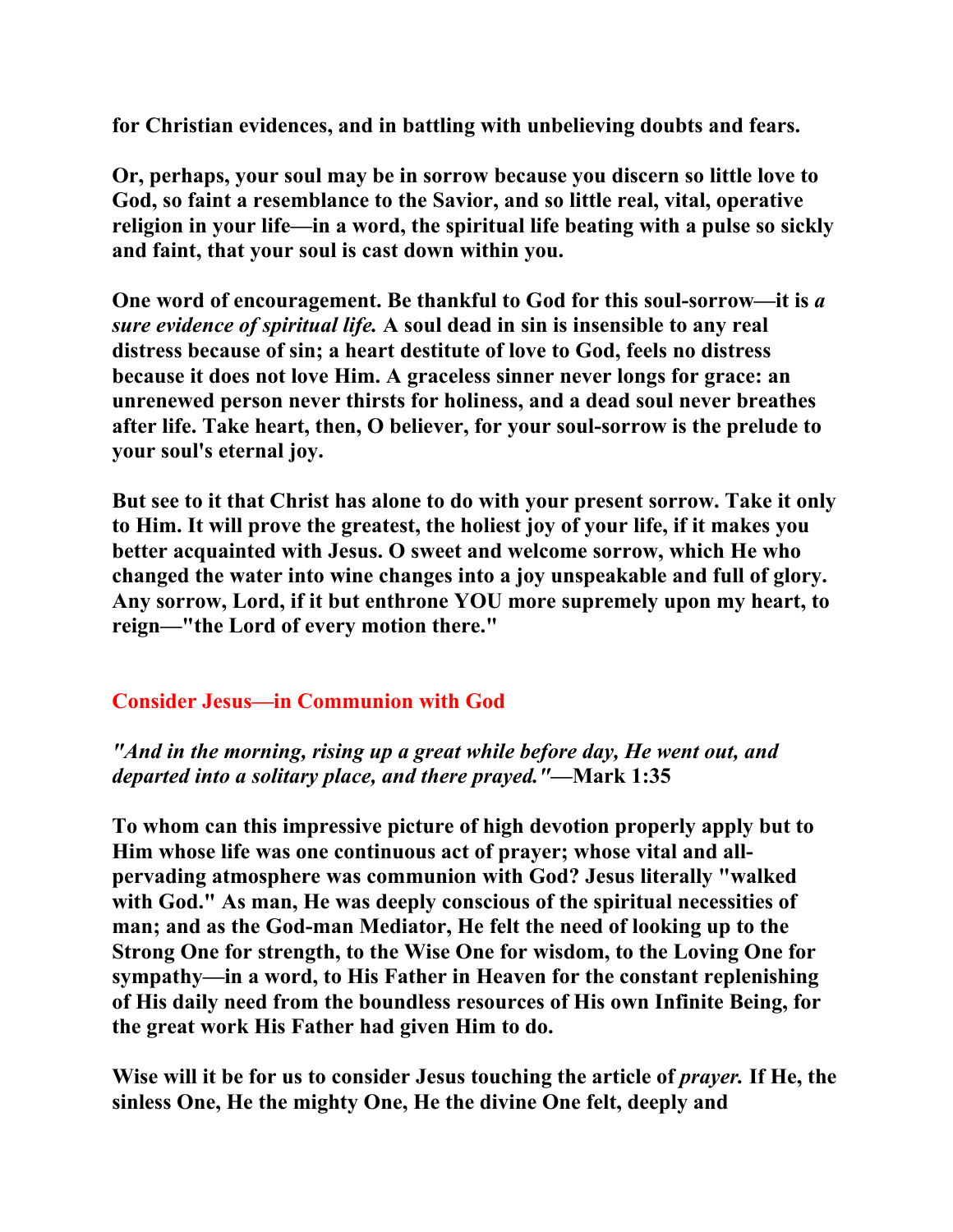**momentarily felt, the need of drawing from above by the breath of prayer those supplies needful for the accomplishment of His work and for the glorifying of His Father, oh, how much more have we need that prayer should precede, accompany, and follow every step we take; that communion with God should prompt, aid, and sanctify every act of our lives; that, in a word, in imitation of our blessed Lord, we should often rise up a great while before day, and depart into a solitary place, and, before secular and worldly things took possession of our minds,** *give ourselves to prayer.* 

**My soul! consider this precious privilege! Is there a holier, sweeter, or more needful one? Consider Jesus in this matter, and form your prayerful life upon the model of His. He always approached God in prayer as His Father. His spirit, His language, His approach was** *filial.* **"Holy Father." "My Father." Equally is this your privilege. God stands to you in the close, the endeared relation of a** *Father* **by adopting grace, and it were a dishonor done to His name, and an ignoring of His Fatherhood, to approach Him in prayer in any other relation and character than this. Oh, feel that, when you pour out your sinful heart, your sorrowful heart, your broken heart before Him, you are pouring it all into a** *Father's* **ear, a** *Father's* **bosom.** 

**The prayer of Jesus was REAL COMMUNION with God. So let yours be, O my soul! Rest not content with the form of prayer, the duty of prayer, the act of prayer. Be not satisfied unless conscious of the listening ear of God, the responding heart of Jesus, the vital breathing of the Spirit. Oh, let your communion with heaven be a blessed** *reality***. Do not leave the Mercy-Seat without some evidence that you have been in solemn, holy, precious audience with the Invisible One. It may be the evidence of contrition, of humiliation, of confession; or, of simple faith, of child-like love, of filial trust—but leave it not until God in Christ has spoken to you face to face. Oh, whatever your sin, or sorrow, or need may be, rise amid the twilight shadows which drape your soul, and give yourself to prayer!** 

**By this example of Jesus, we are taught the necessity and the blessedness of secret prayer. "He departed into a** *solitary place,* **and there prayed." My soul! enter into your closet, and shut the door behind you, and pray to your Father in secret. You have secret declensions to confess, secret sorrows to unveil, secret wants to present, secret blessings to crave. Away, then, to your chamber. Take with you the blood of Jesus, and with your hand of faith upon His Word,** *open all your heart* **in filial, loving confidence, to God, and, in paternal love, He will open all the treasures of His heart to you. Let nothing**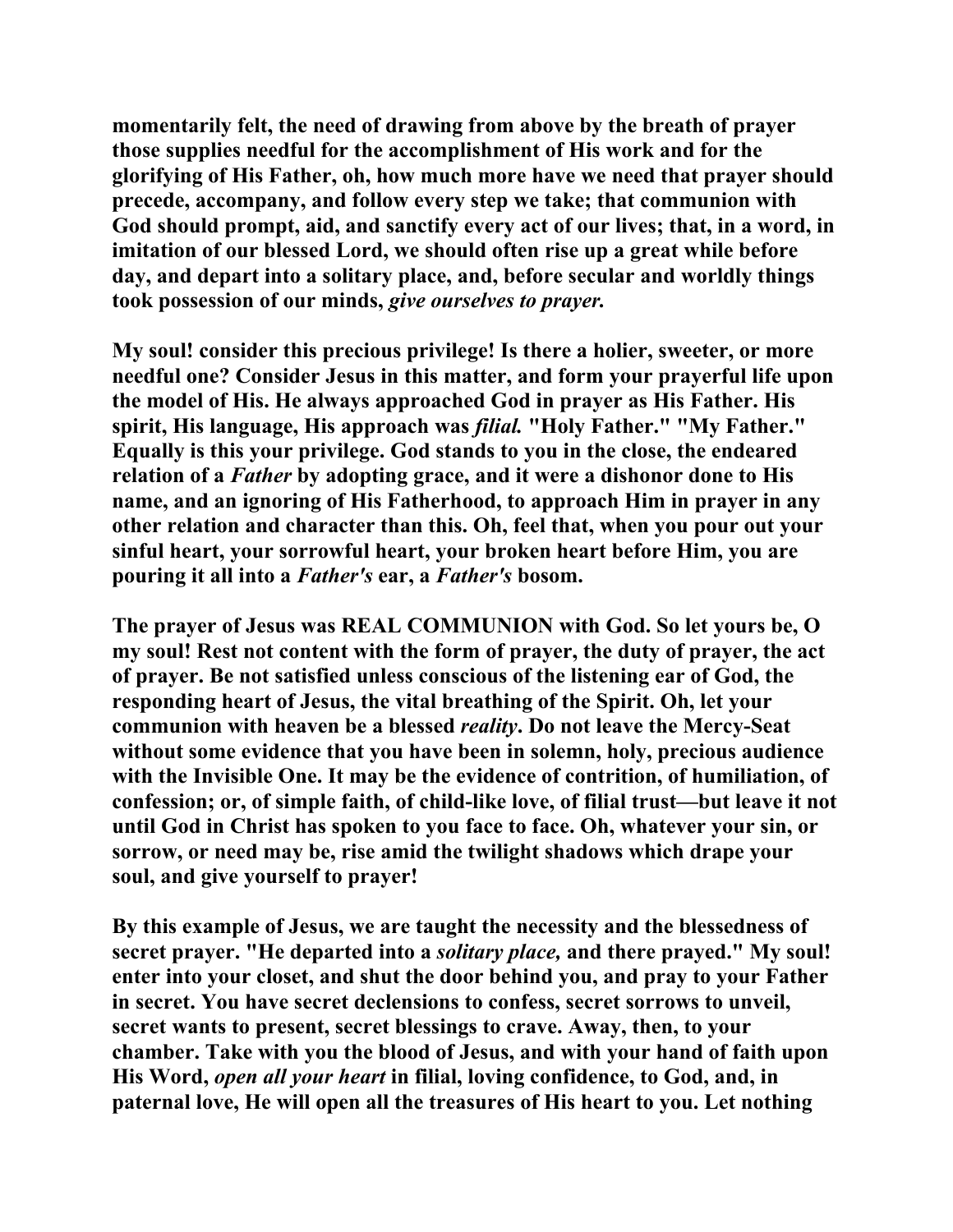**keep you from secret communion with God. Business, family, friends must all give place to this, if you want soul prosperity. Five minutes alone with Jesus will carry you through five hours of toil and trial. "Come, my people, enter into your chamber." Lord! I come!** 

# **Consider Jesus—in the Forgiveness of Injury**

# *"Father, forgive them; for they know not what they do.***"—Luke 23:34**

**If the Christian precept of FORGIVENESS be estimated by the magnitude of the injury forgiven, then these words of Jesus present to our view a forgiveness of an inconceivable and unparalleled injury.** *The greatest crime man ever committed* **was the crucifixion of the Son of God; and yet, for the**  *forgiveness* **of that crime, the Savior prays at the very moment of its perpetration, fully persuaded of the sovereign efficacy of the blood His enemies were now shedding, to blot out the enormous guilt of the sin of shedding it.** 

**This interceding prayer of Jesus for His murderers was in the sweetest harmony with all He had previously taught. On no gospel precept did He seem to lay greater stress than the precept of forgiveness of injury.** *"FORGIVE, and you shall be forgiven." "When you stand praying, FORGIVE, if you have anything against any." "But if you do not FORGIVE, neither will your Father who is in heaven forgive you your trespasses." "How often shall my brother sin against me, and I FORGIVE him? Until seven times? Jesus says unto him, I say not unto you, Until seven times, but UNTIL SEVENTY TIMES SEVEN."* **Where shall we find any Christian precept enjoined in our Lord's teaching so lucidly explained, so frequently enforced, or so impressively illustrated, as** *the forgiveness of injury?* 

**Thus, what Jesus taught in His preaching, He embodied in His example. In addition to this prayer for His murderers, uttered amid the insults and tortures they were at that moment inflicting—see Him healing the ear of one of the band sent to arrest Him; see Him turning a look of forgiving love upon the penitent dying at His side; listen to the charge He gave to His apostles after His resurrection, to 'begin' their work of unfolding the message of salvation 'at Jerusalem,' whose inhabitants were to be the first to drink of the Rock they had smitten, and the first to wash in the blood they had shed. Oh, was ever forgiveness of injury like Christ's? My soul, sit down at His feet, yes,**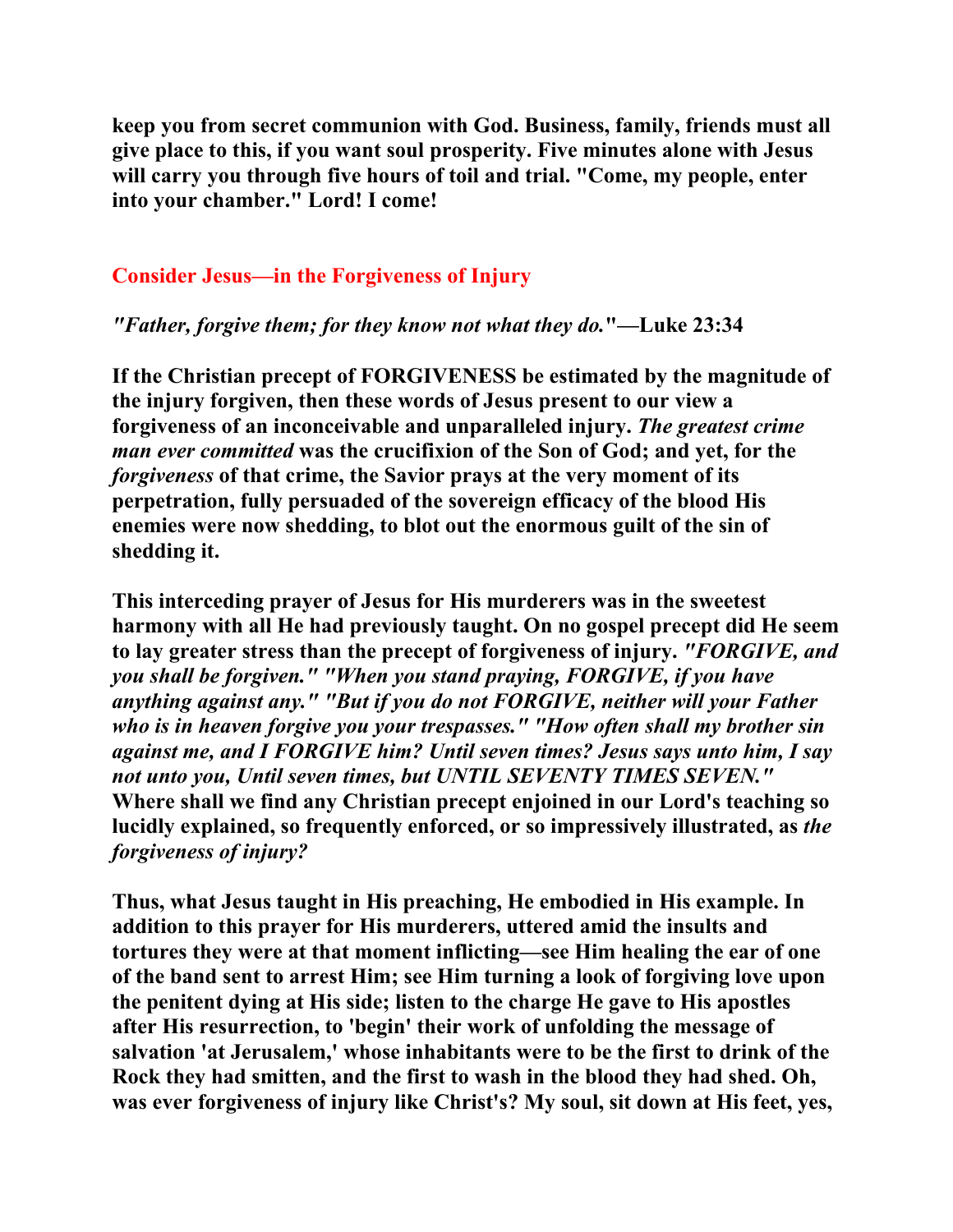**beneath His cross, and learn the lesson now so solemnly taught, and so touchingly enforced, even the lesson of forgiving and praying for your enemies, and for all who despitefully use you—***"Father, forgive them!"* 

**We cannot pass through an ungodly world, nor even mingle with the saints, and not be often unjustly misrepresented, strangely misunderstood, and unkindly wounded. The lily grows among thorns; the lamb goes forth among wolves. So Jesus reminded His disciples. And yet it is the saddest thought of all that, our deepest wounds are those which we receive in the house of our friends. There are no injuries so unexpectedly inflicted, or so keenly felt, as those which we receive from our fellow-saints.** 

**But, oh, the blessedness of writing as Christ did, those injuries upon the sands, which the next flood-tide of forgiving love shall instantly and utterly efface! Standing before this marvelous spectacle of forgiveness—Christ on the cross praying for His slayers—what true believer in Jesus can think of the wrong done to himself, the injustice inflicted, the pain produced, and yet harbor in his heart a revengeful, unforgiving spirit? My soul, go to the brother who has offended, to the sister who has wounded you, and say, "In lowly imitation of my Savior, I FORGIVE you all that wrong." "Therefore, as God's chosen people, holy and dearly loved, clothe yourselves with compassion, kindness, humility, gentleness and patience. Bear with each other and forgive whatever grievances you may have against one another. Forgive as the Lord forgave you." Col. 3:12-13** 

**This prayer of Jesus was ANSWERED. On the Day of Pentecost among the three thousand converts were many of His murderers, who, pierced in their heart, washed in the fountain their own hands had opened, and were forgiven. So soon did God answer the prayer of His Son! Let us, like Jesus, "pray for those who despitefully use us." Who can tell how soon God may answer, turn their hearts, convert and save them?** 

# **Consider Jesus—in the Exercise of Praise**

*"I will declare your name to my brothers; in the presence of the congregation I will sing your praises."***—Hebrews 2:12** 

**These are the words of Jesus quoted by the apostle from a prophetical psalm concerning Him. We have considered Him as teaching us by His example to**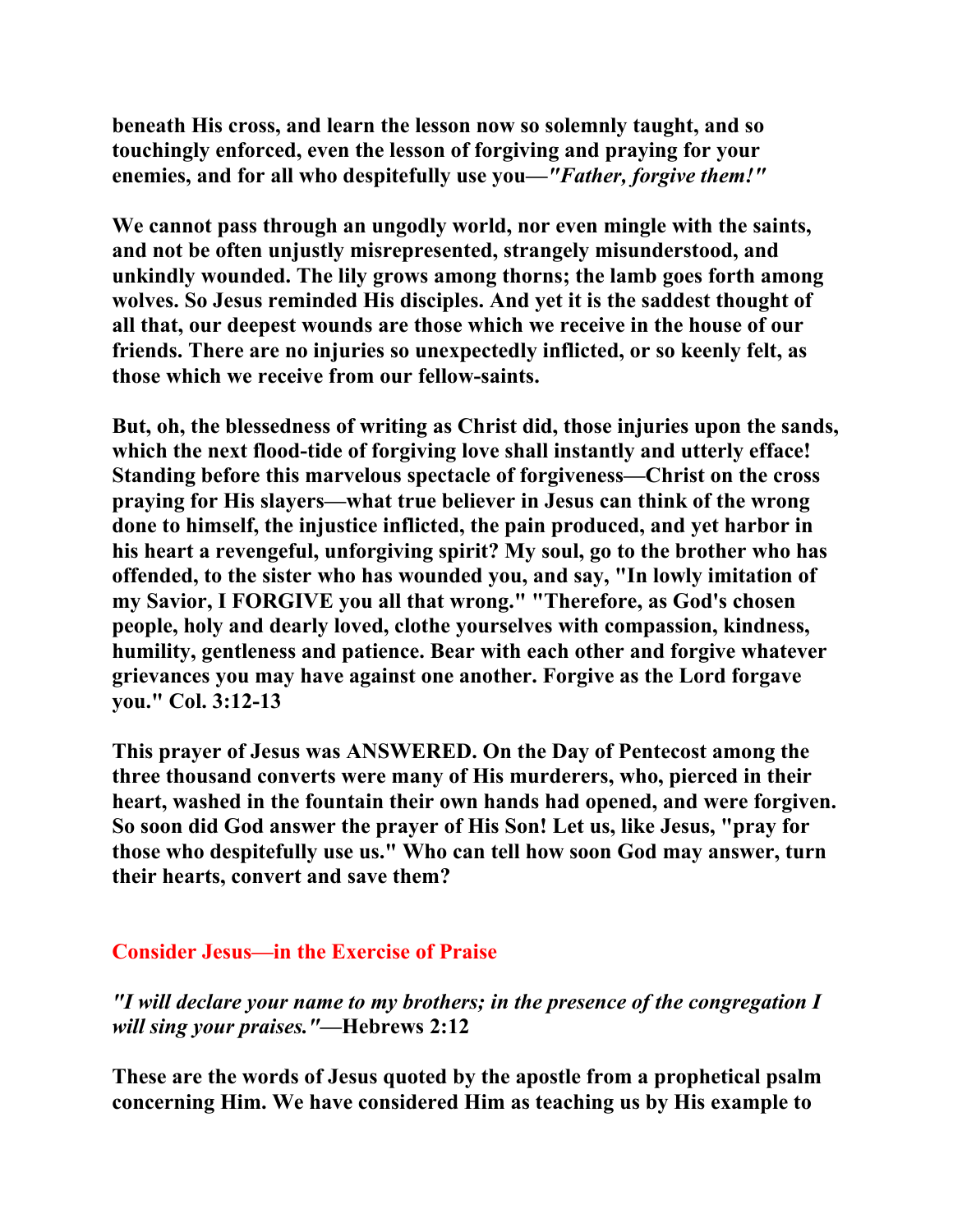*pray;* **it may promote our personal holiness by considering Him as teaching us to PRAISE. Praise is an element of the gospel. It entered essentially, if not prominently, into our Lord's personal life. "A man of sorrow," though He was—oftener seen to weep than to smile—yet there were moments when gleams of joy shone upon His soul, and strains of praise breathed from His lips.** 

**Our Lord was of a THANKFUL spirit, and a** *thankful* **spirit is a** *praiseful*  **spirit. How often the words were on His lips, "I** *thank* **You, O Father." He thanked God for the sovereignty of His grace for manifesting Himself to His disciples, for the food He was about to distribute, and over the grave of the friend He was about to raise from the dead. In all things Jesus was of a**  *thankful,* **and therefore of a** *praiseful* **spirit.** 

**And so, my soul, should** *you* **be! You have everything to praise God for. For the GLORIOUS GOSPEL of the blessed God; which, in the blessed announcements it makes of full pardon, of free justification, of gracious adoption, of present grace and future glory—is praise, all praise, eternal praise. There is not one announcement in the gospel to dishearten or repel a poor, penitent sinner. To such it is a 'joyful sound' without one jarring note, a salvation without a condition, a righteousness without a work, a pardon without money, a heaven without human merit or purchase—all the** *free gift of God's most free and unmerited grace.* **Is not** *this* **sufficient to awaken the deepest gratitude and the loudest praise in your soul?** 

**And, O my soul! what shall be said of the praise due from you for the GIFT OF JESUS? Can you think of Him for a moment, and not feel your whole soul thrilling with thanksgiving and tremulous with praise? Oh, praise God for Jesus—for such a divine yet such a human Savior—for such a life, for such a death, for such a righteousness, and for such an Atonement as His. Is there no deep response of your heart to the thankful, praiseful words of the apostle—** *"Thanks be unto God, for His unspeakable gift?"* **Oh, praise Him for such a lovely and loving, for such a gracious and precious Savior, but for whom, you had been lost forever!** 

**And have you not reason to praise God for YOUR CONVERSION? Oh, what a wonder of sovereign grace that ever you were brought out of nature's darkness into God's marvelous light! That, ever divine power drew you, and divine love chose you, and divine blood cleansed you, and a divine righteousness was imputed to you! That, ever you did hear the voice of Jesus,**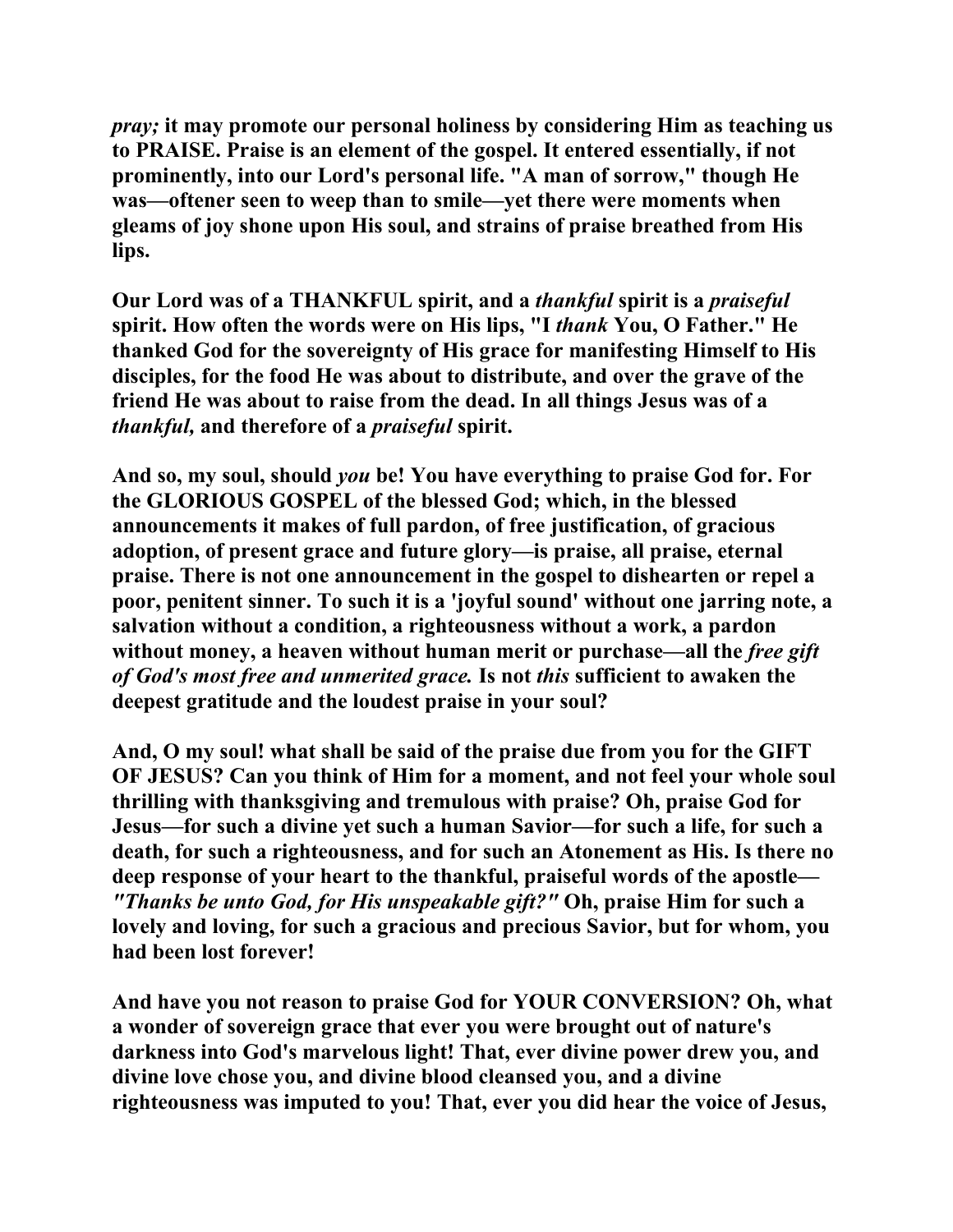**when lying in your blood, cast out to the loathing of yourself, saying to you, "Live!" And that then He washed you, and clothed you, and decked you with ornaments, and put a fair chain on your neck, a crown and a mitre on your head, and you became lovely through His loveliness put upon you—a** *king* **and a** *priest* **unto God! Praise, oh, praise Him loudly for that happy day when, having betrothed you in eternity, He savingly drew you to Himself, and you became His. Can you recall the memory of that blissful hour, and not make the desert ring with your loudest, sweetest praise?** 

**"Oh! to grace, how great a debtor!"** 

**My soul! seek from God the spirit of thankfulness, and cultivate habitually the grace of praise. It is a soul-purifying and a God-glorifying grace. It keeps the heart in perpetual bloom, and** *converts the life into a daily psalm!* **Praise God for** *all***—praise Him for the blessings—of His** *providence,* **for the barrel of meal and for the cruse of oil that have not failed, for the providence that brightens, for the sorrow that shades, for the mercy that smiles, and for the judgment that frowns—for God's** *love* **breathing through all. Thus shall you be learning to sing the 'new song,' and to unite in the never ending music of heaven, where—** 

**"Praise shall employ our noblest powers, While immortality endures."** 

# **Consider Jesus—in the Avoidance of Offence**

# *"Lest we should offend.***"—Matt. 17:27**

**How truly was our Lord Jesus 'harmless' because He was 'undefiled.' In Him was no sin. That His Gospel should have been an offence to the scribes and Pharisees, and that His cross was an offence to the world, is no marvel. It was so then, it is so now, and it will be so to the end. But our Lord never, in any one instance, gave NEEDLESS offence. His heart was too tender, His disposition too kind, His nature too holy, maliciously and thoughtlessly to wound the feelings or offend the 'innocent sentiments' of others. Maligned by His enemies, misunderstood and neglected by His friends, yet on no occasion did He retort, revile, or wound; but, with the harmlessness of the dove and the innocence of the lamb. He opened not His mouth. Let us learn of Him in this holy feature of His character, study it closely, and imitate it faithfully.**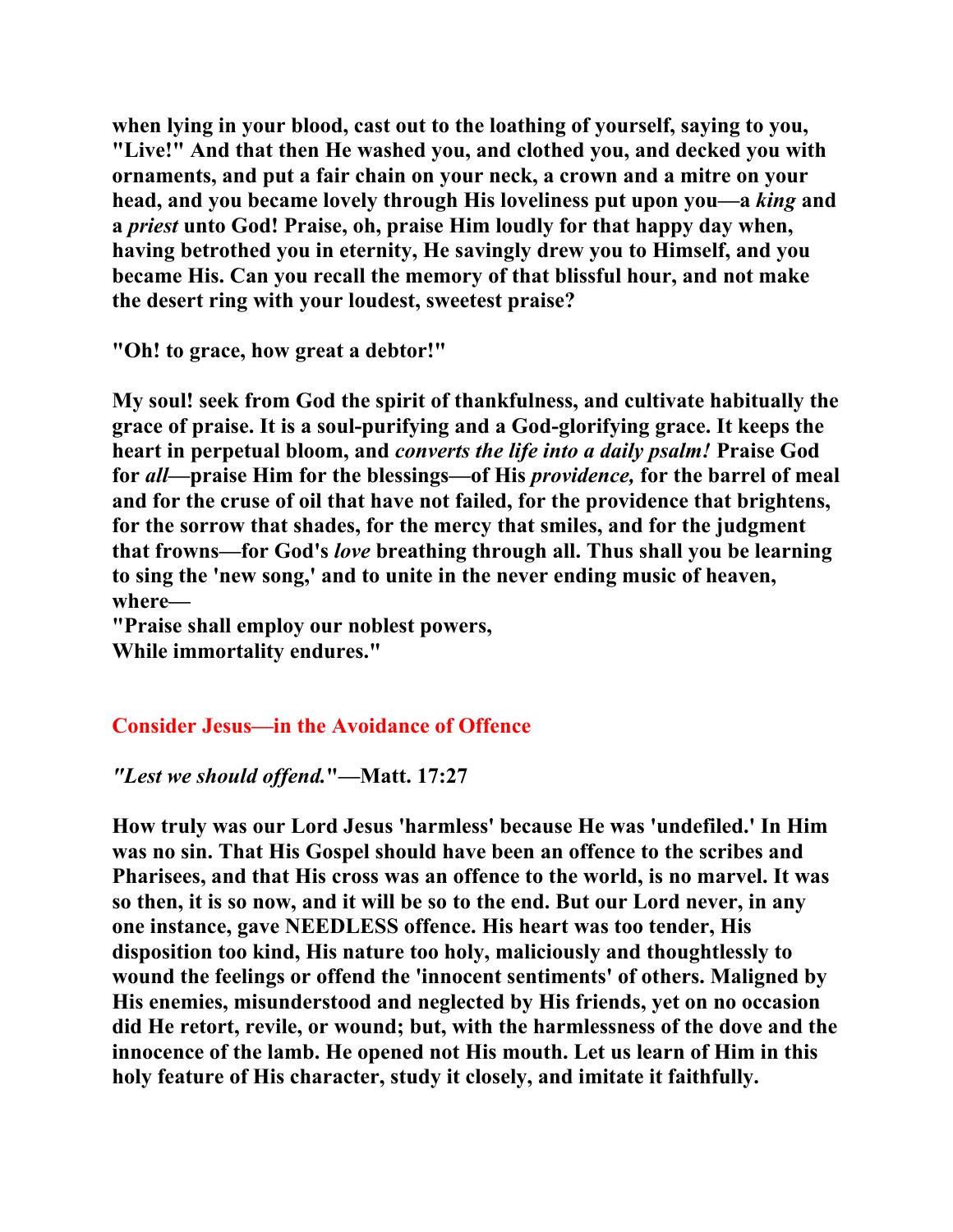**A desire to avoid offence does not demand a compromise of our Christian faith or profession. On no occasion did it in the life of Jesus. When He might have avoided a snare, or warded off a thrust, or escaped a wound by concession, conciliation, or compromise, He stood firm to His own truth and His Father's honor, unswerving and unswerved—and yet the** *"sword"* **with which He fenced and foiled His foes was,** *"bathed in heaven"* **(Isa. 34:5). Thus, O my soul! learn of Him. Let this be your guiding precept, as it was Christ's,** *"speaking the truth in love."* **Offences will come. For, since** *"the offence of the cross is not ceased,"* **we cannot maintain its great distinctive and essential doctrines purely, faithfully, manfully, and not evoke animosity against us; nor the hostility and offence of the world.** 

**And yet the Christian law,** *"giving no offence, neither to the Jews, nor to the Gentiles, nor to the Church of God,"* **is unrepealed; and the Christian precept, "that you may live pure and BLAMELESS lives until Christ returns***"* **is still binding upon all true followers of the meek and harmless Savior. "The mind that was in Christ Jesus," dwelling in us, will lead us to respect the convictions, to be tender towards the feelings, and to be charitable towards the infirmities, and to honor the consciences of other Christians differing from us in things not essential to salvation.** *"It is good neither to eat flesh, nor to drink wine, nor anything whereby your brother stumbles, or is offended, or is made weak."* 

**"Lest we should offend." What instructive words, O my soul, are these! How much evil in the world, dissension in the Christian Church, and alienation in families would be avoided and averted were the holy precept taught in these words of Jesus more fully observed. Let us, then, pray and watch against every least violation. Let us be careful of our words, our motives, and our actions, lest, wounding and offending one of Christ's little ones, we offend and wound Christ Himself. Oh never give needless cause of offence to a weak believer, to a conscientious Christian, to a tried, tempted child of God—to one who, in his own way and sphere, is seeking to serve his Lord and Master. Let us deny ourselves any and every gratification, and allow any and every loss involving not disloyalty to Christ and compromise of His truth—rather than hurt the feelings, wound the conscience, or put a stumbling-block in the way of one who loves Jesus, and for whom the Savior died.** 

**Oh, how seldom we remember, how faintly we recognize, the perfect ONENESS of Christ with His people! That it is utterly impossible to do an injury to, or confer a favor upon, a true believer in Jesus, and not be brought**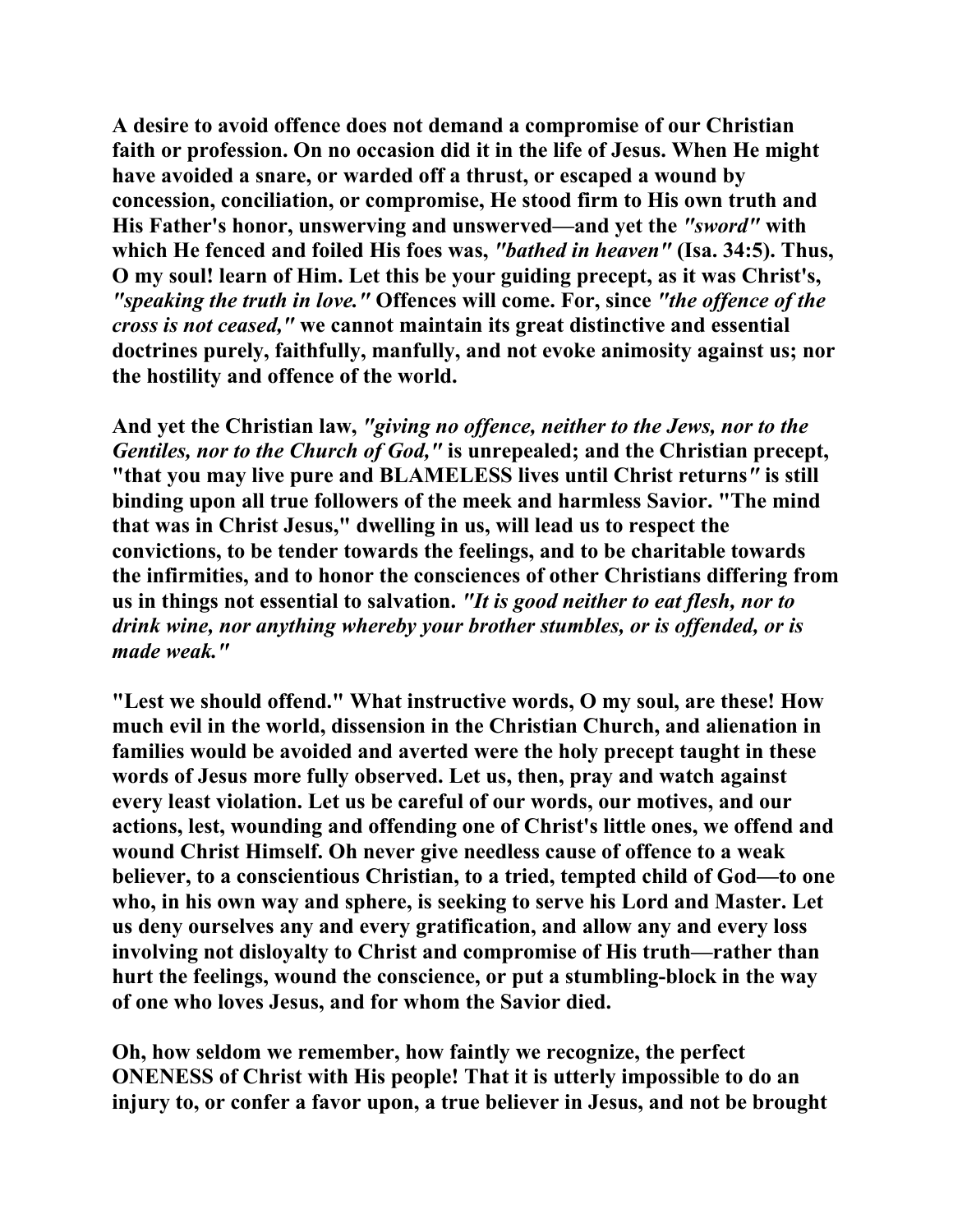**into personal contact with Jesus Himself—"***He that touches you touches the apple of my eye." "Inasmuch as you have done it unto one of the least of these my brethren, you have done it unto me."* **Lord, help me more and more clearly to see** *You* **in Your saints; and in conferring upon them a kindness, or in inflicting on them an injury, to see** *Jesus only!* 

#### **Consider Jesus—in Sickness**

#### *"He Himself took our infirmities, and bore our sicknesses."***—Matthew 8:17**

**How closely and tenderly is Jesus** *one* **with His Church! Take the subject of the present meditation as an illustration. There is not a chamber of pining sickness, nor a couch of suffering languor, at which His presence may not be experienced in all the divine power and human sympathy of His nature. The careful reader of His life must have been deeply impressed with the frequency with which His personal contact with bodily infirmity and disease is recorded, and with what promptness and skill He addressed Himself to the task of alleviation and cure.** *"And He healed people who had every kind of sickness and disease."* **And still His power and skill are needed, and still are the same. Into the shaded chamber of how many a sick one whom Jesus loves will these pages come, breathing, it is humbly prayed, the soothing fragrance of His Name around the restless pillow!** *"He Himself took our infirmities, and bore our sicknesses."* **Let us consider IN WHAT WAY Jesus did this.** 

**He bore our sicknesses WHEN HE BORE OUR SINS. Sin is the prolific source of all evil, and especially of all disease. This reflection embitters and intensifies the sufferings of the child of God. The thought that, perhaps, had it not been for some particular defection, some hidden declension of soul, some sin of omission or of commission, his Heavenly Father would not have not sent the discipline of sickness—is intensely painful to the heart that desires to please God in all things. But how consolatory the truth that, if we may trace all disease to sin as its original and primary cause, we may also trace all sin to the cross of Christ, where He atoned for it, unsealing in His own heart's blood a stream which has cleansed it all away. Oh, let this thought, my soul, soothe and comfort you—that in all your bodily suffering there is no condemnation, the atoning blood of Jesus having washed you whiter than snow, leaving you not the** *cause,* **but the** *effects* **only of your sin.** 

**But, if sin is the originating cause of sickness,** *love***—divine, everlasting,**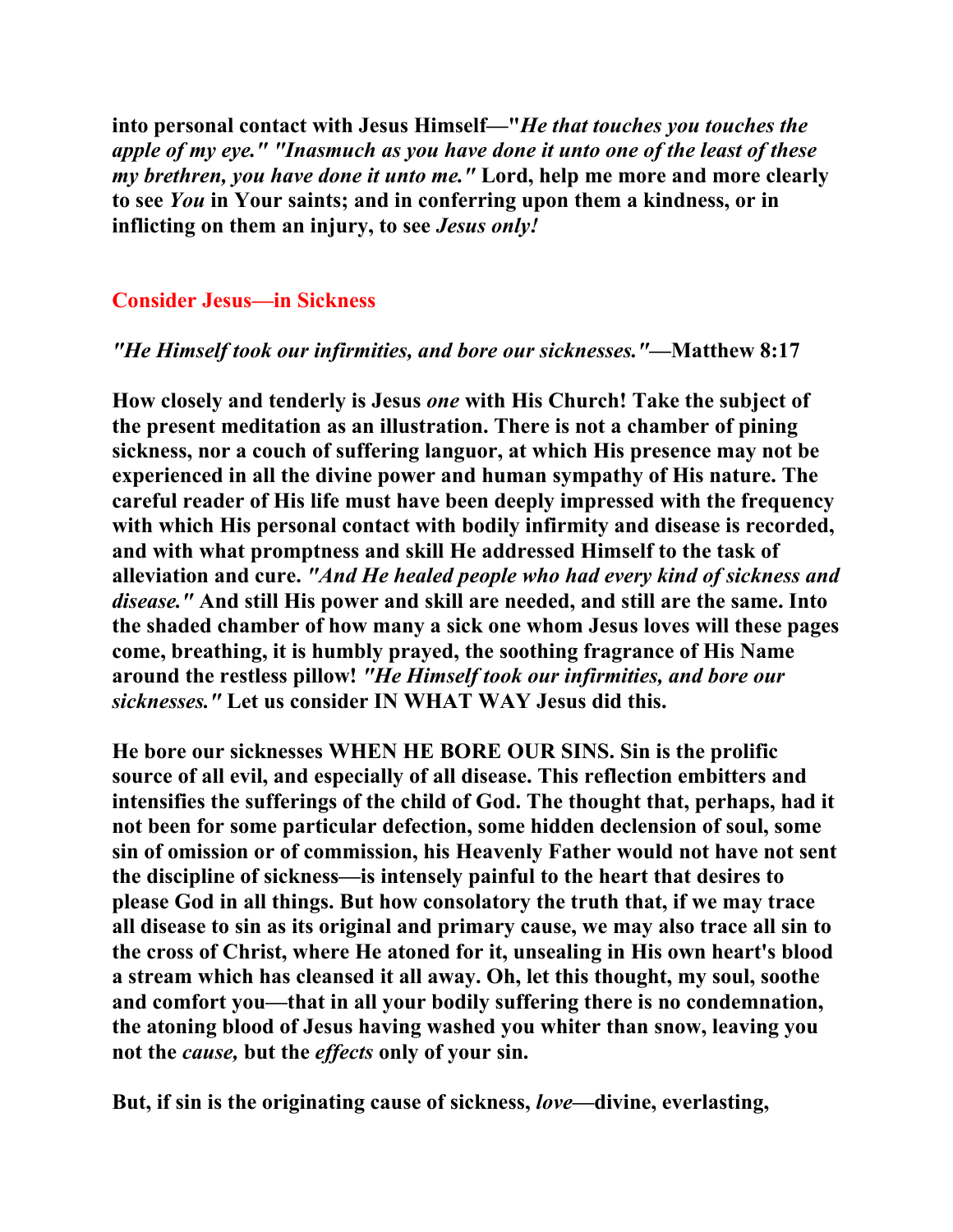**unchangeable love—is the immediate and proximate cause. That is a sweet expression in reference to Lazarus—***"He whom you LOVE is sick."* **No physician can bring to your sick-bed a medicine so healing, a remedy so soothing, as this truth—***that your sickness originated with a Father's love***—love selecting the NATURE, love appointing the TIME, love grouping all the CIRCUMSTANCES of the affliction. If, Lord, I can but see that** *Your love*  **kindled this burning fever, appointed these silent hours, this darkened room, this unrefreshed bed, these quivering nerves, this throbbing head, this fluttering heart—"may Your will, not mine, be done."** 

**Jesus bears our sickness in the grace and sympathy by which He enables** *us,*  **uncomplainingly and submissively, to bear it. Oh, what a hallowed sanctuary is often the sickroom of a child of God! What divine presence is there felt, what glorious manifestations of the Savior are there made, what holy lessons are there learned, what heavenly prospects are there unveiled! Jesus is there, and thus makes it all that it is.** 

**Be not hasty in judging of the state of your soul in sickness. Mind and body reciprocally and powerfully act upon each other. A diseased body will often impart its morbid complexion to a healthy soul; and, looking away from Jesus, will fill it with doubt, darkness, and despondency. It is what** *Christ* **is, and not what** *you* **are, that is to fill you with peace, joy, and hope.** 

**Cheer up, my soul! this long, this painful sickness is not unto death, but that God may be glorified. When He has tried you, you shall emerge from this fire all the holier, and more Christ-like—rising from your couch and going forth from your sick-room,** *"as a bridegroom coming out of his chamber, rejoicing as a strong man to run a race."* **And thus by the** *sanctifying discipline of sickness***, your covenant God and Savior is but preparing you to dwell in that happy land, the inhabitants of which shall no more say, "I am sick."** 

#### **Consider Jesus—in the Anticipation of Death**

#### *"Father, save Me from this hour.***"—John 12:27**

**There were some expressions of feeling in our Lord's life which can only be accounted for on the ground of His perfect** *humanity***. Such, for example, as His apparent shrinking from suffering and death. And this, in its turn, can only find a solution in the fact that, He was not suffering as a common**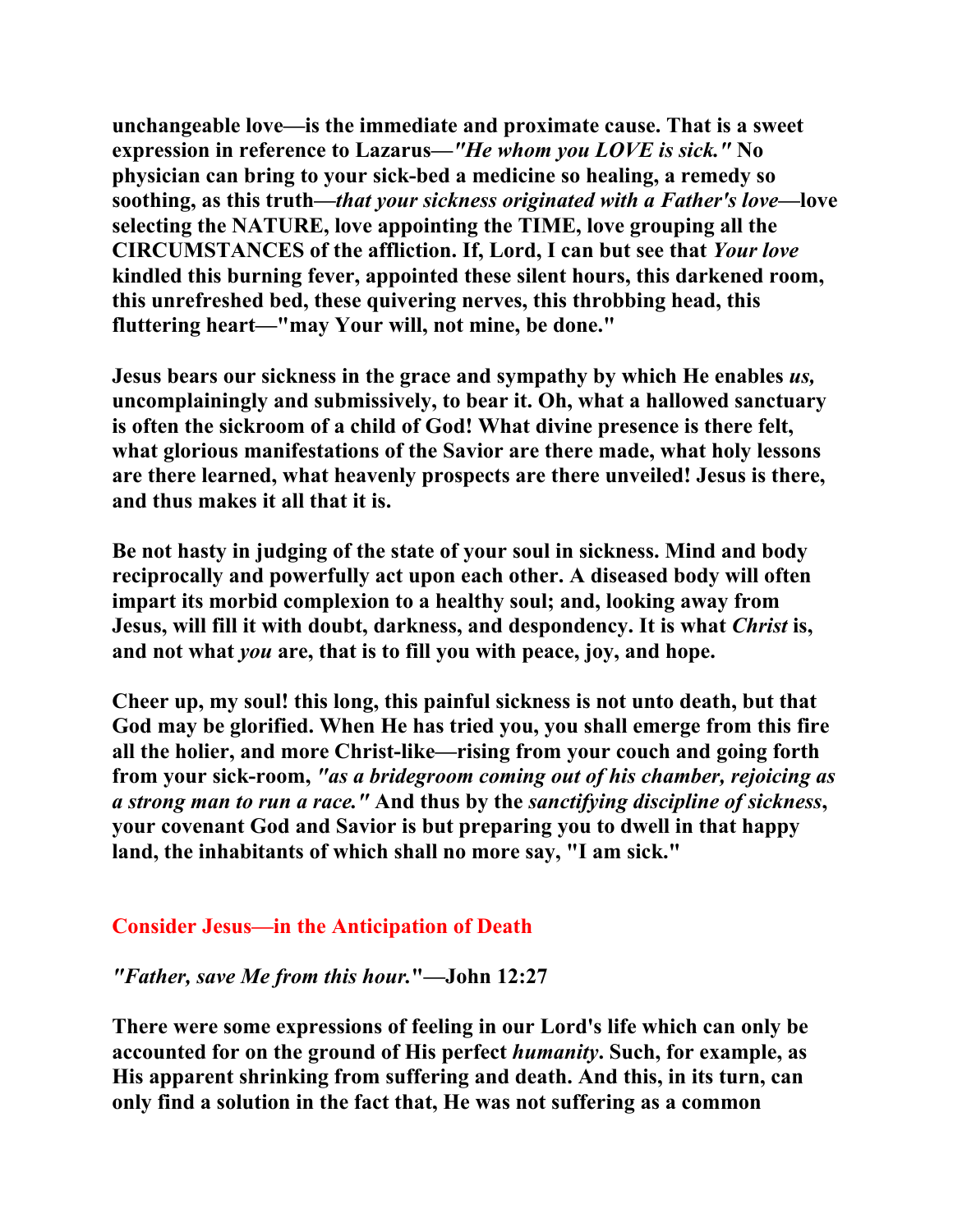**sufferer, but as the Sin-Bearer of His Church. We read of martyrs going to the stake displaying, apparently, much more fortitude than Jesus did in view of His death. The reason is obvious. In the case of the Christian martyr there was no burden of sin, no mental anguish increasing the tortures through which they passed to glory. The sense of God's forgiving love, and of acceptance in Christ, transformed the fiery chariot in which they ascended to heaven into a 'chariot of love'.** 

**But the case of our Lord Jesus was essentially and totally different. His holy soul was suffering for the sins of His Church, and this was the cause of the shrinking and the cry in the garden of Gethsemane—***"If it is possible, let this cup pass from me."* **He bore in His sufferings the burden of their** *sins,* **while they in theirs bore only the burden of His** *love***. But what comfort springs from this consideration of Jesus** *shrinking* **from suffering and death, to those who**  are expecting the near approach of the hour of their dissolution!

**Consider Jesus as having Himself TASTED death. What a comfort is this fact! He knows what death really is. He tasted its bitterness, was pierced by its dart, felt its sting, and at length succumbed to the foe. He** *died!* **Thus, He can enter into your expectancy, fear, and shrinking, in view of this terrible crisis of your being, as no being on earth, or even in heaven, can. The glorified spirits look**  *back* **upon death, but you are looking** *forward* **to death, and in its solemn anticipation there is but One Being in the universe who can deliver you from its bondage and its fear, That being is—JESUS.** 

**But Jesus not only died, but, in dying, He OVERCAME and ABOLISHED death. It is no longer in the experience of the believer in the Lord Jesus death to die. Jesus has, in a sense, so annihilated death, so entirely absorbing it in His own Essential life, that He has declared;** *"If a man keeps my saying, he shall not SEE death."* **What an entire abolishment of death, must that be when a dying believer shall** *not see death!* **Yes, O my soul! looking in simple faith to your Savior, you shall see JESUS ONLY in that solemn moment. So entirely will He fill the whole scope of your vision, that death will be an invisible object—the pale messenger entirely hidden from your view by the personal sufficiency, beauty, and presence of Jesus. Glorious Savior! veiling the foe so long and so painfully dreaded, my dying eye will see You only—death's illustrious Victim, yet death's triumphant Conqueror.** 

**Be not, then, O my soul! distressed in the prospect of your departure. Christ has come to** *"deliver those who, through fear of death, were all their lifetime*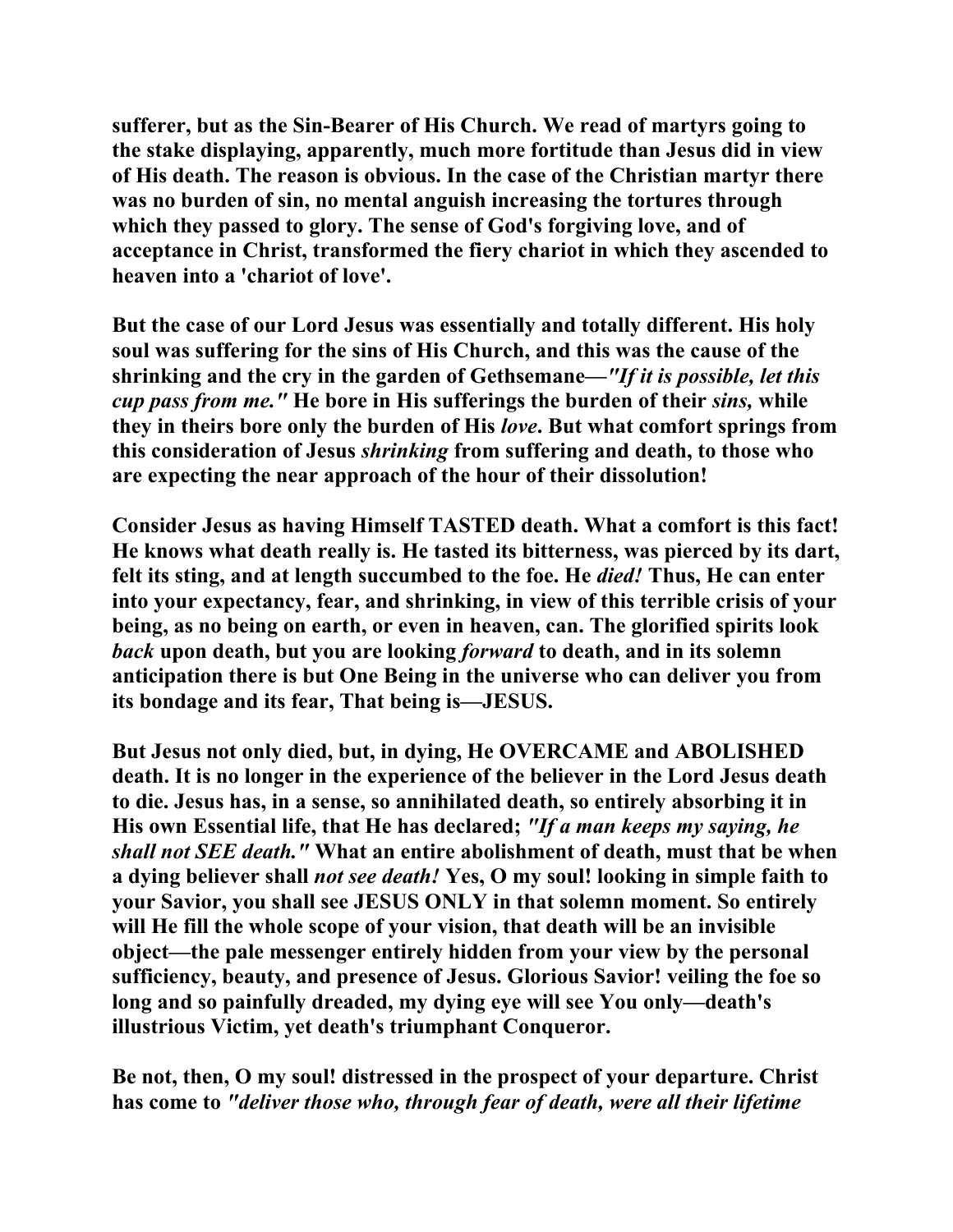*subject to bondage."* **Alas! through lack of faith in Jesus, we suffer a thousand deaths in anticipation, while in reality we shall not suffer one!** *"Those who SLEEP in Jesus"* **is the epitaph which the Holy Spirit inscribes over the dust of every believer in Him. Away, then, with your fears, O my soul! Learn to die daily to sin, to self, to the world; and then from the valley of the shadow of death will ascend, as you pass down, the triumphant shout,** *"Thanks be unto God, who gives me the victory through our Lord Jesus Christ."* 

**O You! from whose belt hang the keys of Hades and of death;** *go ahead of* **the "last enemy" with Your grace,** *accompany* **him with Your presence, and** *follow*  **him with Your power; then shall I fear no evil, but fall asleep in Your arms and wake up in Your likeness.** 

**"It is not death when souls depart, If You depart not from the soul."** 

**Consider Jesus—in Intercessory Prayer** 

*"I pray for them.***"—John 17:9** 

**There is no part of Christ's Priestly office more soothing to the sick, tried, and suffering believer, than His intercessory supplication on their behalf. To know that we are borne upon the prayerful hearts of our fellow-Christians, in times when providences are trying, and our hearts are breaking, is unspeakably soothing. How much more so is the thought that Jesus, our merciful High Priest, Friend and Brother born for adversity, is praying for us in heaven our names worn upon His heart, our woes and needs, sins and sorrows entwined with His prayers before the throne; that, His intercession for us is not a** *past***, nor even an** *anticipatory* **intercession alone; but, that it is a** *present*  **intercession, an intercession moment by moment, "NOW appearing in the presence of God for us."** 

**O sweet thought that, when some new trial comes, and some dark cloud lowers, and some bitter sorrow crushes; at** *that very* **moment** *Jesus is praying for us***, asking His Father on our behalf the strength that will support; the grace that will sanctify; the love, comfort, and precious promise applied by the Spirit, that will calm, soothe, and sustain us. Thus consider Him.** 

**Intercessory prayer for others is one of our most spiritual and richest**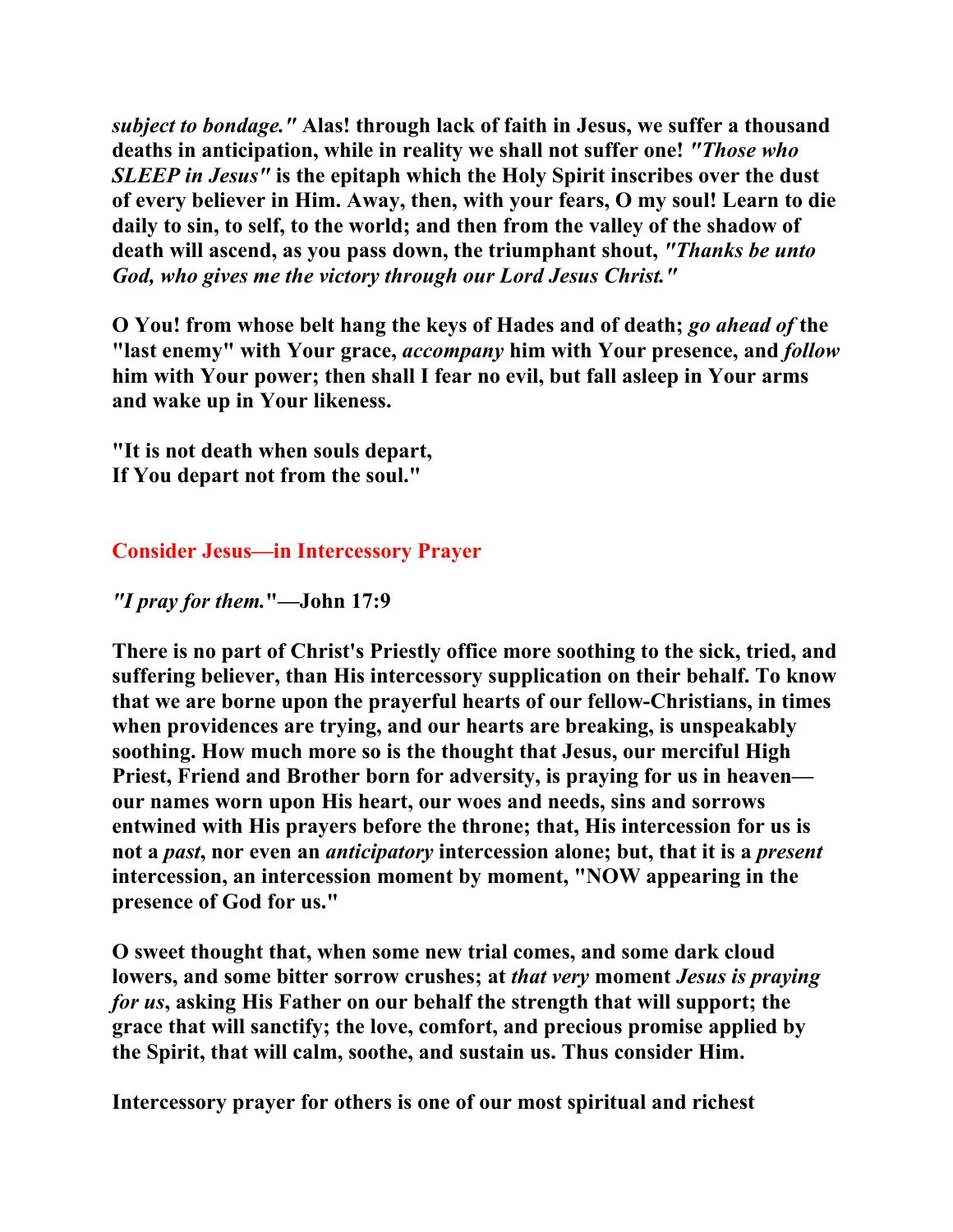**privileges.** *"Pray one for another." "Praying for all the saints,"* **is the divine and apostolic precept constantly enforced, and by arguments the most persuasive and touching. How many of the Lord's tried ones, through bodily pain, or mental depression, or crushing sorrow,** *cannot pray for themselves!*  **What a privilege to pray for them, to be "God's remembrancers" on their behalf, to imitate Jesus, and intercede for them** *outside* **the veil, while** *He*  **intercedes for them** *within* **the veil! Thus, intercessory prayer on earth, and intercessory prayer in heaven, will envelop them as with a cloud of incense, and the tried saint will be upheld, and the weak strengthened, and the tempted shielded, and the sorrowing comforted, and the sick soothed, and the dying one supported and cheered, as he passes down the valley, homeward to be forever with the Lord.** 

**For the use of those who visit the sick and the dying, the following PRAYER for one who appears to be approaching the eternal world is affectionately suggested—** 

**"O Father of mercies, God of all comfort, our only help in time of need, we fly unto You for support on behalf of this sick person lying under Your hand, in great suffering and weakness of body. Look graciously upon him, O Lord; and the more the outward man decays, strengthen him, we beseech You, so much the more continually with Your grace in the inner man. Give him sincere repentance for all the errors of his past life, and true faith in the Lord Jesus Christ, that, washed in His atoning blood, which cleanses from all sin, he may have peace with God before he goes hence and be seen no more . We know, O Lord, that there is nothing impossible with You, and that, You can raise him up as from the grave, and prolong his life; yet, if it be Your will that he should die, so fit and prepare him for the solemn change by the regenerating grace of Your Spirit, and simple reliance upon the Savior of sinners, that his soul may have an abundant entrance into Your everlasting kingdom, through the sole merits and mediation of Jesus Christ our Lord, to whom, in union with Yourself, O Father, and with You, O Holy Spirit, be all honor and glory, world without end. Amen."** 

**Offering up by that dying couch and in that solemn moment, this prayer in faith of the Divine assurance, that,** *"He is able also to save them to the uttermost* **that come unto God by Him, seeing He ever lives to make intercession for them," we may humbly hope that, at the evening time it shall be light; and that, at the last moment, the brand shall be plucked from the burning, and free grace wear the crown.**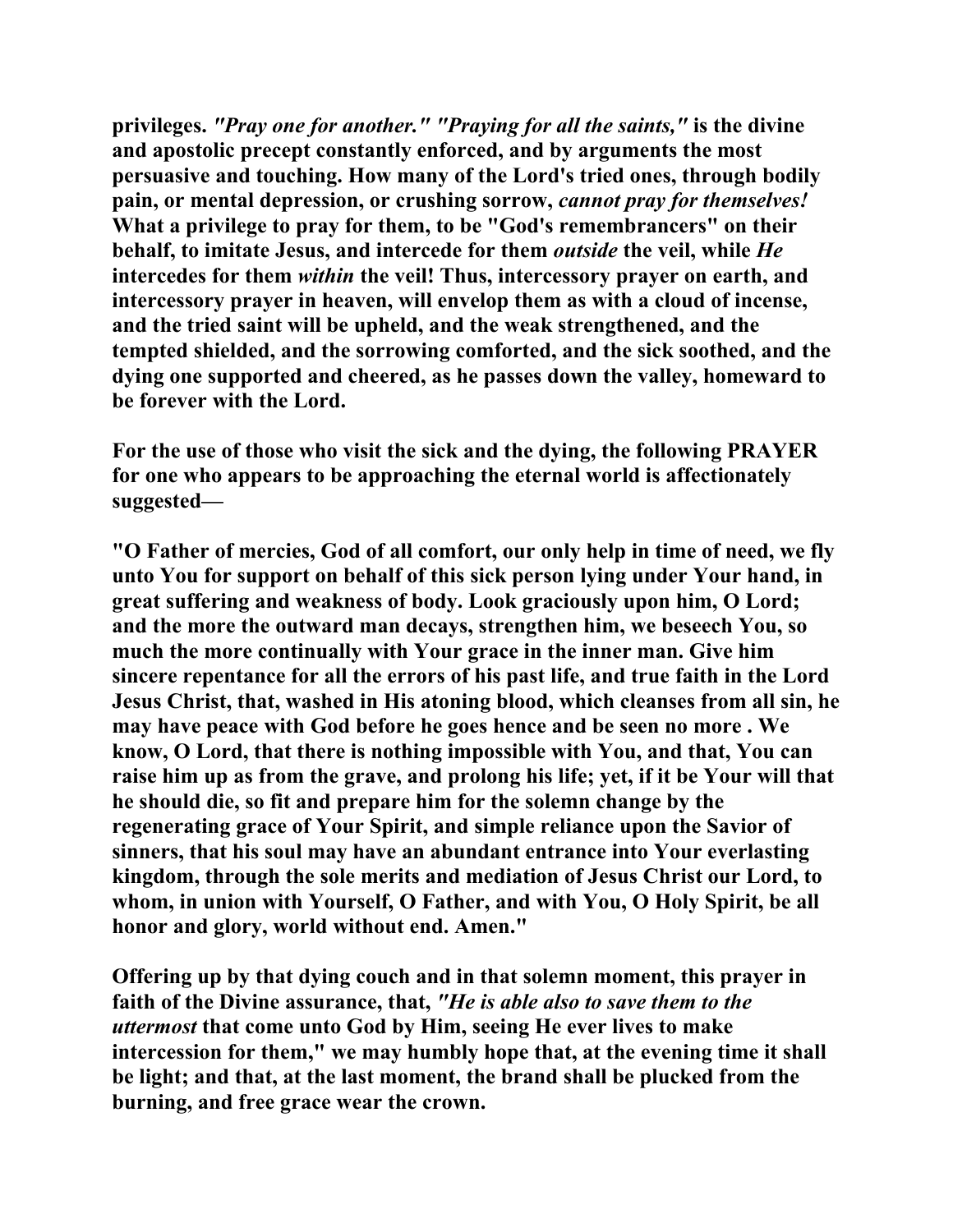#### **Consider Jesus—In Bereavement**

*"Jesus wept.***"—John 6:35** 

**With what baptism of suffering was not Jesus baptized? What cup of sorrow did not He drink? Well may He ask,** *"Are you able to drink of the cup that I shall drink of, and to be baptized with the baptism that I am baptized with?"*  **"Yes, Lord," every believing saint may reply, "by Your grace I AM ABLE; for, while without You I can do nothing, with You strengthening me I can do all things." Jesus replies, "You shall, indeed, drink of my cup, and be baptized with the baptism that I am baptized with; for all My members shall be conformed to Me, their Head." "Dear Lord," responds the believing soul, "if affliction, temptation, and sorrow but mold me into Your image, and conform me to Your life, do with me as seems good in Your sight."** 

**There are few sorrows more bitter and more keenly felt, than** *the sorrow of bereavement.* **Jesus knew what this sorrow was; let us consider Him in this light.** 

**Are you bereaved? so was Jesus. When the wondrous words were written on which this meditation is founded, He was weeping at the grave of the friend He deeply, tenderly loved, and now as tenderly and deeply mourned. Baptized with your present baptism of woe, drinking your present cup of grief, He knows your sorrow, can fathom with His love its depths, soothe with His sympathy its anguish, and enter into all the intricate and delicate network of the loss and loneliness it entails. "Jesus wept."** 

**And still in compassionate sympathy He weeps with those who weep. How truly human was the heart, and Divine the arm, of Jesus. With the one He moistened the grave with tears, and with the other He unclosed its doors and set its captive free. Both these natures—the Divine and the human encompass you in your present bereavement. You need both, and both you have. The exercise of His DIVINE POWER in** *resurrection* **He may reserve for the moment when** *"those who sleep in Jesus will God bring with Him; when the Lord Himself shall descend from heaven with a shout, with the voice of the archangel, and with the trumpet of God: and the dead in Christ shall rise first."*  **But the outflow of His HUMAN SYMPATHY shall be** *now***, tear mingling with tear, sigh responding to sigh, in this dark hour of your calamity.**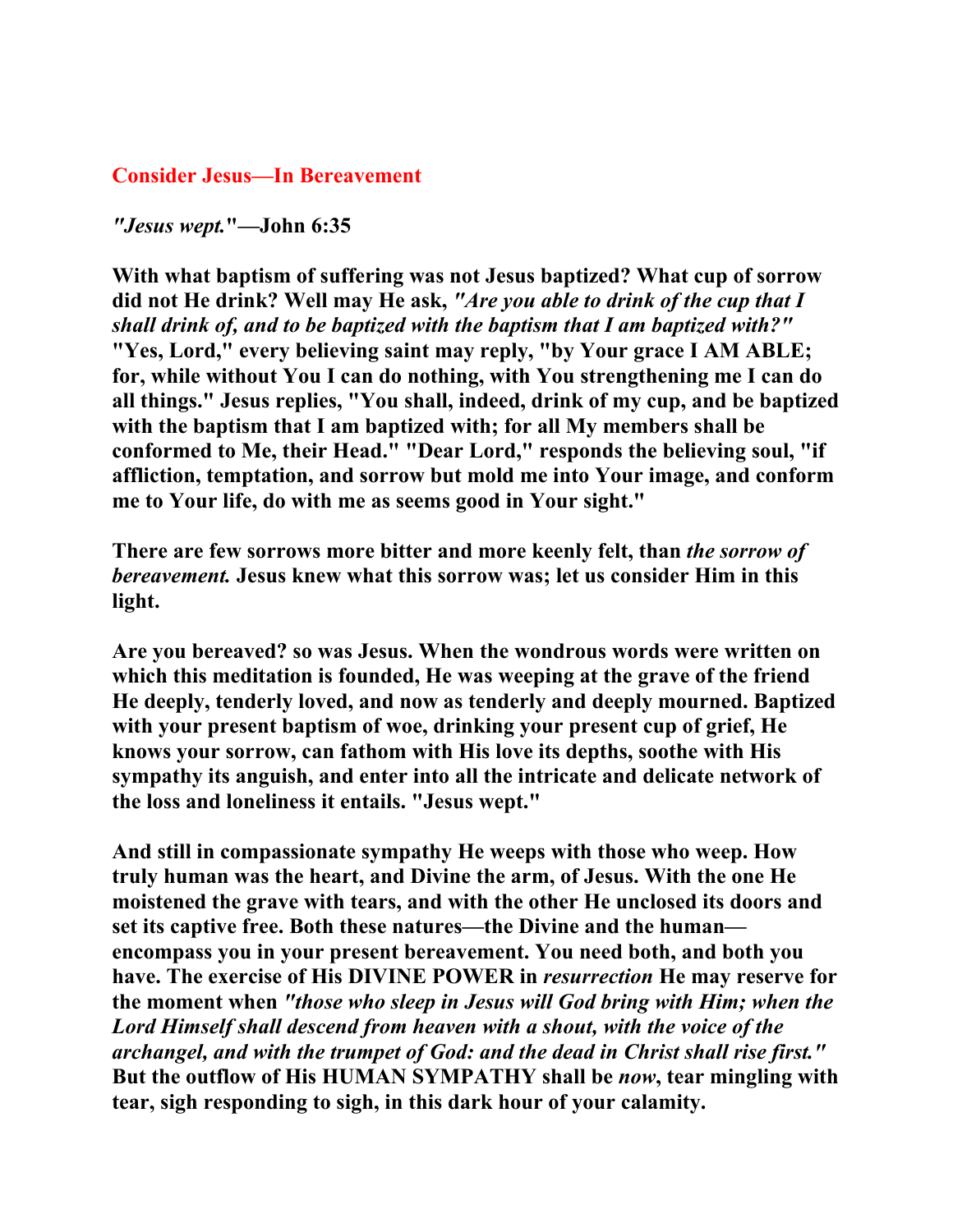**My soul! let your first, your great desire be—not that your wound may be stanched, or your grief soothed, but that your God may be glorified in the fires; that henceforth your smitten and grieved heart may enshrine and enthrone Jesus, as the object of its single homage, and as the sovereign of its supreme rule. Has your God written you a** *widow?***—then will He be to you the widow's God. Has He made you an** *orphan?***—in Him the fatherless finds mercy. Has He by this visitation of death broken a supporting staff, dried a spring of affection, severed a source of supply, put out the lights of life one by one?—fear not! you shall now lean upon His arm, repose upon His heart, live upon His resources, and walk in His light. Thus learning by sweet, though painful experience, that the Lord never removes one blessing but to replace it with a greater; never seals up one spring of happiness but to unseal a deeper one. Then, let your bereaved heart exclaim—***"Whom have I in heaven but You, and who is there on earth that I desire besides You?"* **All are not gone! Your God may have removed one by one of earth's sweet treasures; but He will never take Himself from you. Death may rob you of all but Christ.** 

**"Launched on the tide of God's eternal love, His ark beneath you, and His light above, What can you fear? Be still, my soul, be still! Your God has never left you—never will."** 

# **Consider Jesus—as Receiving Sinners**

#### *"This man receives sinners!***"—Luke 15:2**

**Nothing gave greater offence to the scribes and Pharisees than the divine mission of Jesus to save sinners. No greater and more virulent accusation could they allege against Him, than that, He extended His compassionate regards to the vile and the wretched, admitting the most flagrant offenders to His mercy, and inviting the most notorious sinners to His fellowship. And yet this, His greatest reproach, was His highest honor. Pluck this jewel from His mediatorial crown, and it has lost its costliest gem. Extract this note from the "joyful sound," and you have hushed its sweetest melody. Remove this object of His mission from His coming, and you have reduced His incarnation, sufferings, and death to a gigantic waste.** 

**Oh, with what glory does the fact that,** *"This man receives sinners,"* **invest the**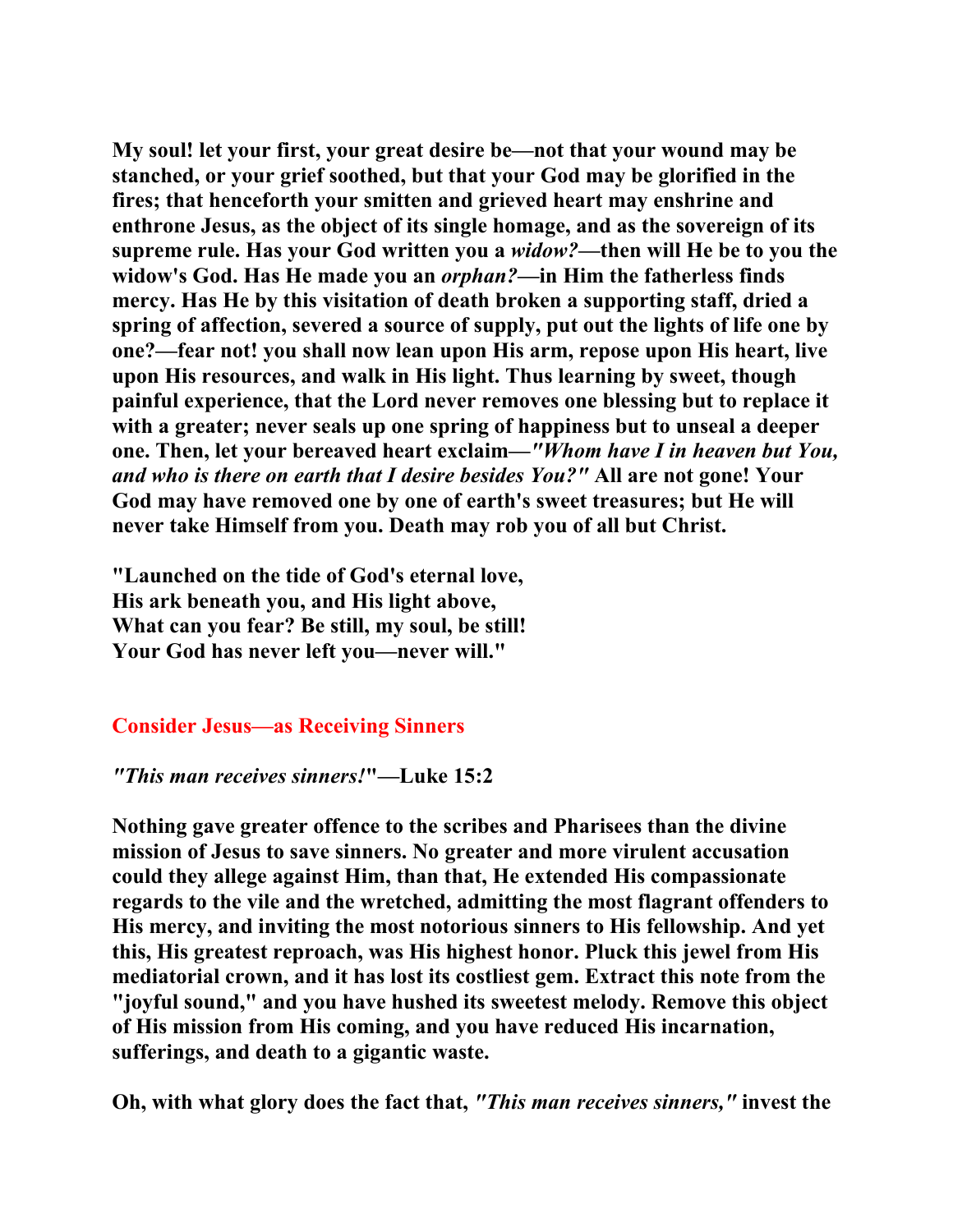**Son of God! How should our hearts glow with gratitude, praise, and love! If the individual who makes two blades of grass to grow where only one grew before, is regarded as a public benefactor; if we deck the person of him who, at the risk of his own, saves the life of another, what shall we feel towards the Son of God who, in the plenitude of His compassion and love, bowed the heavens, and came down to save countless myriads of our race from the "bitter pains of eternal death"!** 

**Yes, "He receives sinners." He receives them** *as sinners***—lost, undone, selfdestroyed sinners—sinners too vile and too helpless to save themselves—who, if He does not save them, never can be saved. He receives sinners of all conditions and of every hue, of every depth of guilt and character of crime. Oh, if there were a sinner out-sinning all sinners—every sin tainting, every crime attaching to him—an abandoned profligate, an unbelieving scorner, a reviling blasphemer, a red-handed murderer, a profane infidel, a daring atheist, a moral parricide whose transgressions have broken a mother's heart and bowed a father's gray hairs in sorrow to the grave—sins as scarlet and red as crimson—as a cloud for darkness, and as the sands on the sea shore for multitude—if, I say, there be such a one whom He** *would not* **save, and** *could not* **save, then would there be silence in heaven and exultation in hell at the announcement that Jesus Christ had ceased to save to the uttermost bounds of sin and guilt all who, in penitence and faith, came to God through Him.** 

**It follows, then, that, receiving them just as they are, He receives them** *freely,*  **apart from all fitness or worthiness, of their own.** *"By grace are you saved." "Being justified freely by His grace through the redemption that is in Christ Jesus." "Believe in the Lord Jesus Christ, and you shall be saved."* **What a joyful sound! Come, then, O my soul, to Jesus, without hesitation or delay.** 

**"Just as I am I and waiting not To rid my soul of one dark blot; To Him whose blood can cleanse each spot, O Lamb of God, I come."** 

**Assured of the fact that you yourself have come to Jesus and are saved, be it your aim to bring others to Him, that they may be saved too. Oh, live and labor, if need be, suffer and die for Him, whose greatest glory is, that He receives and saves sinners, who has received and saved** *you!* 

*"He receives sinners."* **Hear it, you that are afar off, wandering in ignorance and sin. Hear it, you who, amid the tortures of a guilt-oppressed conscience,**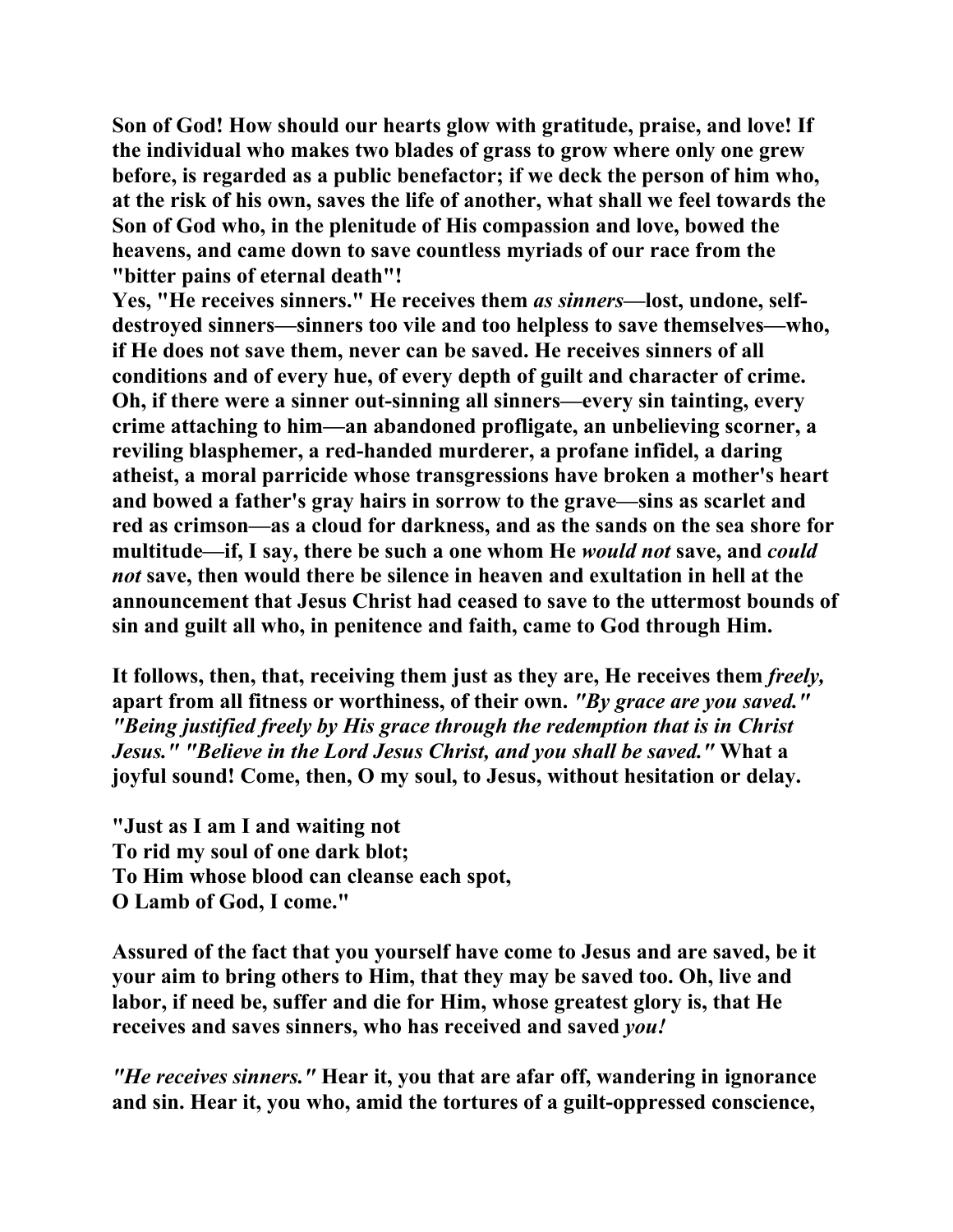**are inquiring, "What must I do to obtain mercy and forgiveness?" Hear it, you who once walked in the way of holiness, but have turned aside to sin and folly. Hear it, you who are resigning yourselves to dark despair, tempted to terminate a present misery by the self-infliction of a future, a more fearful and interminable one. Oh, hear it, all you poor and wretched, you humble and penitent, you broken-hearted and burdened—***"This man receives sinners, and eats with them."* **"Come unto me, all you that labor and are heavy laden, and I will give you rest."** 

# **Consider Jesus—in His Atoning Blood**

**"The blood of Jesus, His Son, cleanses us from every sin." 1 John 1:7** 

**The blood of Jesus is everything. It is the** *central* **doctrine of our faith, the present and eternal life of our souls. There is no pardon, no salvation, no heaven but** *by blood***—the blood of the Lord Jesus. Were we to relinquish every other revealed truth, and concentrate upon this one our supreme and lasting study, resolving all our knowledge of the Bible into an 'experimental and personal acquaintance' with ATONING BLOOD—as, like a purple thread, it runs from Genesis to Revelation, it would not be a too exaggerated view of this vital and momentous subject. The blood is everything to us—it is everything to God. He provided it, is satisfied with it, beholds it, and when He sees it on the soul, that soul becomes a living and a lovely soul in His sight. May our meditation on atoning blood exalt our views of its dignity, increase in us its power, and endear to our hearts the preciousness of Him who shed it!** 

**The blood of Jesus is DIVINE. It is the blood of God's Son, the God-man Christ Jesus. In this consists its sovereign virtue. The Divine nature of Christ rendered His obedience and death an offering and a sacrifice to God of a sweet-smelling savor.** 

**The blood of Jesus is ATONING. It was shed for sin, it has made to Divine justice a full satisfaction for sin, it puts away sin. Is sin your burden, O my soul? Is it for your sins you do moan and weep, and are cast down? Behold, the sin-atoning blood of Jesus; believe, and weep no more. Here is that before which not a sin can stand.** 

**The blood of Jesus is CLEANSING. It "cleanses us." Oh, this is what you do so deeply need, my soul! Sin-forgiving, guilt-removing, heart-cleansing, conscience-purifying blood. All this is the blood of Jesus to you. Wash in it,**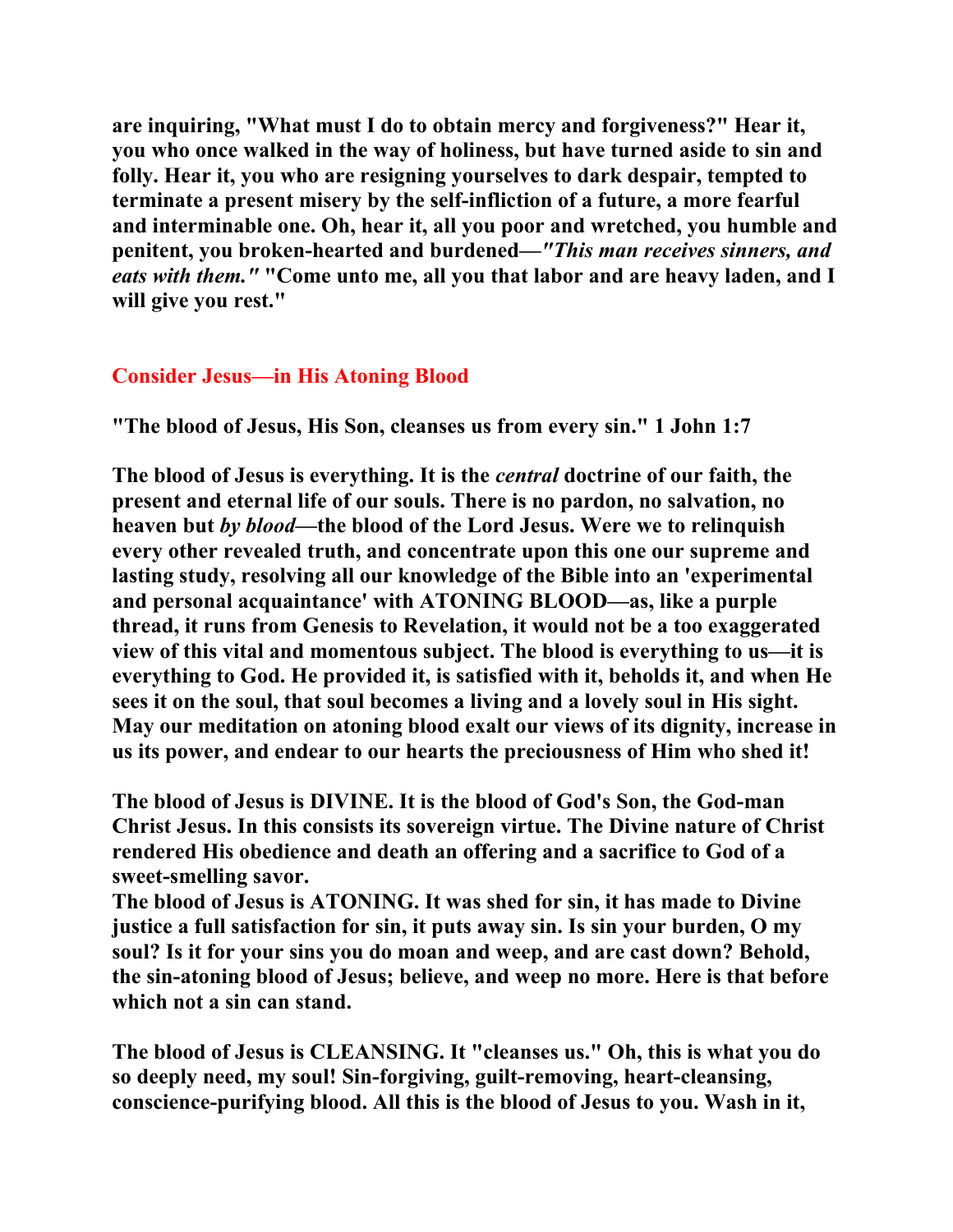**and you shall be whiter than snow.** *"He that is washed is clean, every whit."*  **And mark the tense of the wonderful words on which this meditation is based—it is the** *present* **tense. The blood** *"cleanses."* **It** *has* **cleansed, it** *will*  **cleanse, but, as touching our daily walk as believers in Jesus, we have to do with its** *present* **cleansing. In our Christian travel through a sinful world the feet are apt to slide, prone to wander, and are constantly contracting fresh defilement, needing the** *daily washing* **in the blood. What a sweet thought, O my soul! that the fountain is** *open***, and the blood** *cleanses***, even** *now* **cleanses us, from all sin.** 

**The blood of Jesus SPEAKS. "The blood of Christ that** *speaks."* **Oh, what a voice has the blood of Jesus! What sweetness and majesty, what gentleness and power! It speaks, and the troubled conscience is at rest; it speaks, and the broken heart is healed; it speaks, and the tormenting doubt is hushed; it speaks, and the trembling fear is quelled. It speaks, also, within the veil. The voice of Jesus' blood is heard in glory, sweeter and louder than the voices of all the minstrels round about the throne. My soul, the voice of Jesus' blood pleads louder for you in heaven, than all your sins can plead against you on earth.** 

**It is** *sprinkled* **blood—that is, APPLIED blood. Therefore it is called,** *"the blood of sprinkling."* **The blood of Jesus practically will not avail us unless applied to the conscience, just as the blood of the Paschal lamb had availed nothing to the Israelite, when the first-born of Egypt was slain, had it not been sprinkled upon his house. And so God said,** *"When I SEE the BLOOD, I will pass over you."* **O my soul! look well to this. Why is it that you are so doubting and fearful? Why are you not walking in a full sense of your pardon and acceptance in JESUS—basking in the sunshine of a present and assured salvation? Is it not because you are stopping short of the** *applied* **blood? Oh, come to the blood, the blood of sprinkling! Keep no guilt upon your conscience, no anguish for uncleansed sin in your heart; but wash daily in the precious blood of Christ, which cleanses from ALL sin.** 

# **Consider Jesus—in the Power of His Resurrection**

*"That I may know him, and the power of his resurrection.***"—Phil. 3:10** 

**Is there not some danger of lingering too exclusively at the** *cross,* **to the exclusion of the** *grave* **of Jesus? In other words, do we give the subject of**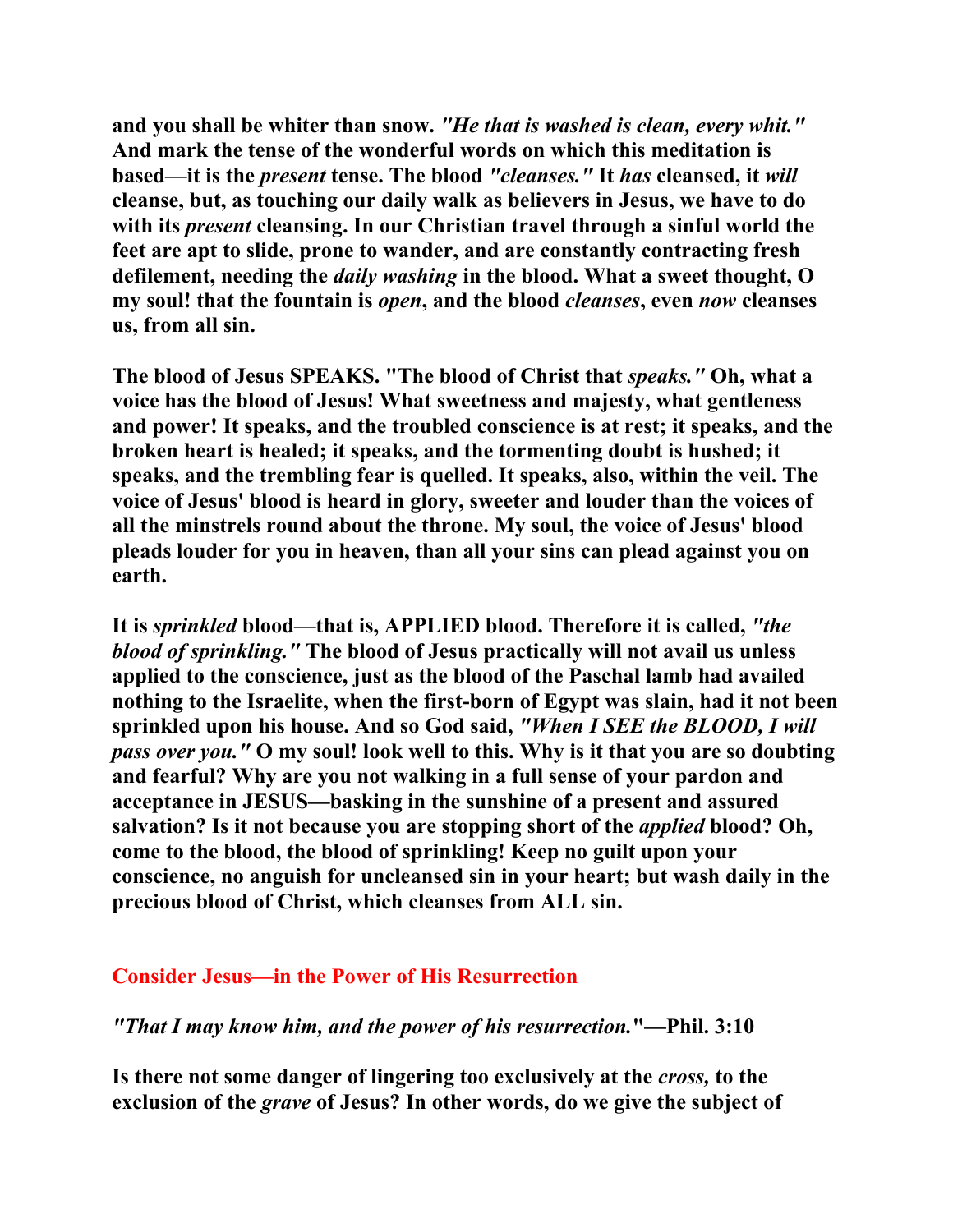**Christ's RESURRECTION that place in our faith and meditation which we give to His Death, and which God gives it in the great scheme of our salvation? Essential and precious as the atoning Death of Jesus is, it had availed us nothing apart from** *His Resurrection***. We needed more than** *death* **we needed** *life!* **We needed more than the bond presented by Divine justice, and** *paid***—we needed the seal of its acceptance on the part of God. This was given when God raised up Jesus from the dead,** *"who was delivered for our offences, and was raised again for our justification."* 

**Christ's Resurrection from the grave by the power of God was the Father's attestation to the completeness of the Son's work, and His public acknowledgment of its acceptance. Thus the Resurrection of Christ is to us what a legal acknowledgment is at the hands of a creditor whose claim has been met, whose bond is cancelled. The believing soul sees in the emptied tomb of Jesus the evidence and the acknowledgment of his full discharge from all the demands of Law and all the threatenings of justice. Now, it is the** *power*  **of this truth in our souls that more immediately concerns us. The Resurrection of Jesus is an accomplished fact—what we want to experience is,**  *His Resurrection-life in our heart.* **This was Paul's prayer—***"That I may know Christ, and the POWER of His Resurrection."* 

**We first feel this when we realize our mystical union with Jesus. There can be no experience of the power of anything apart from a personal contact with it. Let us first settle the question, "Am I one with Christ?" Have I a vital and spiritual union with the Savior? If so, then I am risen with Him, as the apostle says—***"If you be risen with Christ."* **O my soul, consider into what an exalted and blessed state your union with Christ places you, making you, through free and sovereign grace, a partaker of all that He was, of all that He now is, and of all that He will be when He comes with all His saints in majesty and glory.** 

By the power of Christ's Resurrection, we enter into a new, or *resurrectionlife—"Quickened together with Him."* **Our blessed Lord, when He rose from the dead, rose with a new-born life. Leaving in the tomb the grave-clothes the napkin and the shroud—He came back clad with His resurrection robes a new and wondrous life! Of this resurrection-life all are partakers who know the POWER of His Resurrection.** 

**O my soul, fear not, then, that anything shall ever separate you from Christ. This cannot be, since your spiritual life is bound up and hidden with the Resurrection-life of Jesus.**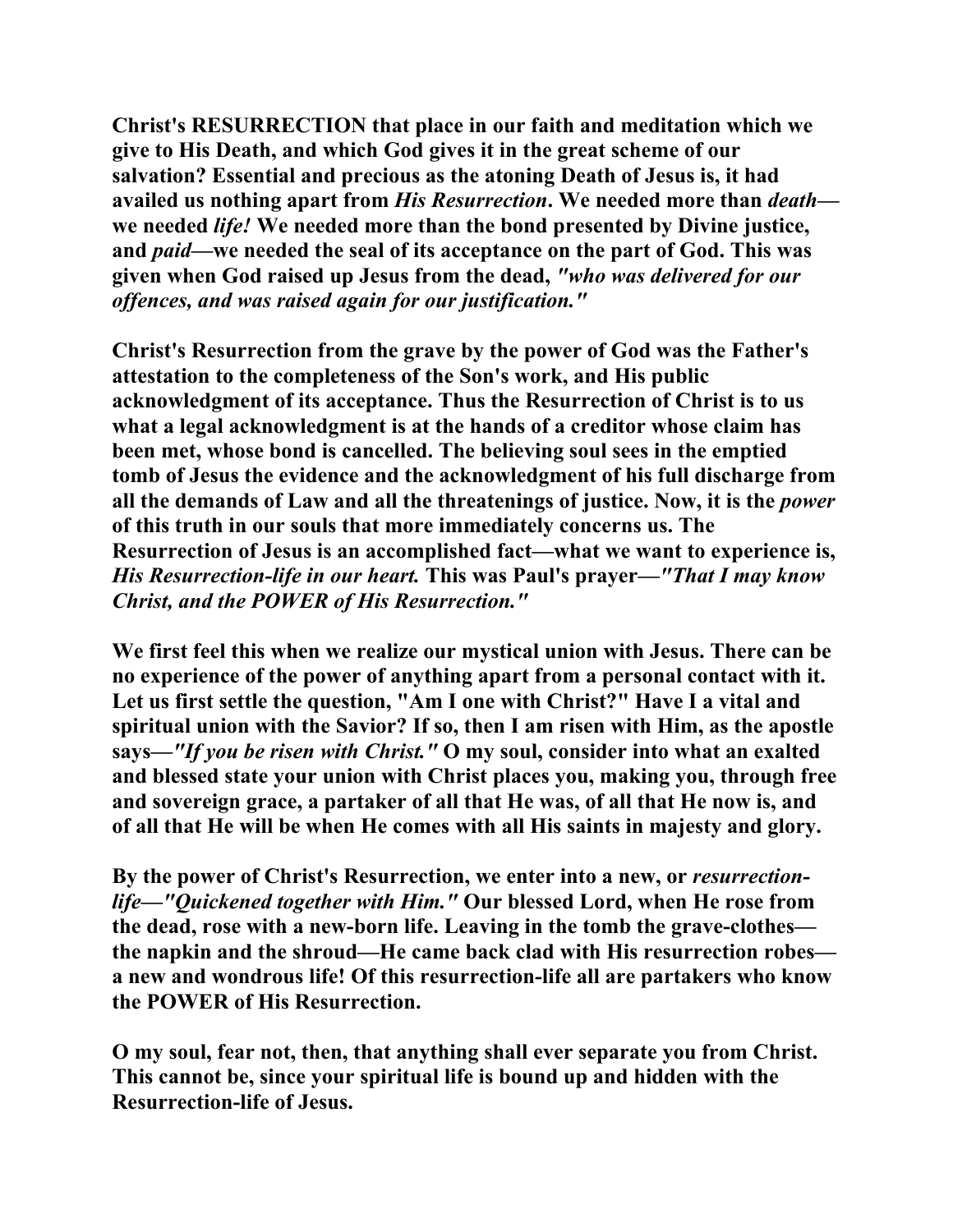**The power of Jesus' Resurrection is experienced by us when by it we rise above earth, and** *"seek those things which are above, where Christ sits on the right hand of God."* **Has Jesus risen? Then we, also, must rise. As He left death and earth behind Him, so we, if we be risen with Him, "through faith of the operation of God, who raised Him from the dead," must rise superior to the deadly pomps and vanities of this poor world, and walk with God in "newness of life." Oh to feel the "power of His Resurrection," in a life dead to sin and the world, but living to holiness and God!** 

**We wait to know yet more of the "power of Christ's Resurrection," when the trumpet of the Archangel shall sound, and the dead in Christ shall rise first. The slumber of the grave gently broken, the glorified spirit returns to its awakened dust—then both ascends into the air to meet the descending Lord. O blessed, glorious consummation of the power of Christ's Resurrection!** 

# **Consider Jesus—in His Second Appearing**

# *"Looking for that blessed hope, the glorious appearing of the great God and our Savior Jesus Christ.***"—Titus 2:13**

**A Savior 'to come' has been the hope of the Church of God in every age and dispensation. The Old Testament saints looked for His coming to** *save***; the saints of the New Testament look for His coming to** *reign***—even** *"The GLORIOUS appearing of the great God and our Savior Jesus Christ."* **There are, in fact,** *three* **personal appearances of our Lord mentioned in the Scriptures. His first, when** *"He APPEARED to put away sin by the sacrifice of Himself."* **The second,** *"Now to APPEAR in the presence of God forever."* **The third, when** *"He shall APPEAR the second time without sin* **(that is, without a sin-offering)** *unto salvation."* **In each of these appearances of Jesus, my soul! you have a personal and precious interest. His** *past* **appearance was to save you, His** *present* **appearance is to intercede for you, His** *future* **appearance will be to glorify you.** 

**And so Jesus is the "Alpha and Omega" of your salvation, from the** *first*  **eternal throb of love towards you—if we may speak of a beginning of that which in reality had** *no beginning***—to the** *last* **throb of love to you—if we may speak of the end of that which in reality has** *no ending.* **Thus, Christ is all and in all to you, the First and the Last, and, as good Romaine was used to express**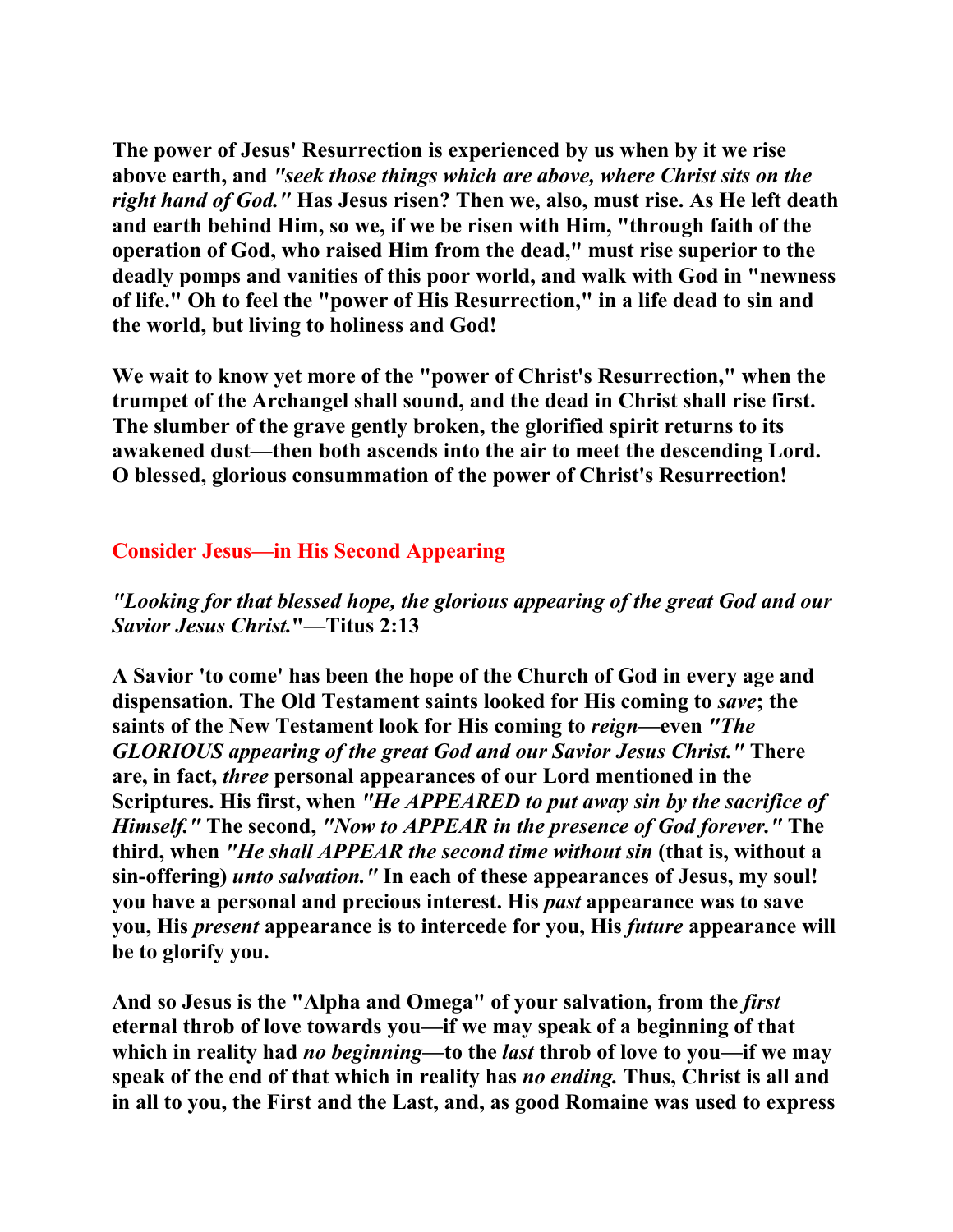**it, "and all that comes between." Let us consider Jesus in the light of the blessed hope, His glorious appearing, a befitting subject for the close of our daily meditation upon Him.** 

**It will be a PERSONAL appearing. As He went up into heaven so will He**  *return—in person***.** *"This SAME Jesus who was taken up from you into heaven, shall so come in like manner as you have seen him go into heaven."* **So says God's Word, and so we believe. As His ascension was** *personal,* **so will be His coming again. This is a sweet thought, my soul, for you to dwell on. He will come not by His spirit, or by His angels—thus gathering His saints unto Him by** *proxy***—but He will come for them** *Himself.* **It will be a** *personal* **appearing of the great God, our Savior.** 

**It will, consequently, be a VISIBLE appearing of Jesus. "Behold, He comes with clouds,** *and every eye shall see Him."* **"When He shall appear** *we shall see Him as He is."* **Oh the thought of gazing upon His person, of beholding Him robed in majesty divine, and yet looking so human, so like His brethren, of whom He will now appear, more manifest than ever, the Elder Brother!** 

**He will come WITH ALL HIS SAINTS. Those who sleep in Him will be raised, and those who are alive at His coming will be translated. Moses and Elijah, who appeared with Him in His transfiguration, were eminent representatives of these two conditions of the saints at His coming; Moses, representing those who died, and Elijah, those who will then be translated so that they shall not see death.** *"The DEAD in Christ shall rise first: then we who are ALIVE and remain on the earth shall be caught up together with them in the clouds, to meet the Lord in the air."* **Thus, whether living or dying in the Lord, we shall all meet again around the descending Person of Jesus, heart pulsating with heart, hand clasped in hand, one anthem sweetly chiming from every lip. "Worthy is the Lamb, for He was slain for us."** 

**This subject is eminently PRACTICAL. It makes Jesus more precious. How quicker beats the pulse and warmer throbs the heart of the bride anticipating the speedy return of her long absent lord! Blessed Jesus! You are the Bridegroom of Your Church, and the Beloved of my soul, and the thought of soon and forever beholding You makes my soul as the wings of Amminadab unclasped, uplifted, and ready to fly!** 

**O my soul! let not the coming of the Lord surprise you in a state of unregeneracy, unconverted and unprepared! None can meet Him with joy but those who are BORN AGAIN of the Spirit, washed in His blood, and clothed**